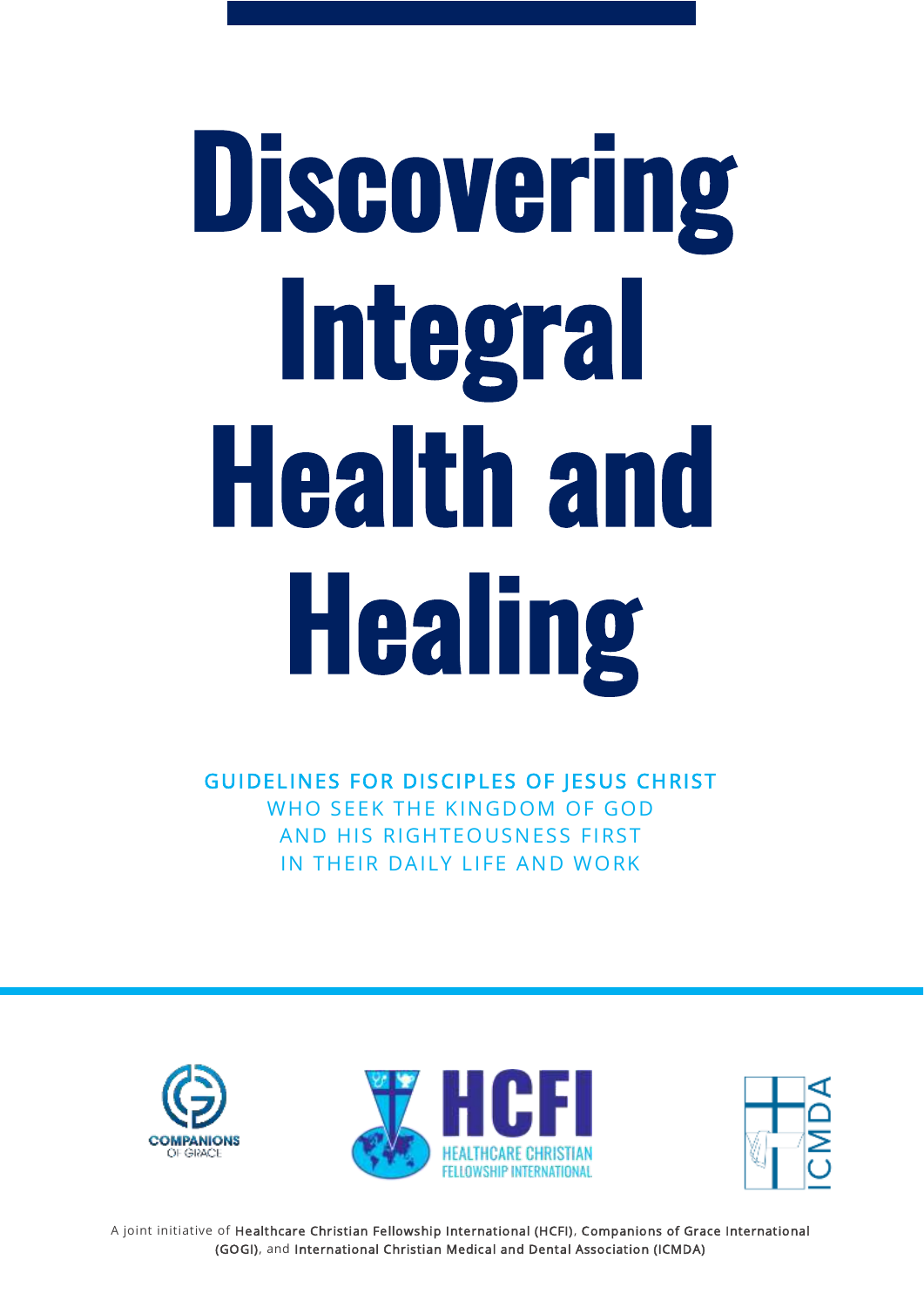### <span id="page-1-0"></span>Table of Contents

| <b>Table of Contents</b>                                                      | $\overline{2}$ |
|-------------------------------------------------------------------------------|----------------|
| Introduction                                                                  | 6              |
| Limitations of current approaches to health and healing                       | 6              |
| The way forward                                                               | 6              |
| <b>Discovery Groups</b>                                                       | 6              |
| Role of the facilitator:                                                      | $\overline{7}$ |
| Role of the coach / responsible leader                                        | 7              |
| Meeting 1: What is Integral Health?                                           | 8              |
| Look Back: Celebration and Fellowship (1/3 of time)                           | 8              |
| Look Up: Word Study about Shalom                                              | 8              |
| Shalom is primarily a relational word                                         | 8              |
| Shalom in selected Scriptures                                                 | 8              |
| Shalom defined                                                                | 9              |
| <b>Digging Deeper</b>                                                         | 10             |
| Discussion based on the Word Study about Shalom                               | 10             |
| Look Forward: Bless one another to obey (1/3)                                 | 11             |
| Meeting 2: Integral Health and History                                        | 12             |
| Look Back: Celebration and Fellowship (1/3 of time)                           | 12             |
| Look Up: Integral Health and History                                          | 12             |
| Chapter 1 Creation: The Original Very Good Kingdom                            | 12             |
| Chapter 2 The Fall: Rebellion in the Kingdom                                  | 13             |
| Chapter 3 Redemption: Basis for Restoring the Kingdom                         | 13             |
| Chapter 4 Rebuilding: Our Present Calling in the Kingdom                      | 14             |
| Chapter 5 Consummation: The Final Very Good Kingdom                           | 14             |
| Discussion based on the historical overview of the Good News of God's Kingdom | 15             |
| Look Forward: Bless one another to obey (1/3)                                 | 15             |
| Meeting 3: Integral Health and Love                                           | 16             |
| Look Back: Celebration and Fellowship (1/3 of time)                           | 16             |
| Look Up: Integral Health and Love                                             | 16             |
| Matthew 22:39 (NKJV)                                                          | 16             |
| Practical exercise regarding your five social circles.                        | 17             |



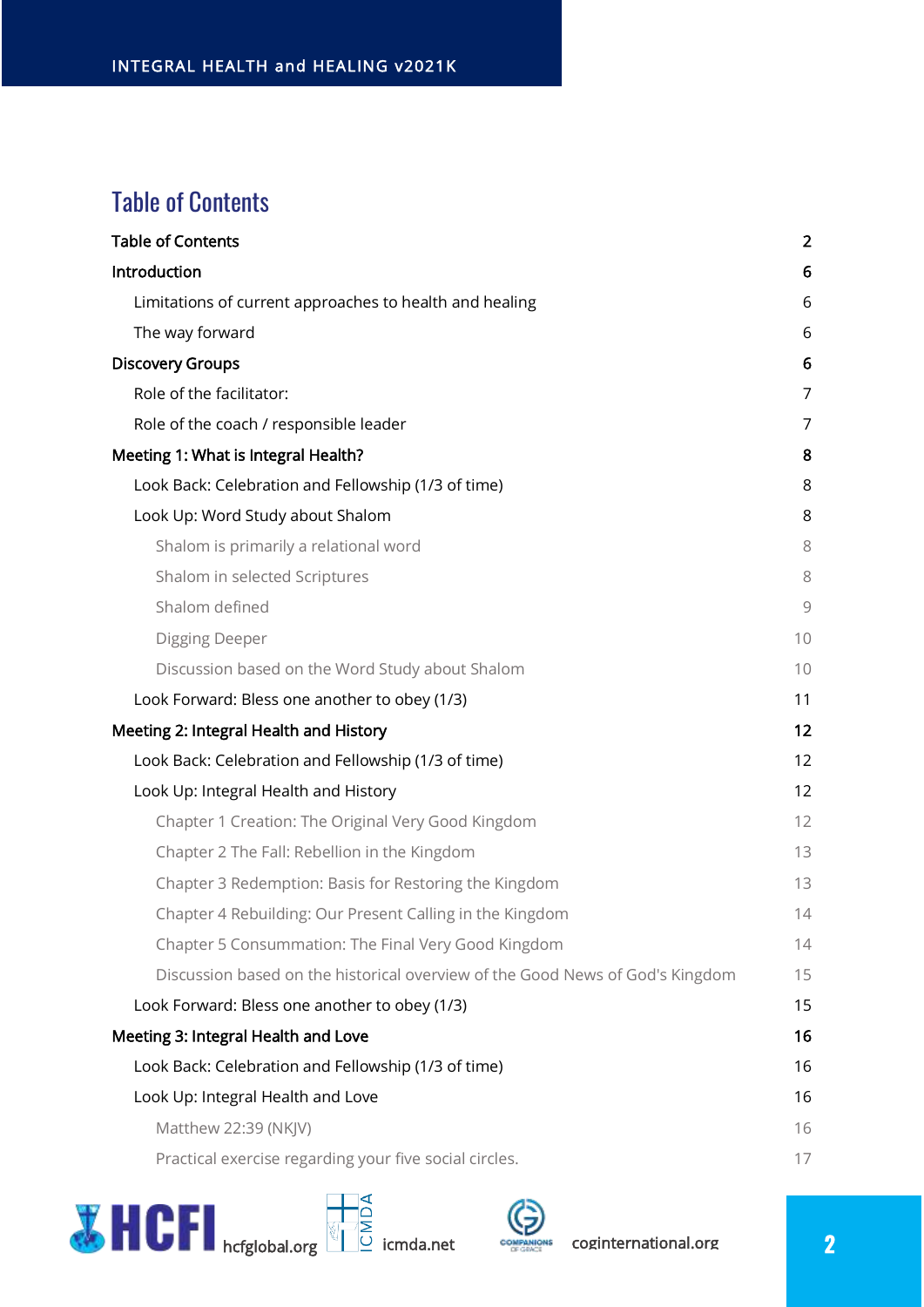| Discussion about Integral Health and Love                  | 18 |
|------------------------------------------------------------|----|
| Look Forward: Bless one another to obey (1/3)              | 18 |
| Meeting 4: Integral Health and Personal Development        | 19 |
| Look Back: Celebration and Fellowship (1/3 of time)        | 19 |
| Look Up: Integral Health and Personal Development          | 19 |
| Luke 2:52 (NKJV)                                           | 19 |
| Integral Health and Personal Development - Self-evaluation | 20 |
| Discussion about Integral Health and Personal Development  | 20 |
| Look Forward: Bless one another to obey (1/3)              | 21 |
| Meeting 5: Integral Healing and Jesus Christ               | 22 |
| Look Back: Celebration and Fellowship (1/3 of time)        | 22 |
| Look Up: Integral Healing and Jesus Christ                 | 22 |
| Matthew 9:1-8 (NKJV)                                       | 22 |
| Discussion about Integral Healing and Jesus Christ         | 24 |
| Look Forward: Bless one another to obey (1/3)              | 24 |
| Meeting 6: Integral Health and Christ's Body               | 25 |
| Look Back: Celebration and Fellowship (1/3 of time)        | 25 |
| Look Up: Integral Health and Christ's Body                 | 25 |
| 1 Corinthians 12:12-27 (NKJV)                              | 25 |
| Discussion about Integral Health and Christ's Body         | 26 |
| Look Forward: Bless one another to obey (1/3)              | 26 |
| Meeting 7: Integral Health and Spiritual Gifts             | 27 |
| Look Back: Celebration and Fellowship (1/3 of time)        | 27 |
| Look Up: Integral Health and Spiritual Gifts               | 27 |
| 1 Corinthians 12:1-11, 28-31 (NKJV)                        | 27 |
| Discussion about Integral Health and Spiritual Gifts       | 28 |
| Look Forward: Bless one another to obey (1/3)              | 28 |
| Meeting 8: Healing that Causes Suffering                   | 29 |
| Look Back: Celebration and Fellowship (1/3 of time)        | 29 |
| Look Up: Healing that Causes Suffering                     | 29 |
| Matthew 9:20-22 (NKJV)                                     | 29 |
| Mark 5:25-34 (NKJV)                                        | 29 |
| <b>Digging Deeper</b>                                      | 29 |
| Discussion about healing that causes suffering             | 31 |
| Look Forward: Bless one another to obey (1/3)              | 31 |



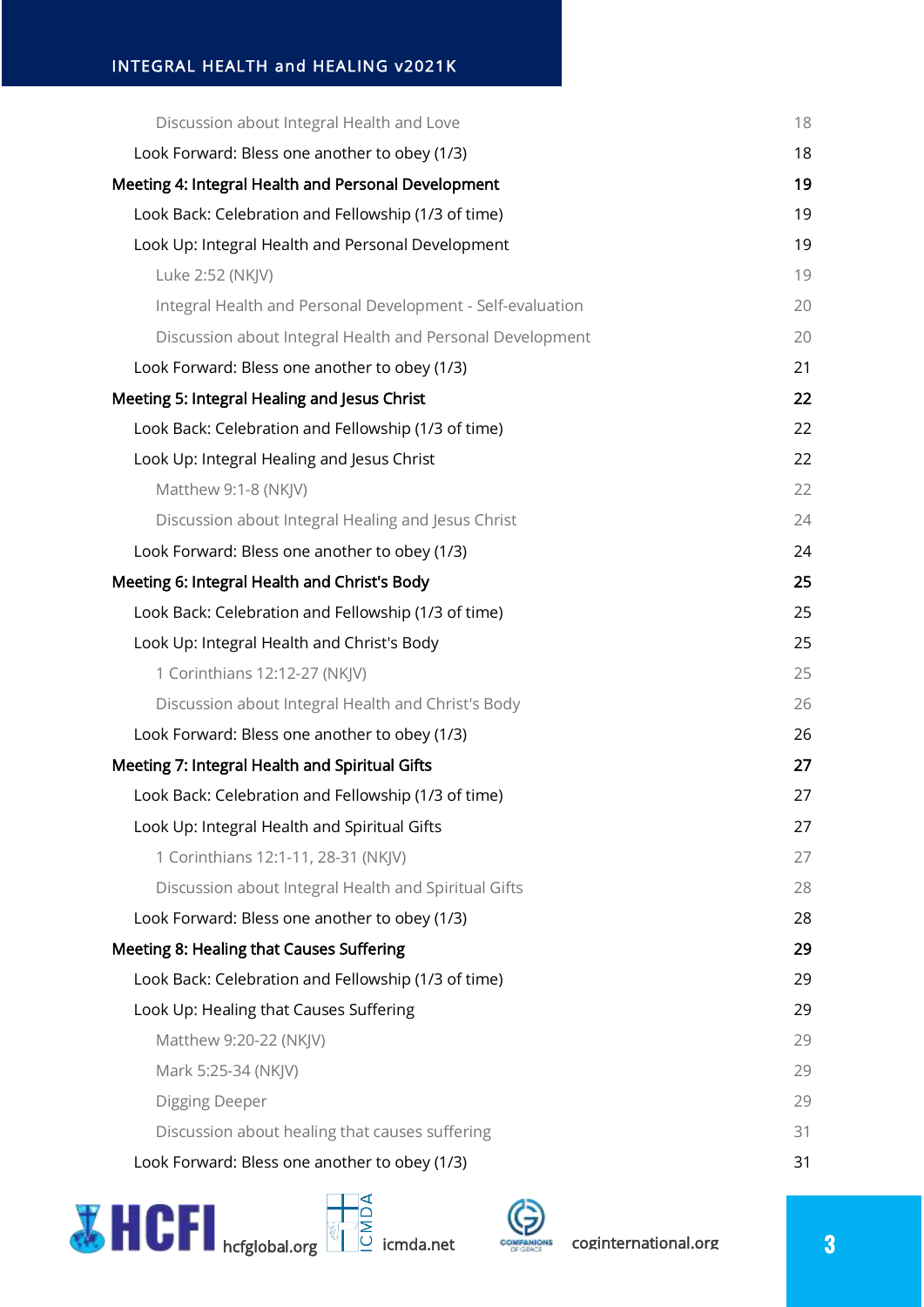| Meeting 9: Hustle and Bustle of Healing             | 32 |
|-----------------------------------------------------|----|
| Look Back: Celebration and Fellowship (1/3 of time) | 32 |
| Look Up: Hustle and Bustle of Healing               | 32 |
| Mark 5:21-43 (NKJV)                                 | 32 |
| <b>Digging Deeper</b>                               | 33 |
| Discussion about the hustle and bustle of healing   | 35 |
| Look Forward: Bless one another to obey (1/3)       | 35 |
| Meeting 10: Collaboration for Healing               | 36 |
| Look Back: Celebration and Fellowship (1/3 of time) | 36 |
| Look Up: Collaboration for Healing                  | 36 |
| Mark 2:1-12 (ESV)                                   | 36 |
| <b>Digging Deeper</b>                               | 37 |
| Discussion about Collaboration for Healing          | 37 |
| Look Forward: Bless one another to obey (1/3)       | 38 |
| Meeting 11: Healing and Compassion                  | 39 |
| Look Back: Celebration and Fellowship (1/3 of time) | 39 |
| Look Up: Healing through Usual Means                | 39 |
| Luke 10:25-37 (NKJV)                                | 39 |
| <b>Digging Deeper</b>                               | 40 |
| Questions for discussion:                           | 41 |
| Look Forward: Bless one another to obey (1/3)       | 41 |
| Meeting 12: Healing one in a crowd                  | 42 |
| Look Back: Celebration and Fellowship (1/3 of time) | 42 |
| Look Up: Healing one in a crowd                     | 42 |
| John 5:1-18 (NKJV)                                  | 42 |
| <b>Digging Deeper</b>                               | 43 |
| Questions for discussion:                           | 44 |
| Look Forward: Bless one another to obey (1/3)       | 44 |
| Meeting 13: Healing and Christ's Body               | 45 |
| Look Back: Celebration and Fellowship (1/3 of time) | 45 |
| Look Up: Healing and Christ's Body (1/3 of time)    | 45 |
| James 5:13-20 (NKJV)                                | 45 |
| Digging deeper                                      | 46 |
| Look Forward: Bless one another to obey (1/3)       | 47 |
| Meeting 14: Healing and the Perfect Future          | 48 |



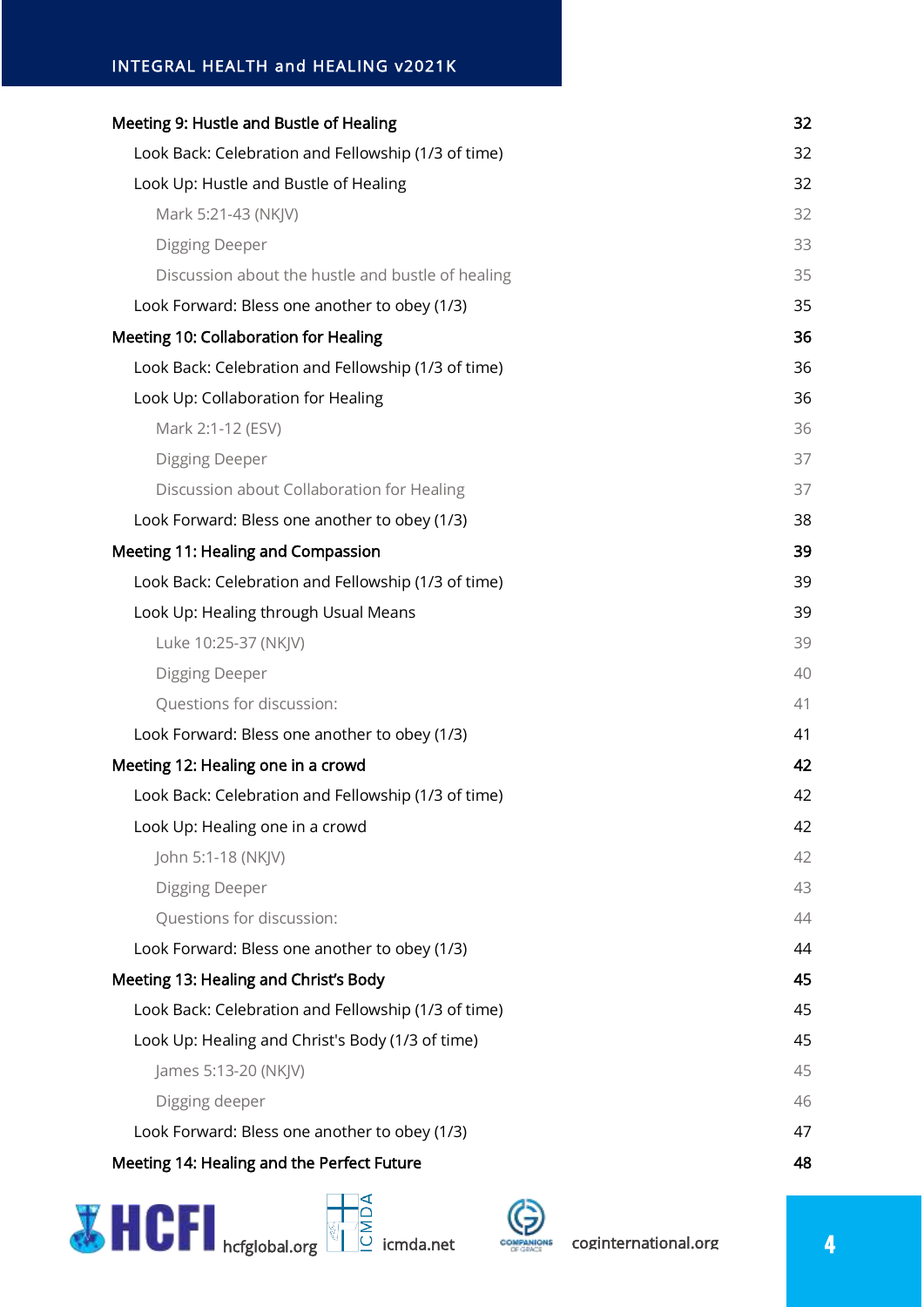| Look Back: Celebration and Fellowship (1/3 of time)      | 48 |
|----------------------------------------------------------|----|
| Look Up: Healing and the Perfect Future (1/3 of time)    | 48 |
| Isaiah 65:17-25 (NKJV)                                   | 48 |
| Revelation 21:1-5 (NKJV)                                 | 48 |
| Digging Deeper:                                          | 49 |
| Questions for discussion:                                | 50 |
| Look Forward: Bless one another to obey (1/3)            | 50 |
| Now that you have completed this Discovery Group Series: | 51 |
| Addendum One: S.O.A.P.S.                                 | 52 |
| Addendum Two: Supporting Physical Health                 | 54 |
| Eat healthy:                                             | 54 |
| Take supplements each morning with breakfast:            | 54 |
| Deep breaths                                             | 54 |
| Exercise                                                 | 54 |



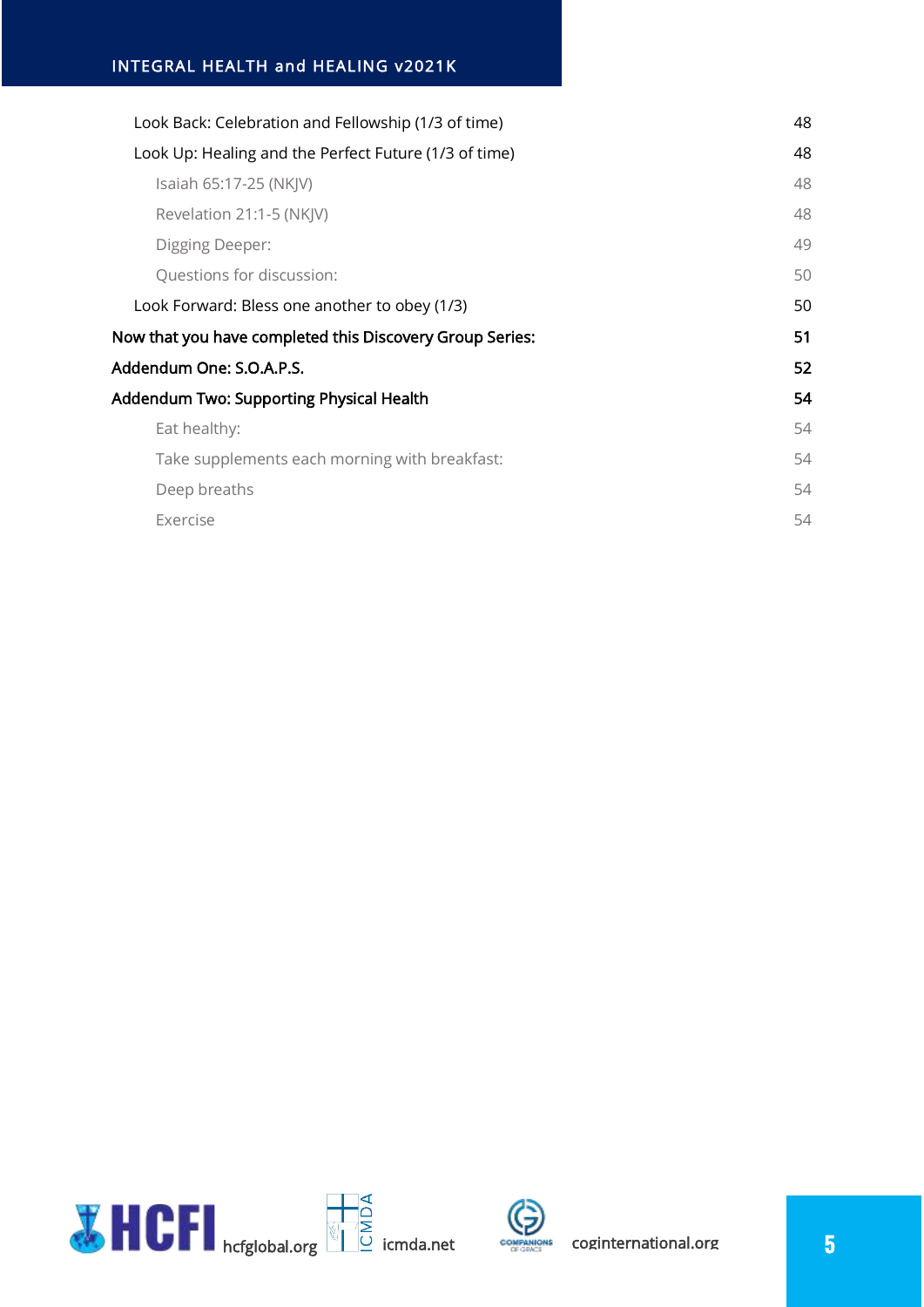# <span id="page-5-0"></span>**Introduction**

## <span id="page-5-1"></span>Limitations of current approaches to health and healing

Many healthcare workers have been trained professionally by educators who hold to the biomedical approach. They emphasize the physical aspects of disease and health. They seek single sources of disease and try to find cures that deal with those specific causes.

Partly as a reaction to this narrow approach, many explore all kinds of alternative health approaches.

## <span id="page-5-2"></span>The way forward

An increasing number of healthcare professionals are convinced that we should adopt a holistic approach to healthcare. Diseases have multiple aspects, multiple causes, and multiple treatment scenarios. The bio-medical approach is too narrow. The alternative approach often lacks solid scientific basis.

As part of the ongoing discussion, we encourage you to join us in discovering more about what such a holistic approach could look like from a Biblical Christian worldview perspective. To describe our pilgrimage of discovery, we use the terms integral health and integral healthcare.

# <span id="page-5-3"></span>**Discovery Groups**

The small group approach we will use for our journey is known as a Discovery Group and is served by a facilitator.

- Size: Three to five persons (including the facilitator): This is the optimal size for a group of busy people, especially for online meetings. Face to face groups may have one or two persons more. With a larger group, there is the risk of people missing out on important encounters. In a larger group, there would also not be enough time for deep sharing and personal involvement. If other people would like to join a group, it is better to aim for multiplication by creating another group rather than by increasing the number of people in the first group.
- Membership: Start your journey together with people whom you already have a trust relationship.
- Venue: If you meet face to face, meet in places where people normally meet (at home, in a restaurant, in a park, at work, etc.). Otherwise, you might meet online, for example using Zoom.
- Learn together: all participants help one another to learn about and from Jesus Christ
- Frequency: meet once a week or once every two weeks as a rule. During holidays or emergencies, the time between meetings might be longer
- When: it is very important to meet only when all the members of the group can be present. This is the best way to develop depth of relationships between the participants
- Meeting elements: each meeting has three parts Look Back; Look Up; Look Forward. This will be described in more detail further on
- Duration: Each of the three parts takes about 30 minutes  $\rightarrow$  90 minutes in total



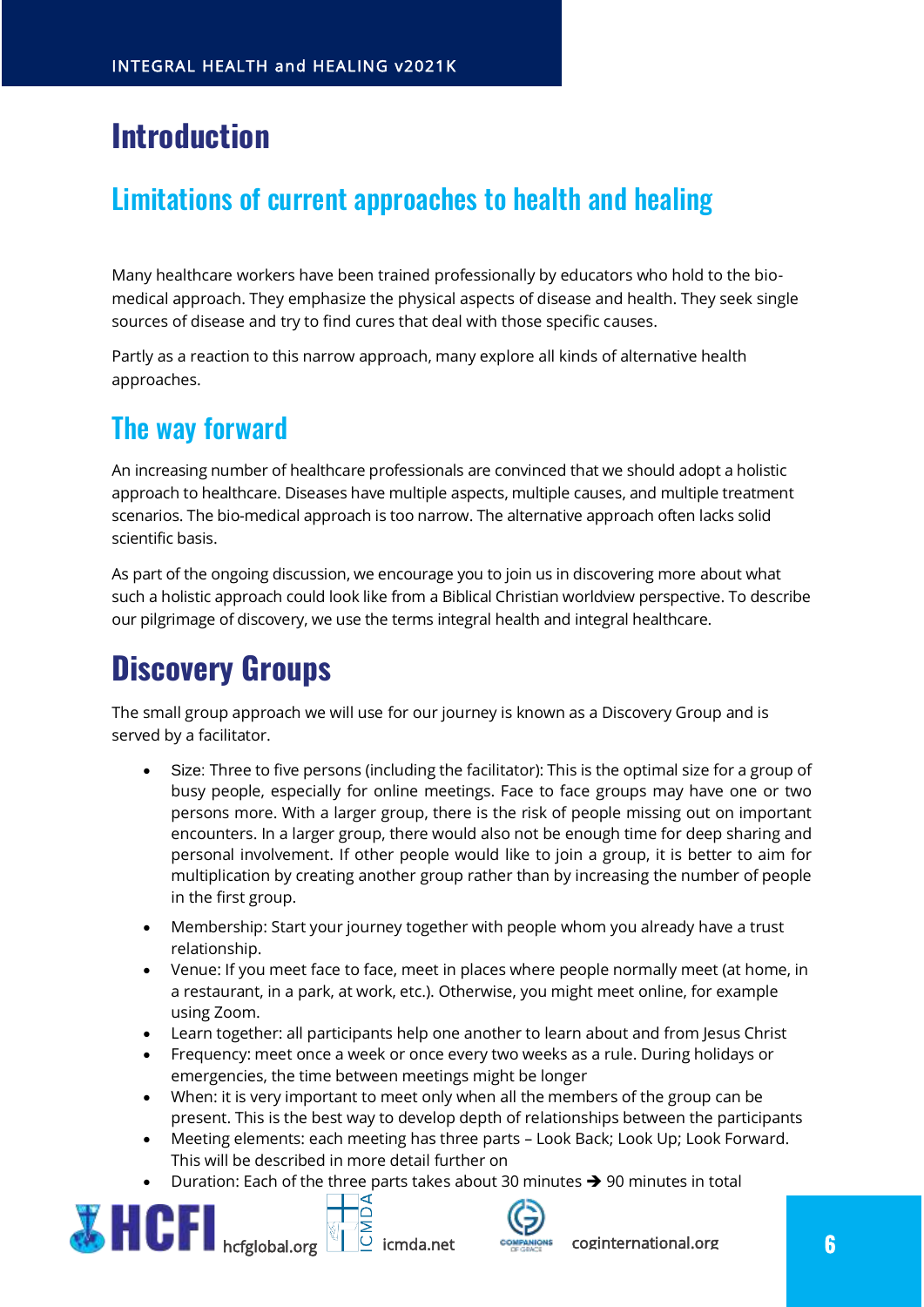## <span id="page-6-0"></span>Role of the facilitator:

Each Discovery Group has a facilitator who initiates the meetings. After a facilitating a few times, the group members start taking turns to facilitate the meeting. This way they learn how to facilitate their own groups once that becomes possible. The facilitator:

- 1. Provides an example of some-one who wants to learn as much as possible from Jesus Christ and who applies what has been learnt in daily life and work
- 2. Promotes a culture of honouring one another in the Discovery Group
- 3. Is a co-learner together with the rest of the group; not the "great expert"
- 4. Is a meeting organizer/scheduler; not the "spiritual superstar"
- 5. Makes sure all Discovery Group members participate; not the "centre of attention"
- 6. Facilitates learning experiences by asking questions; not the "great preacher"
- 7. Furthers formation of new Discovery Groups; not the "gatherer of admirers"
- 8. Makes sure each Bible passage is read aloud two times and that the participants try to rephrase it in their own words
- 9. Lets the participants take turns to read the meeting notes so that they get practical experience in being active in the group. It will help prepare them to facilitate their own group meetings in the future

## <span id="page-6-1"></span>Role of the coach / responsible leader

- Coaches facilitators who have started new Discovery Groups
- Organizes leadership training for the next generations of Discovery Group facilitators
- Starts to coach coaches once the spiritual multiplication processes make it possible

#### Suggestion:

Print out this document for easy reference. Write down your notes about these sessions in a separate notebook. This will help you to remember what you have learnt, to record your intended action steps and what you have prayed about. Later you can refer to your notes for prayer.



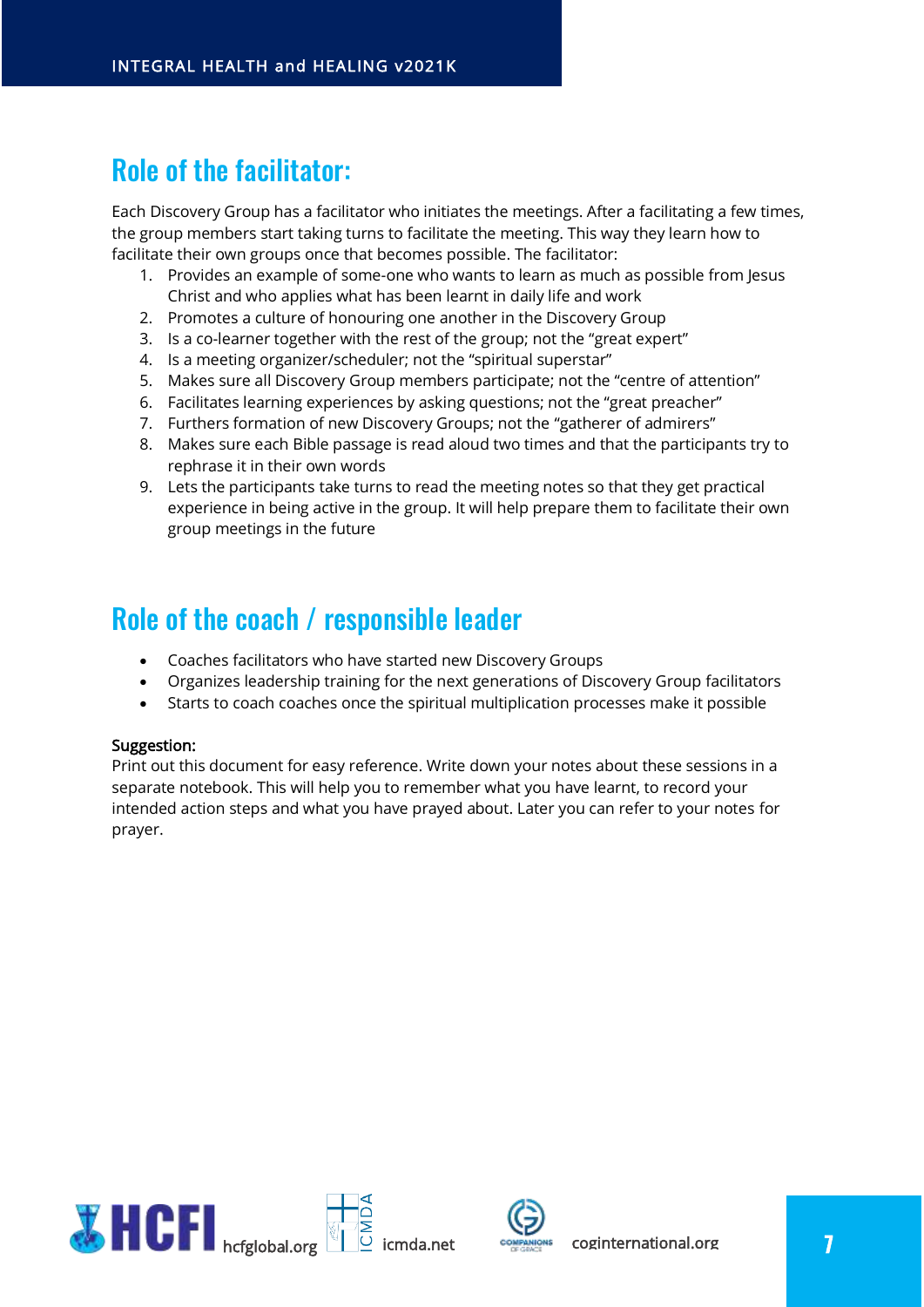# <span id="page-7-0"></span>**Meeting 1: What is Integral Health?**

## <span id="page-7-1"></span>Look Back: Celebration and Fellowship (1/3 of time)

If this is the first time you meet, welcome everybody and open with prayer. Facilitate discussion on the following questions:

- Who are you and why have you decided to be in this group? (First meeting only)
- What happened in the past week that you are thankful for?
- What challenges / struggles are you facing right now?

As a bridge to the next part of the meeting:

• When you hear the term 'Integral Health' what does it bring to your mind? Each group member shares their thoughts briefly while the others listen attentively. You make take notes  $\odot$ . The answers are not discussed.

## <span id="page-7-2"></span>Look Up: Word Study about Shalom

#### <span id="page-7-3"></span>Shalom is primarily a relational word

"Shalom" is derived from the root word "shalam", which means, "to be safe / well / happy / prosperous / healthy / to have peace and welfare - in mind, body, or estate."

Beyond being just a simple wish for peace and happiness, shalom suggests a state of fullness and perfection, overflowing inner and outer joy and peaceful serenity.

Shalom speaks of completeness, fullness, or a type of wholeness that encourages you to give back — to generously re-pay something in some way

#### <span id="page-7-4"></span>Shalom in selected Scriptures

#### YHWH Shalom

Then Gideon perceived that he was the angel of the LORD. And Gideon said, "Alas, O Lord GOD! For now I have seen the angel of the LORD face to face." But the LORD said to him, "Shalom be to you. Do not fear; you shall not die." Then Gideon built an altar there to the LORD and called it, YHWH Shalom. Judges 6:22-24a (ESV)

#### Prince of Shalom

For to us a Child is born, to us a Son is given; and the government shall be upon His shoulder, and His name shall be called Wonderful Counsellor, Mighty God, Everlasting Father, Prince of Shalom. Isaiah 9:6 (ESV)



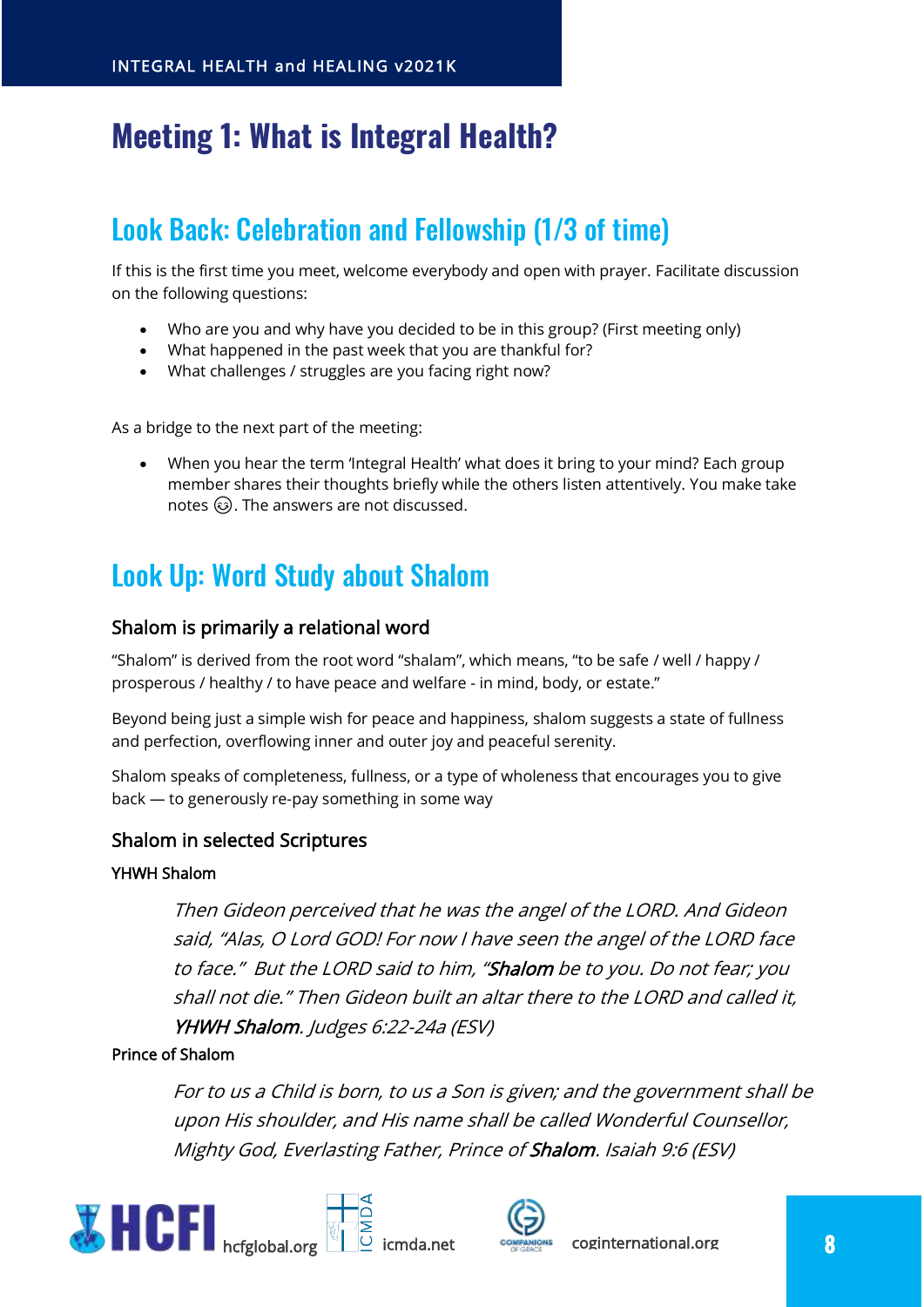The God of Shalom shall bruise Satan under your feet shortly, Romans 16:20

The God of Shalom will fully sanctify you, I Thessalonians 5:23

Kingdom of God is righteousness and shalom and joy in the Holy Spirit, Romans 14:17

Jesus Christ is our Shalom…; He came and preached shalom to you who were far off and shalom to those who were near, Ephesians 2:14-17

How beautiful are the feet of those who preach the Gospel of Shalom, Romans 10:15

And seek the shalom of the city, there where I have caused you to be exiled. And pray to Jehovah for it; for in its shalom you shall have shalom, Jeremiah  $29:7<sup>1</sup>$ 

#### <span id="page-8-0"></span>Shalom defined

Shalom is universal flourishing, wholeness, and delight - a rich state of affairs in which needs are satisfied and gifts fruitfully employed, a state of affairs that inspires joyful wonder as one's Creator and Saviour opens doors and welcomes the creatures in whom He delights. Shalom, in other words, is the way things ought to be. In summary: Shalom is comprehensive flourishing in relationships with God, with others, with ourselves, and with God's creation.

#### Other definitions of shalom that might be helpful

Shalom is the sum total of everything God gives us; Shalom is the blessing of God on every area of our lives; Shalom is integral well-being

Shalom experienced is multidimensional, complete well-being — physical, psychological, social, and spiritual; it is expressed in right relationships — with God, with(in) oneself, with others, and with creation

#### The best example of what shalom is all about:

The relationships in the Trinity between Father, Son and Holy Spirit

For further personal study you could also consider the SHALOM pictures painted by the Lord in Isaiah 65:17-25 and in Zechariah 8:3-21. Of course, the new heaven and the new earth will be ultimate expression of shalom for us humans

<sup>1</sup> This is the calling of all believers who work/live in cities



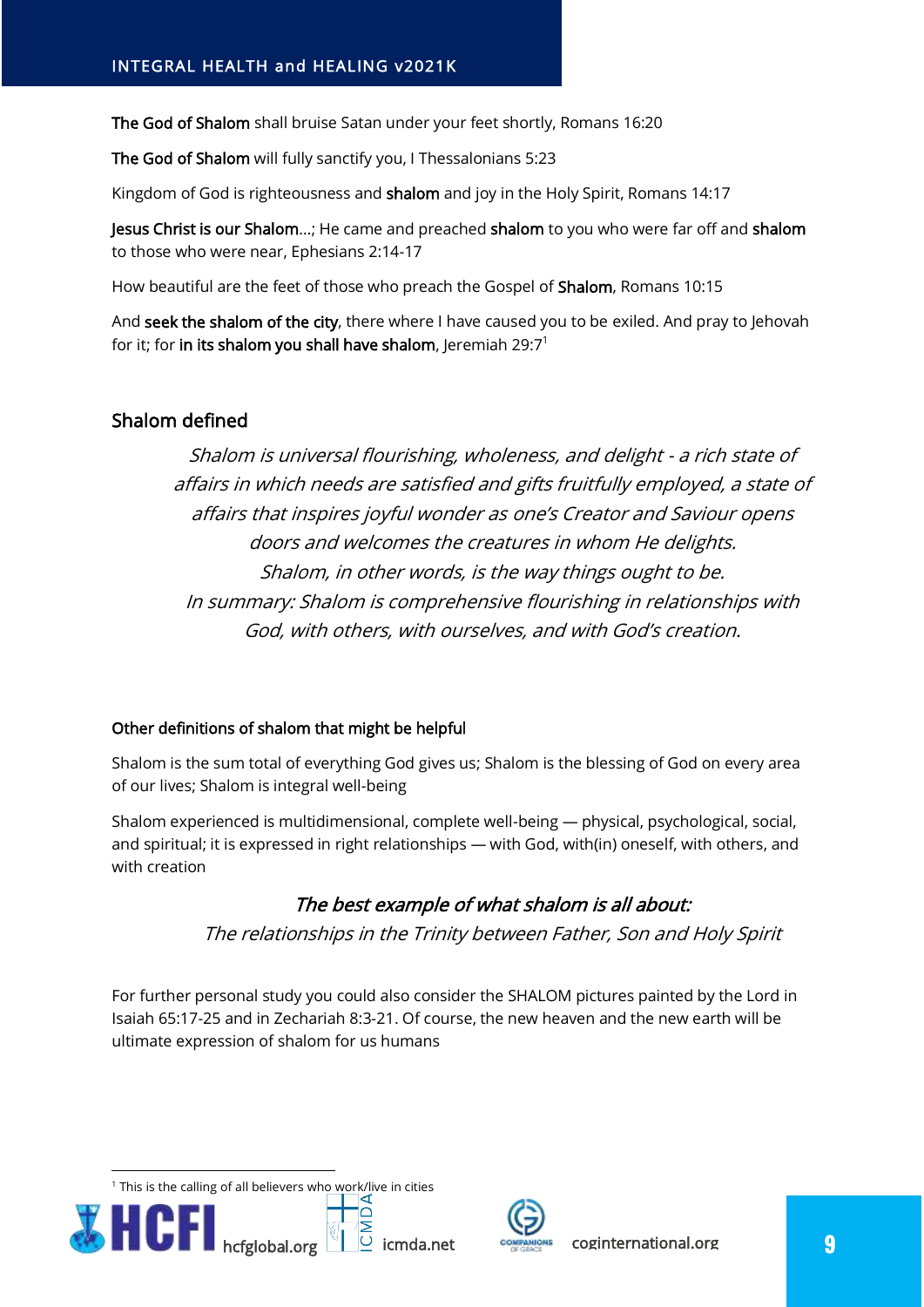#### <span id="page-9-0"></span>Digging Deeper



Shalom is the fundamental relational basis of what health and healing is all about.

#### Trap to avoid: Biomedical Tunnel Vision

It is so easy to only consider the biomedical aspects of a patient's complaints. As integral caregivers we want to consider all aspects of health and healing = integral health and healing.

#### <span id="page-9-1"></span>Discussion based on the Word Study about Shalom

- What examples of shalom healthcare have you come across in your workplace?
- What could you and your colleagues do to avoid the trap of "biomedical tunnel vision"?
- Share your answers to one or more of these questions:
- What did you discover in today's Bible input?
- What did you learn about God / His ways / Jesus Christ?
- What did you learn about people / yourself?
- What could Jesus be saying to you about what He has taught you in this meeting? How could that affect your family, friends, congregation, workplace, and neighbourhood?



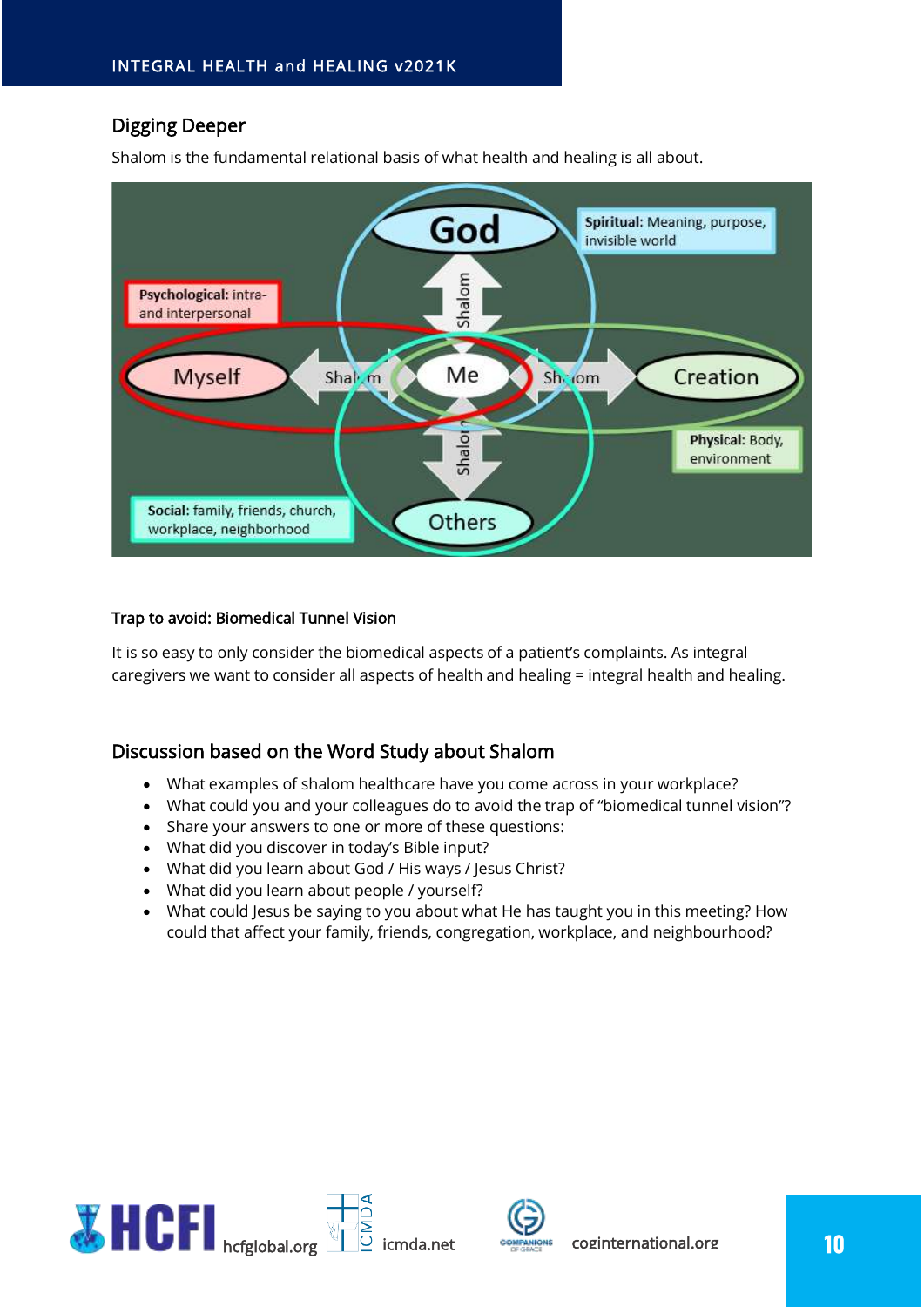## <span id="page-10-0"></span>Look Forward: Bless one another to obey (1/3)

- What does Jesus want you to do about what He taught you? Pray about it now and write down your answer. "With the Lord's help I will…" Participants share and write down one another's answers
- Pray with one another:
	- o For the Lord's help to implement your "I will…" statements
	- o For one another's challenges/struggles shared in Part One
	- o For the people on your Lost List (VIP's Very Important Persons)
- When and where do we meet again?

Note: make sure your "I will" statements meet the SMARTIE goal criteria:



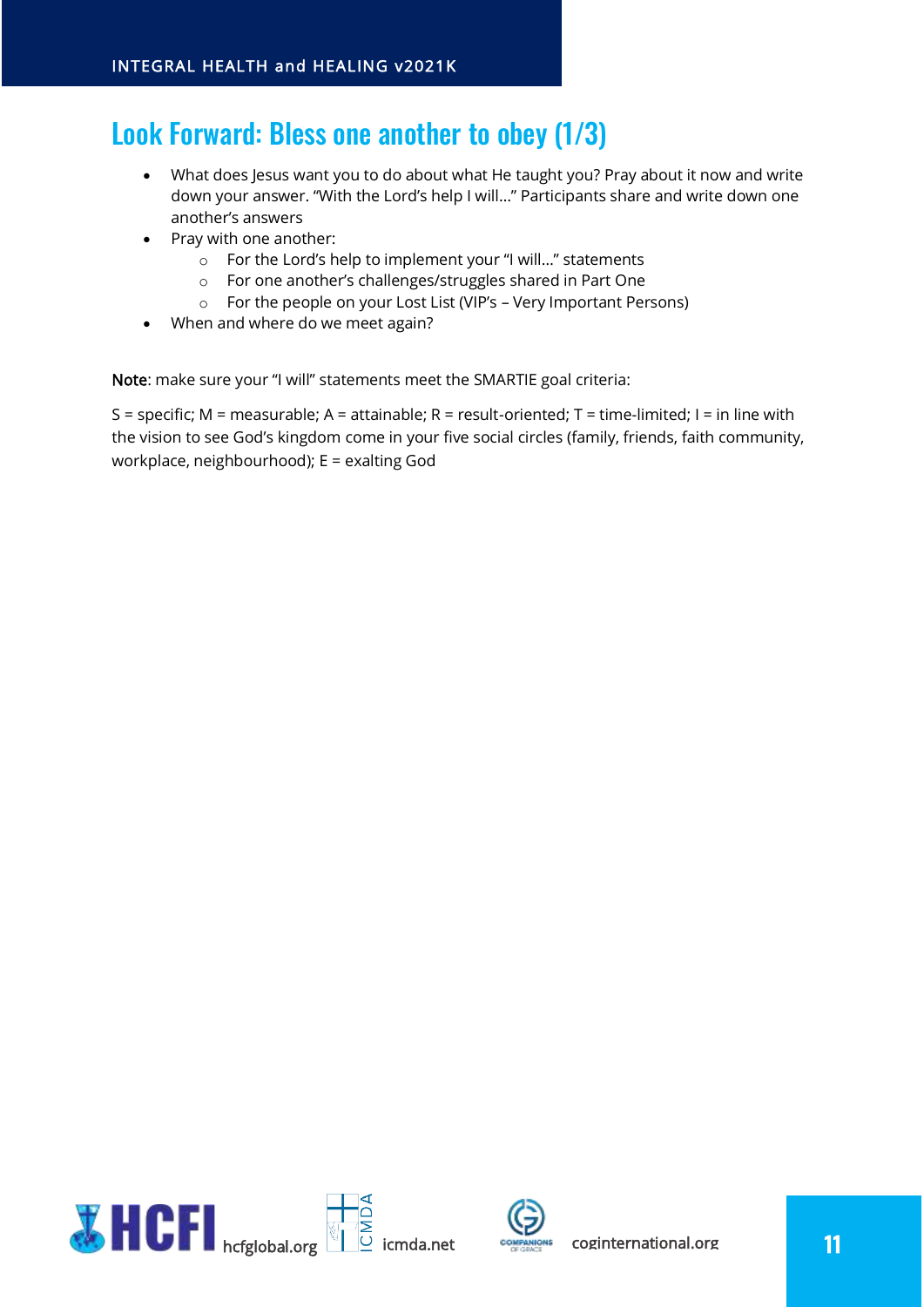# <span id="page-11-0"></span>**Meeting 2: Integral Health and History**

## <span id="page-11-1"></span>Look Back: Celebration and Fellowship (1/3 of time)

Welcome everybody and open with prayer.

- What happened in the past week that you are thankful for?
- How did it go with the implementation of your "I will…" statements?
- What challenges / struggles are you facing right now?

# <span id="page-11-2"></span>Look Up: Integral Health and History

The Bible teaches us the history of the Good News of God's Kingdom in five chapters. In Integral Disciple Making Movements this historical overview is often referred to as The Big Story.



#### <span id="page-11-3"></span>Chapter 1 Creation: The Original Very Good Kingdom





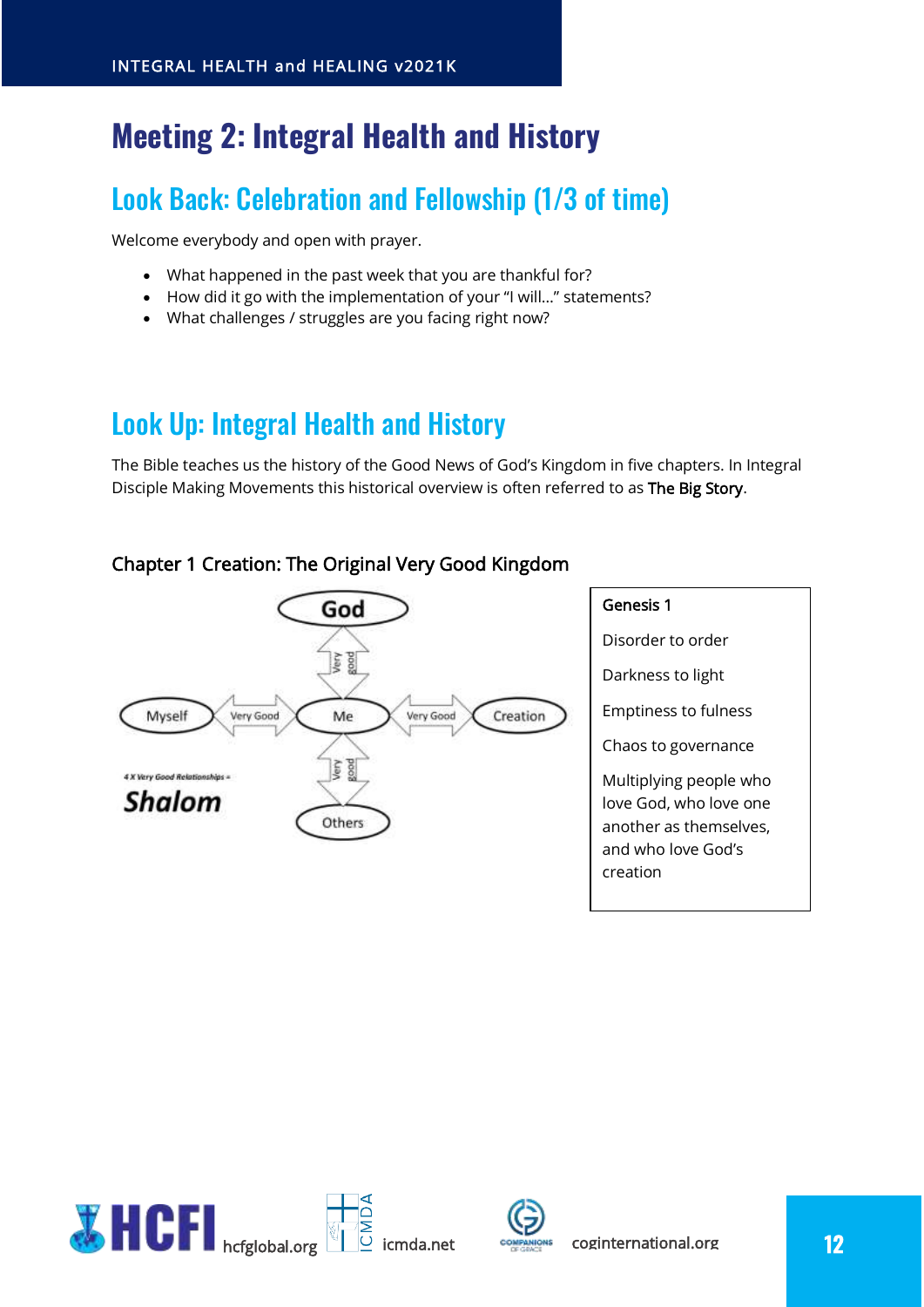

#### <span id="page-12-0"></span>Chapter 2 The Fall: Rebellion in the Kingdom



#### <span id="page-12-1"></span>Chapter 3 Redemption: Basis for Restoring the Kingdom





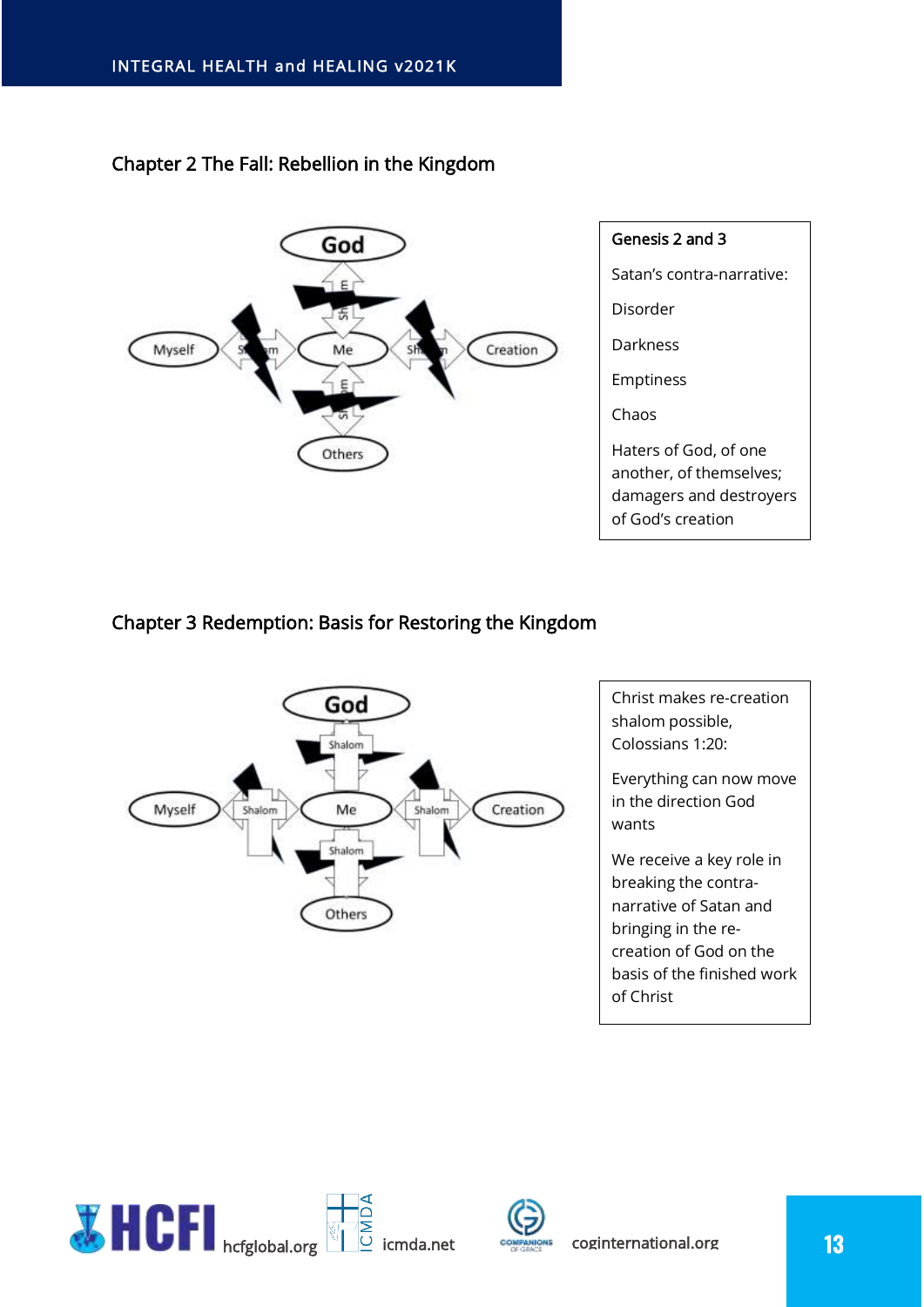

#### <span id="page-13-0"></span>Chapter 4 Rebuilding: Our Present Calling in the Kingdom

Our role:

In the power of the Holy Spirit we seek to bring shalom in the key areas to the optimal extent that is possible in a broken world

Spiritual multiplication of people who love God, who love one another as themselves, and who love God's creation.

Through the Holy Spirit we are enabled to live out the new life God has given us by grace

Note: Healthcare workers bring healing and healthcare on the basis of the redemption brought by Jesus Christ. This is a high calling and an involvement in the redemptive work of Christ.



#### <span id="page-13-1"></span>Chapter 5 Consummation: The Final Very Good Kingdom

In the new heaven and new earth there will be the ultimate and permanent fulfillment of God's New Creation Order

Perfect and eternal community filled with love of God, love of one another as we love ourselves, and love of God's creation.

This is love in present continuous tense forever. Hallelujah!



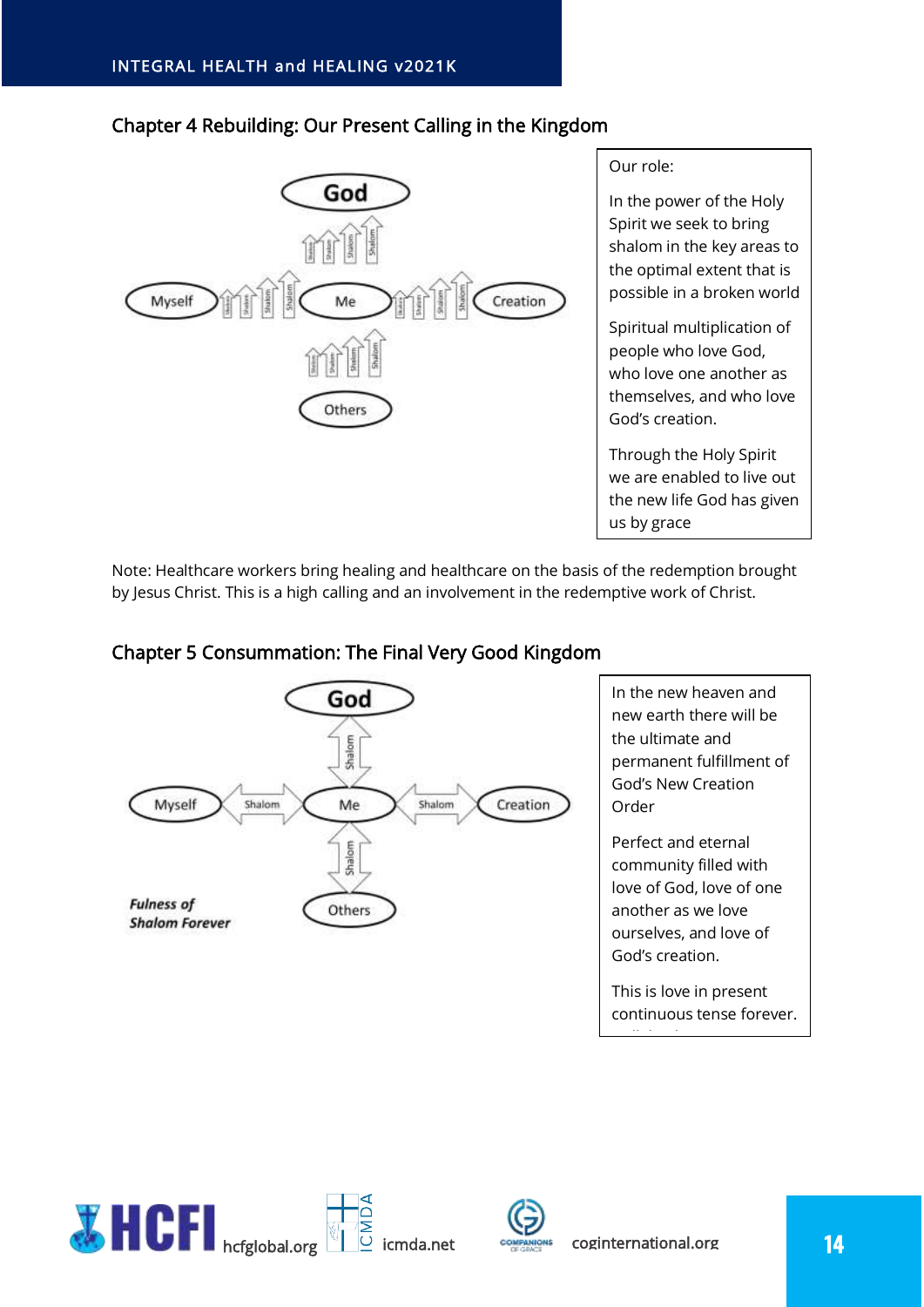#### <span id="page-14-0"></span>Discussion based on the historical overview of the Good News of God's Kingdom

- What examples of how the Great Story has impacted healthcare have you come across in your workplace?
- Share your answers to one or more of these questions:
- What did you discover in today's Bible input?
- What did you learn about God / His ways / Jesus Christ?
- What did you learn about people / yourself?
- What could Jesus be saying to you about what He has taught you in this meeting? How could that affect your family, friends, congregation, workplace, and neighbourhood?

## <span id="page-14-1"></span>Look Forward: Bless one another to obey (1/3)

- What does Jesus want you to do about what He taught you? Pray about it now and write down your answer. "With the Lord's help I will…" Participants share and write down one another's answers
- Pray with one another:
	- o For the Lord's help to implement your "I will…" statements
	- o For one another's challenges/struggles shared in Part One
	- o For the people on your Lost List (VIP's Very Important Persons)
- When and where do we meet again?

Note: make sure your "I will" statements meet the SMARTIE goal criteria:



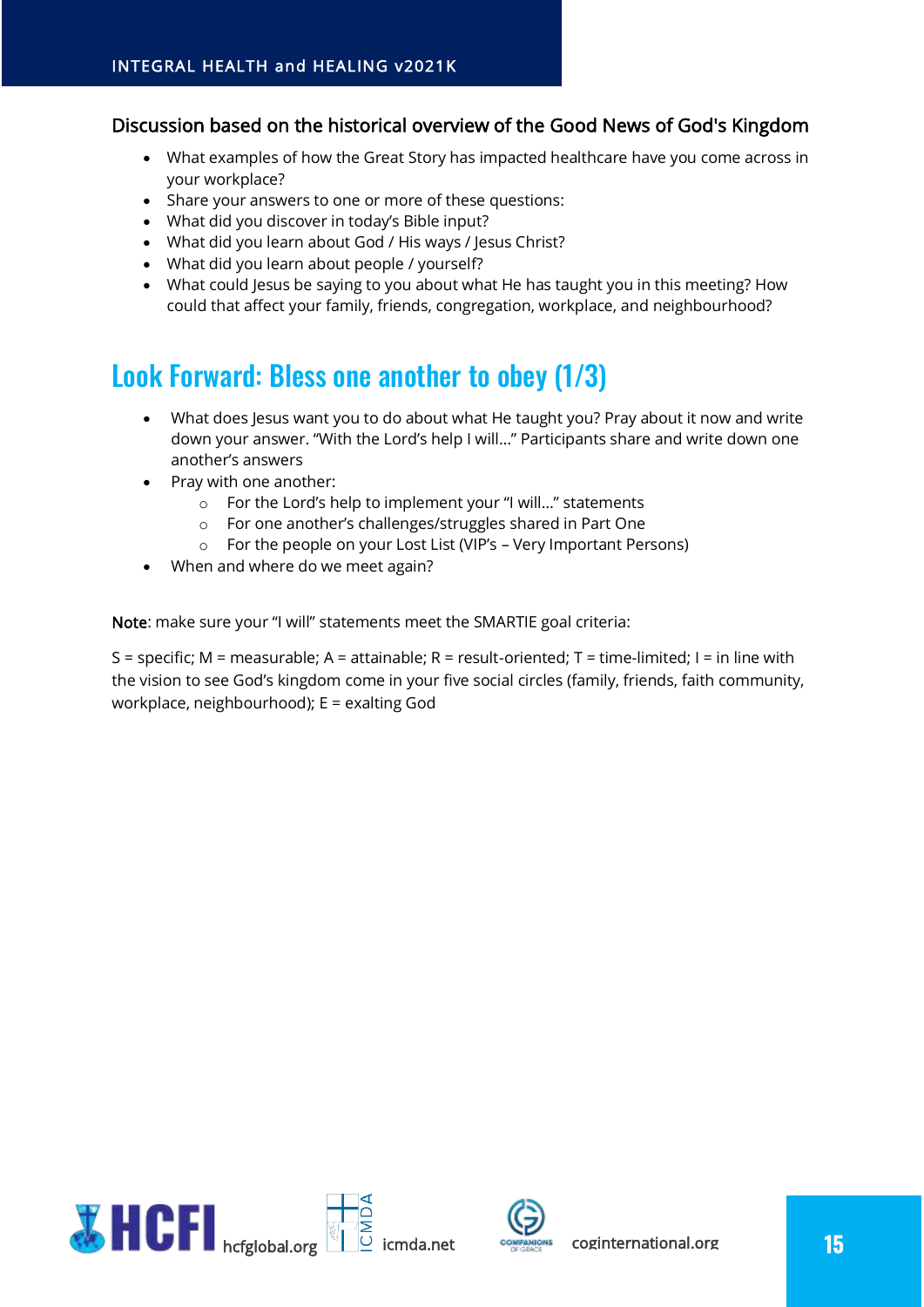# <span id="page-15-0"></span>**Meeting 3: Integral Health and Love**

## <span id="page-15-1"></span>Look Back: Celebration and Fellowship (1/3 of time)

Welcome everybody and open with prayer.

- What happened in the past week that you are thankful for?
- How did it go with the implementation of your "I will…" statements?
- What challenges / struggles are you facing right now?

## <span id="page-15-2"></span>Look Up: Integral Health and Love

#### <span id="page-15-3"></span>Matthew 22:39 (NKJV)

You shall love your neighbour as yourself

Christians ought to be the world's greatest relationship experts. Our example ought to inspire others to want to live in God's love as well. Putting this love into practice is our major challenge!

Where is my neighbour? / Who is my neighbour? / Whose neighbour am I?



I am neighbour to the people in my five social circles

I am responsible before God to love my neighbour in all five social circles



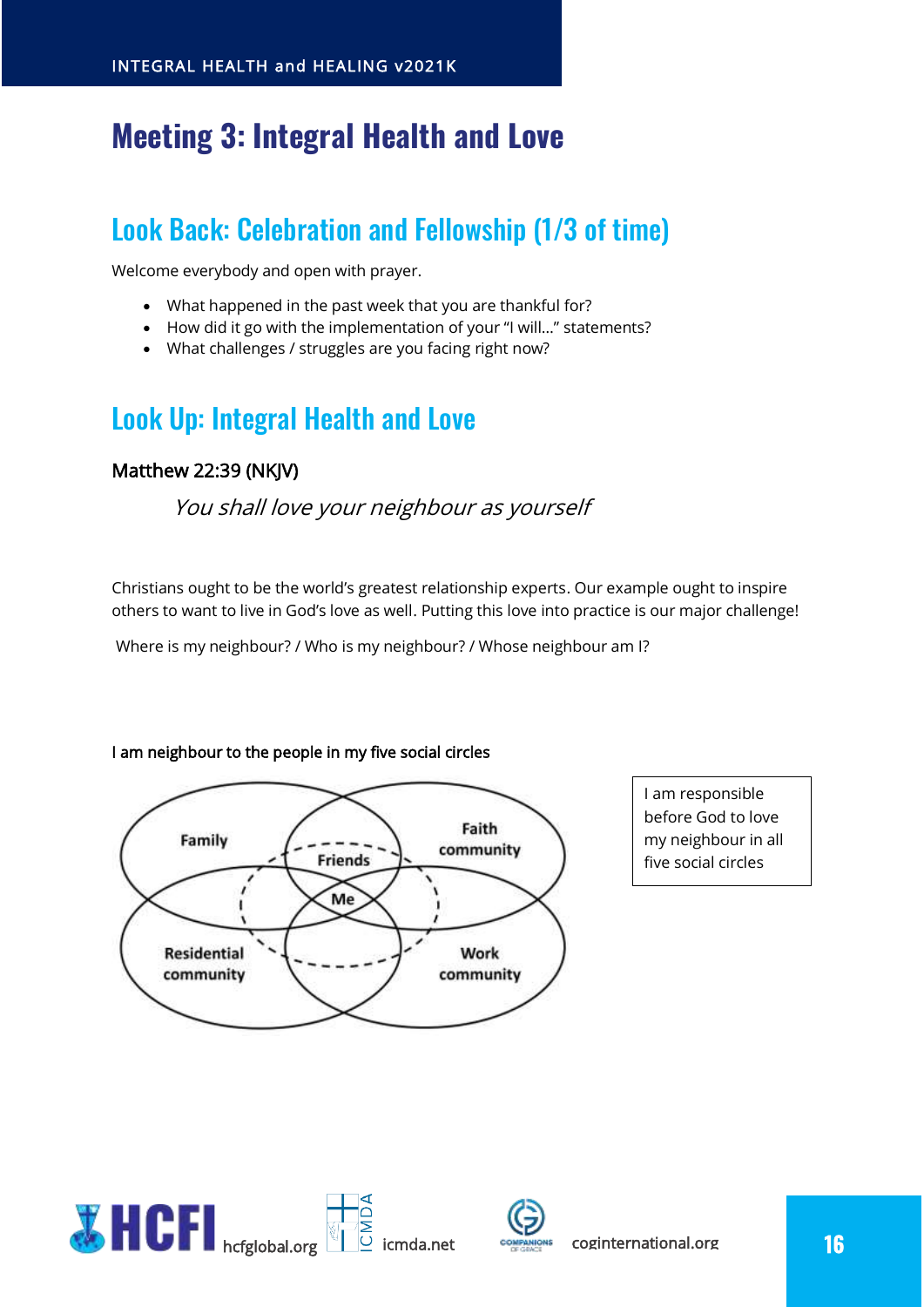#### INTEGRAL HEALTH and HEALING v2021K

| <b>Social Circle</b><br>number | A: Nearest<br>neighbour | <b>B: Neighbour</b>        | C: Neighbour<br>further away               | D: Neighbour<br>(inter)national       |
|--------------------------------|-------------------------|----------------------------|--------------------------------------------|---------------------------------------|
| 1. Family                      | Direct family           | <b>Extended family</b>     | Tribe / People<br>group                    | All tribes<br>(inter)national         |
| 2. Friends                     | Closest friends         | Good friends               | Friends                                    | Acquaintances /<br>Strangers          |
| 3. Faith<br>community          | Discovery<br>Group      | Home group / cell<br>group | Local<br>congregation                      | Body of Christ<br>(inter)national     |
| 4. Workplace                   | Direct<br>colleagues    | Other colleagues           | Institution/<br>Business / Clinic /<br>etc | Professional world<br>(inter)national |
| 5. Neighbourhood               | Direct<br>neighbours    | Neighbourhood /<br>suburb  | Town / city                                | Country /<br>World                    |

The people in these five social circles are at various distances from me:

I need to show God's love to whomever I am a neighbour to

The danger is that I become too selective and "discriminatory" in choosing whose neighbour I am

I ought to start with my nearest neighbour all the way to my neighbour in other parts of the world.

This includes the last, the least and the lost

#### Note: Integral Health is only to be found in the context of God's Agape Love

#### <span id="page-16-0"></span>Practical exercise regarding your five social circles.

Please put the names of the person who is closest to you and the one who is furthest from you in each of your social circles. Think of close and far away not only in terms of geographical location, but also in terms of relational / emotional depth.

| <b>Social Circle</b> | Closest | <b>Furthest</b> | What is God saying to you? |
|----------------------|---------|-----------------|----------------------------|
| 1. Family            |         |                 |                            |
| 2. Friends           |         |                 |                            |
| 3. Faith community   |         |                 |                            |
| 4. Workplace         |         |                 |                            |
| 5. Neighbourhood     |         |                 |                            |
|                      |         |                 |                            |

#### Considerations:

- Is a child / friend / colleague closer to me than my marriage partner?
- Is there a romantic attachment that should not be there?
- Is my relationship with God deeper and stronger than my relationships with people / a significant person?
- What is God saying to you? Take a brief pause to prayerfully consider your answer. Keep in mind what this might mean for your "I will…" statements.



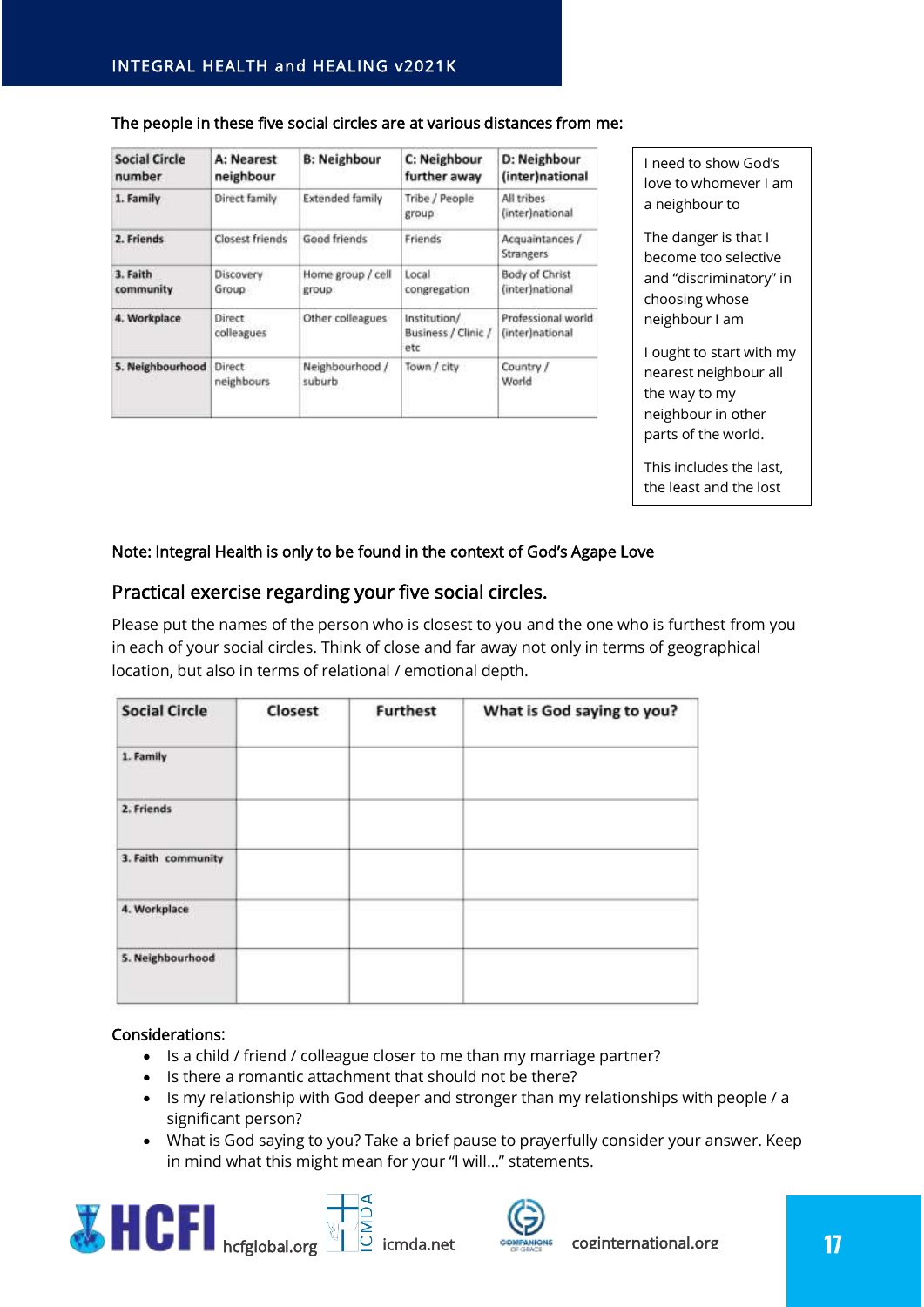#### <span id="page-17-0"></span>Discussion about Integral Health and Love

- Share your answers to one or more of these questions:
	- o What was the most important discovery for you about the relationship between loving your neighbour and healthcare?
	- o What did you discover in today's Bible input?
	- o What did you learn about God / His ways / Jesus Christ?
	- o What did you learn about people / yourself?
- What could Jesus be saying to you about what He has taught you in this meeting? How could that affect your family, friends, congregation, workplace, and neighbourhood?

## <span id="page-17-1"></span>Look Forward: Bless one another to obey (1/3)

- What does Jesus want you to do about what He taught you? Pray about it now and write down your answer. "With the Lord's help I will…" Participants share and write down one another's answers
- Pray with one another:
	- o For the Lord's help to implement your "I will…" statements
	- o For one another's challenges/struggles shared in Part One
	- o For the people on your Lost List (VIP's Very Important Persons)
- When and where do we meet again?

Note: make sure your "I will" statements meet the SMARTIE goal criteria:



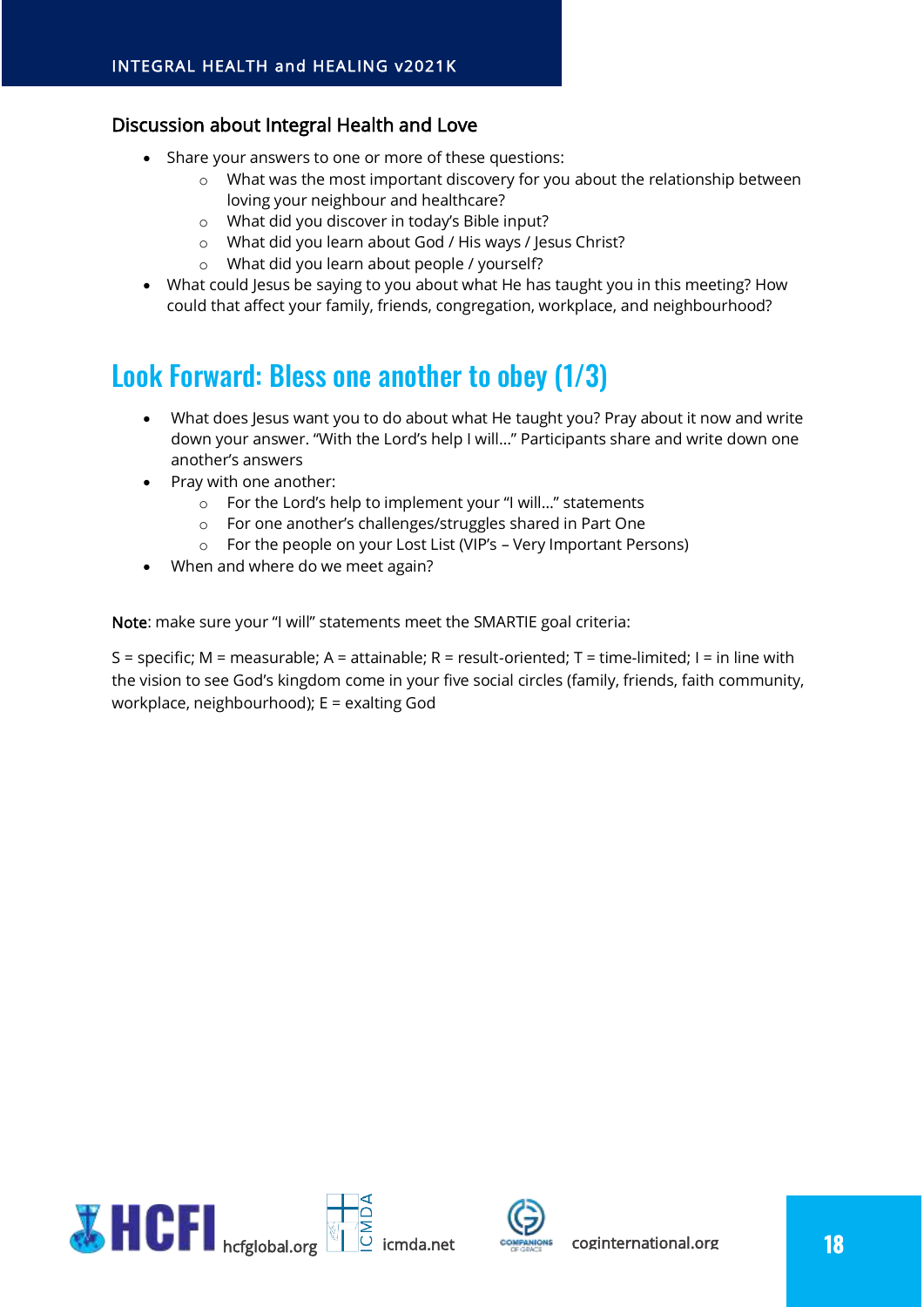# <span id="page-18-0"></span>**Meeting 4: Integral Health and Personal Development**

## <span id="page-18-1"></span>Look Back: Celebration and Fellowship (1/3 of time)

Welcome everybody and open with prayer.

- What happened in the past week that you are thankful for?
- How did it go with the implementation of your "I will…" statements?
- What challenges / struggles are you facing right now?

## <span id="page-18-2"></span>Look Up: Integral Health and Personal Development

#### <span id="page-18-3"></span>Luke 2:52 (NKJV)

And Jesus increased in wisdom and stature, and in favour with God and men

In this passage four areas of development / growth are mentioned  $\rightarrow$  whole life development  $\rightarrow$ integral personal development. This helps to further develop our perspective on integral healing: Integral healing and integral personal development go hand in hand.

Wisdom ➔ Psychological development

Stature ➔ Physical development

Favour with God ➔ Spiritual development

Favour with man ➔ Social development



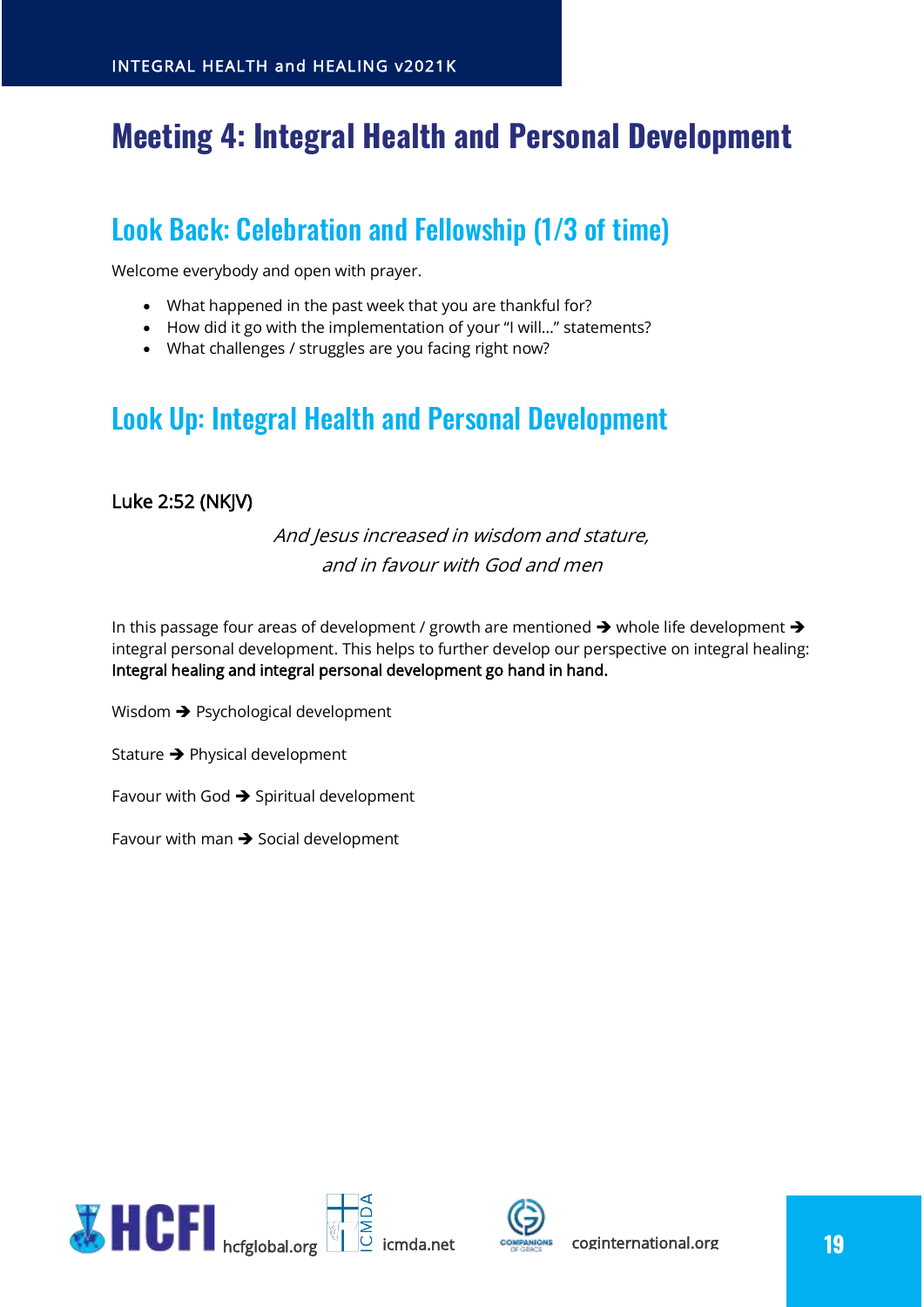#### <span id="page-19-0"></span>Integral Health and Personal Development - Self-evaluation

Integral growth means that we aim to grow in all four areas just as Jesus did



#### <span id="page-19-1"></span>Discussion about Integral Health and Personal Development

- Take a moment to consider these four areas of personal growth and development in your life. What would your score be in each of the four areas? Take turns to share your answers with one another and explain why you gave yourself these scores. The main idea is not that we should be perfect, but we need to be growing / developing in all four areas. This will help us to progress in integral development.
- Share your answers to one or more of these questions:
	- o What was the most important discovery for you about your own integral personal development?
	- o What did you learn about God / His ways / Jesus Christ?
	- o What did you learn about people / yourself?
- What could Jesus be saying to you about what He has taught you in this meeting? How could that affect your family, friends, congregation, workplace, and neighbourhood?



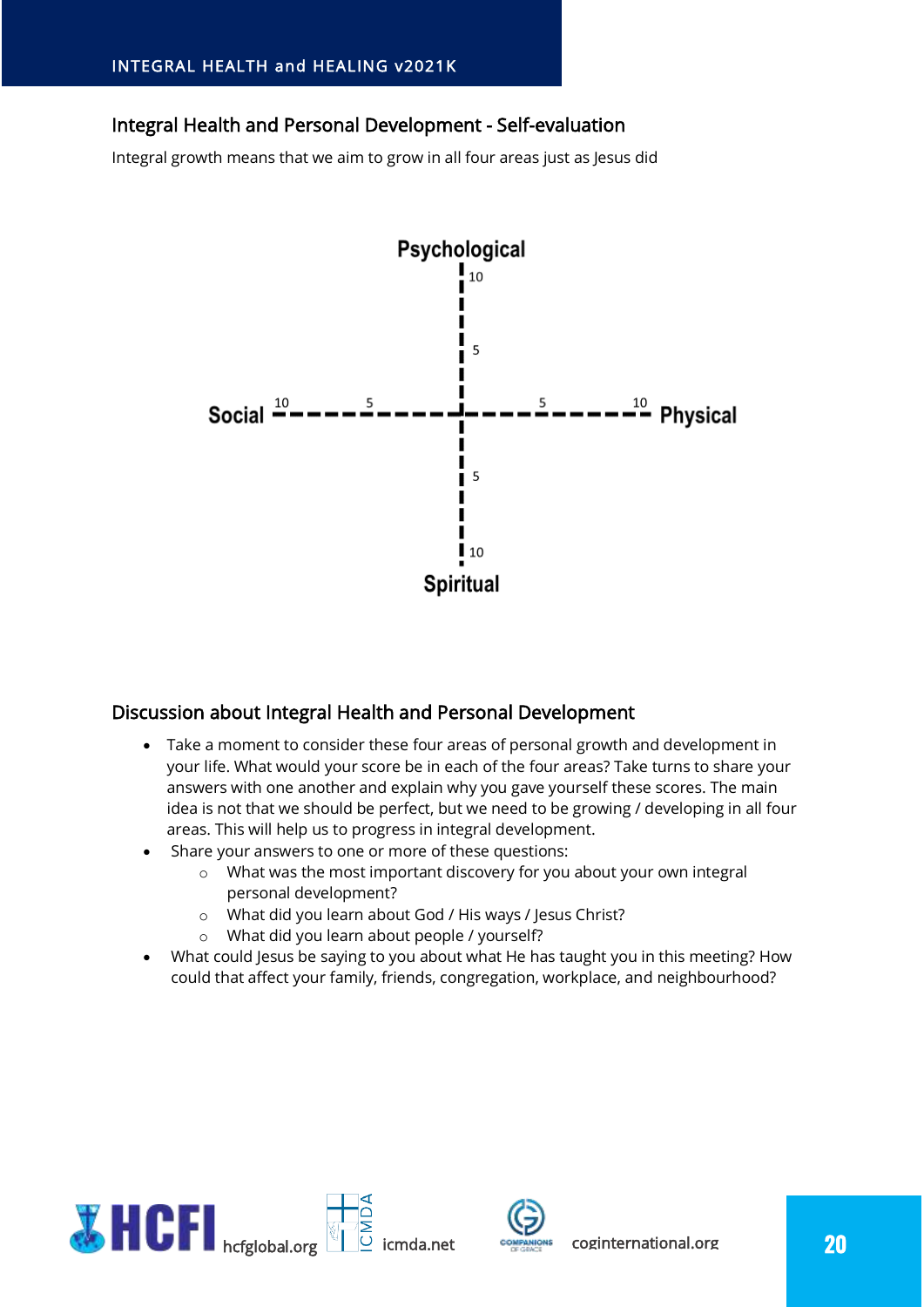## <span id="page-20-0"></span>Look Forward: Bless one another to obey (1/3)

- What does Jesus want you to do about what He taught you? Pray about it now and write down your answer. "With the Lord's help I will…" Participants share and write down one another's answers
- Pray with one another:
	- o For the Lord's help to implement your "I will…" statements
	- o For one another's challenges/struggles shared in Part One
	- o For the people on your Lost List (VIP's Very Important Persons)
- When and where do we meet again?

Note: make sure your "I will" statements meet the SMARTIE goal criteria:



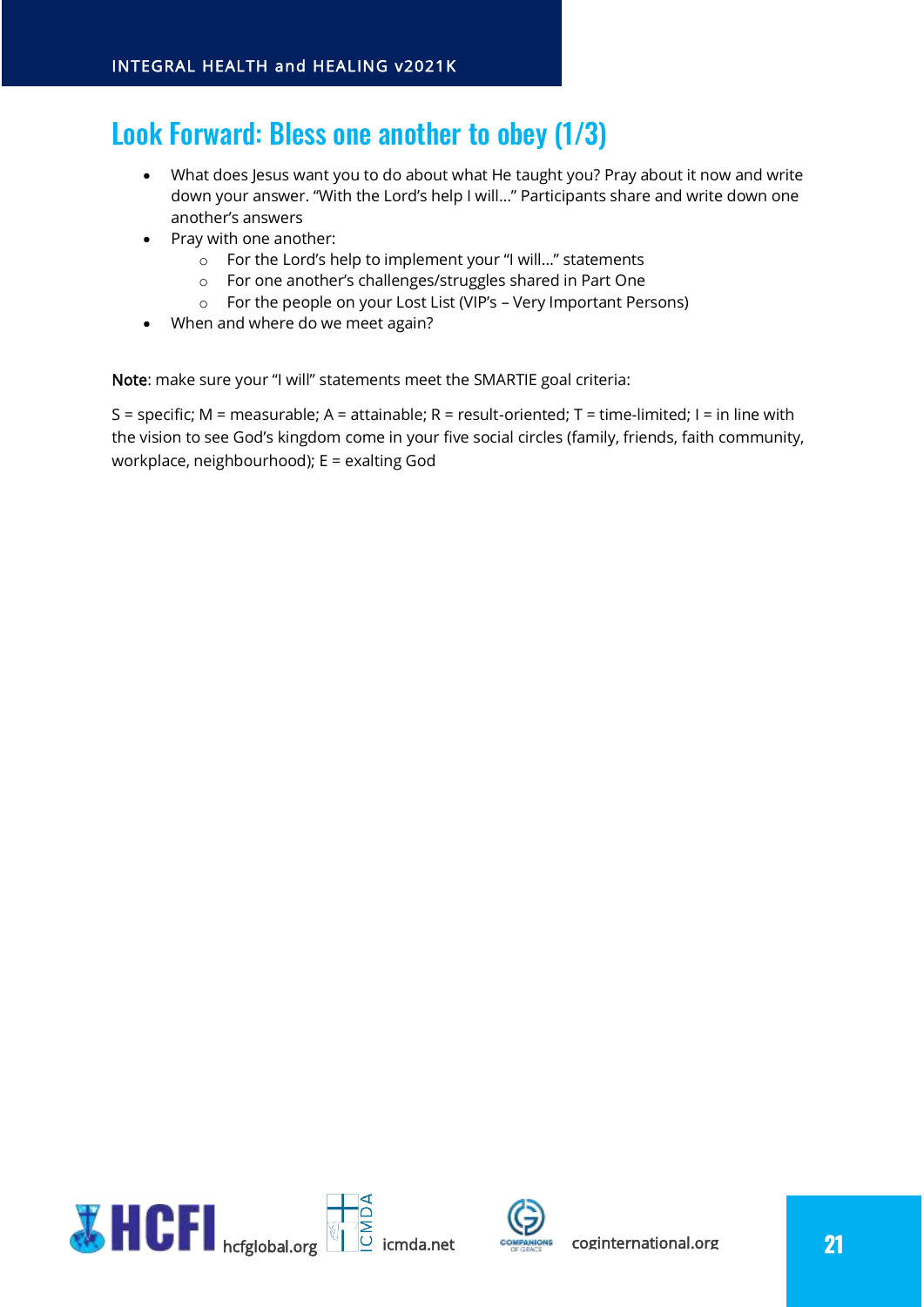# <span id="page-21-0"></span>**Meeting 5: Integral Healing and Jesus Christ**

## <span id="page-21-1"></span>Look Back: Celebration and Fellowship (1/3 of time)

Welcome everybody and open with prayer.

- What happened in the past week that you are thankful for?
- How did it go with the implementation of your "I will…" statements?
- What challenges / struggles are you facing right now?

## <span id="page-21-2"></span>Look Up: Integral Healing and Jesus Christ

#### <span id="page-21-3"></span>Matthew 9:1-8 (NKJV)

So He got into a boat, crossed over, and came to His own city. Then behold, they brought to Him a paralytic lying on a bed. When Jesus saw their faith, He said to the paralytic, "Son, be of good cheer; your sins are forgiven you." And at once some of the scribes said within themselves, "This Man blasphemes!" But Jesus, knowing their thoughts, said, "Why do you think evil in your hearts? For which is easier, to say, 'Your sins are forgiven you,' or to say, 'Arise and walk'? But that you may know that the Son of Man has power on earth to forgive sins"—then He said to the paralytic, "Arise, take up your bed, and go to your house." And he arose and departed to his house. Now when the multitudes saw it, they marvelled and glorified God, who had given such power to men.

| 1. | Be of good cheer<br>Good cheer = tharseo = good cheer, courage, comforted,<br>emboldened                                                                                                            | Psychological    |
|----|-----------------------------------------------------------------------------------------------------------------------------------------------------------------------------------------------------|------------------|
| 2. | Your sins are forgiven you<br>Sins = harmartia = missing God's goal, deviating from God's<br>moral law, an offense to God that brings guilt<br>Forgiven = aphiemi: sent away, laid aside, dismissed | <b>Spiritual</b> |
| 3. | Arise, take up your bed and go<br>Arise = egeiro = rise up from lying down, set upright                                                                                                             | <b>Physical</b>  |
| 4. | Go to your house / home<br>He would be reintegrating into his five social circles as a<br>person transformed by God's grace                                                                         | <b>Social</b>    |

Integral Healing: we aim to integrate all four areas into our healing service just as Jesus did



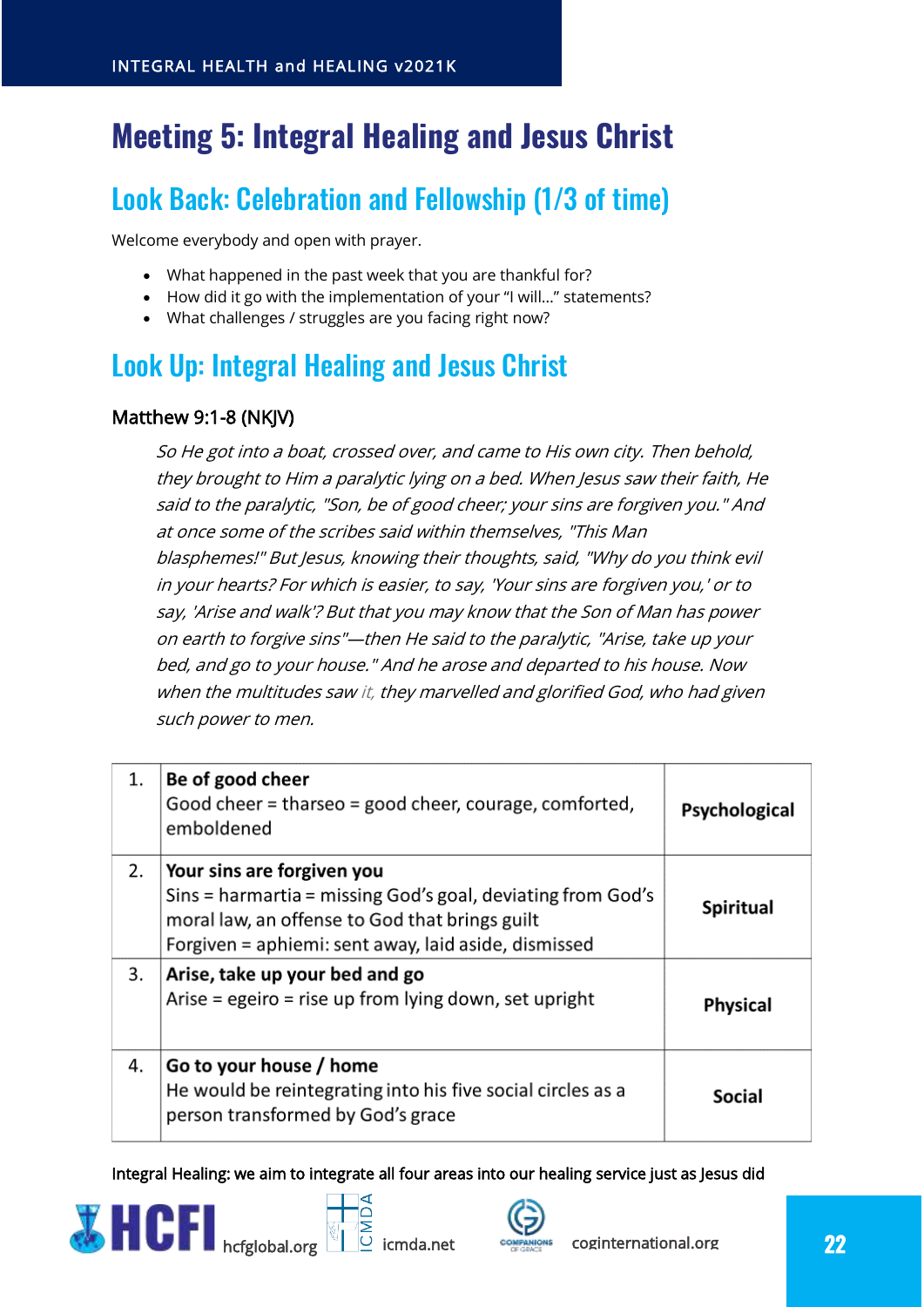Evaluating Integral Healing in your social circles



Take a moment to consider these four areas of integral healing ministry in one of your five social circles – choose which one of the five social circles is most important in this context. For example, if you are a healthcare worker, you might consider your workplace social circle. Or if you do community development or relief work, you might want to consider your neighbourhood social circle.

- How much time and attention do these four areas receive?
- What is the level of expertise demonstrated?
- What would the score be in each of the four areas?

Take turns to share your answers with one another and explain why you gave yourself these scores. (The idea is to identify areas of possible improvement of your healing service to make it more integral.)



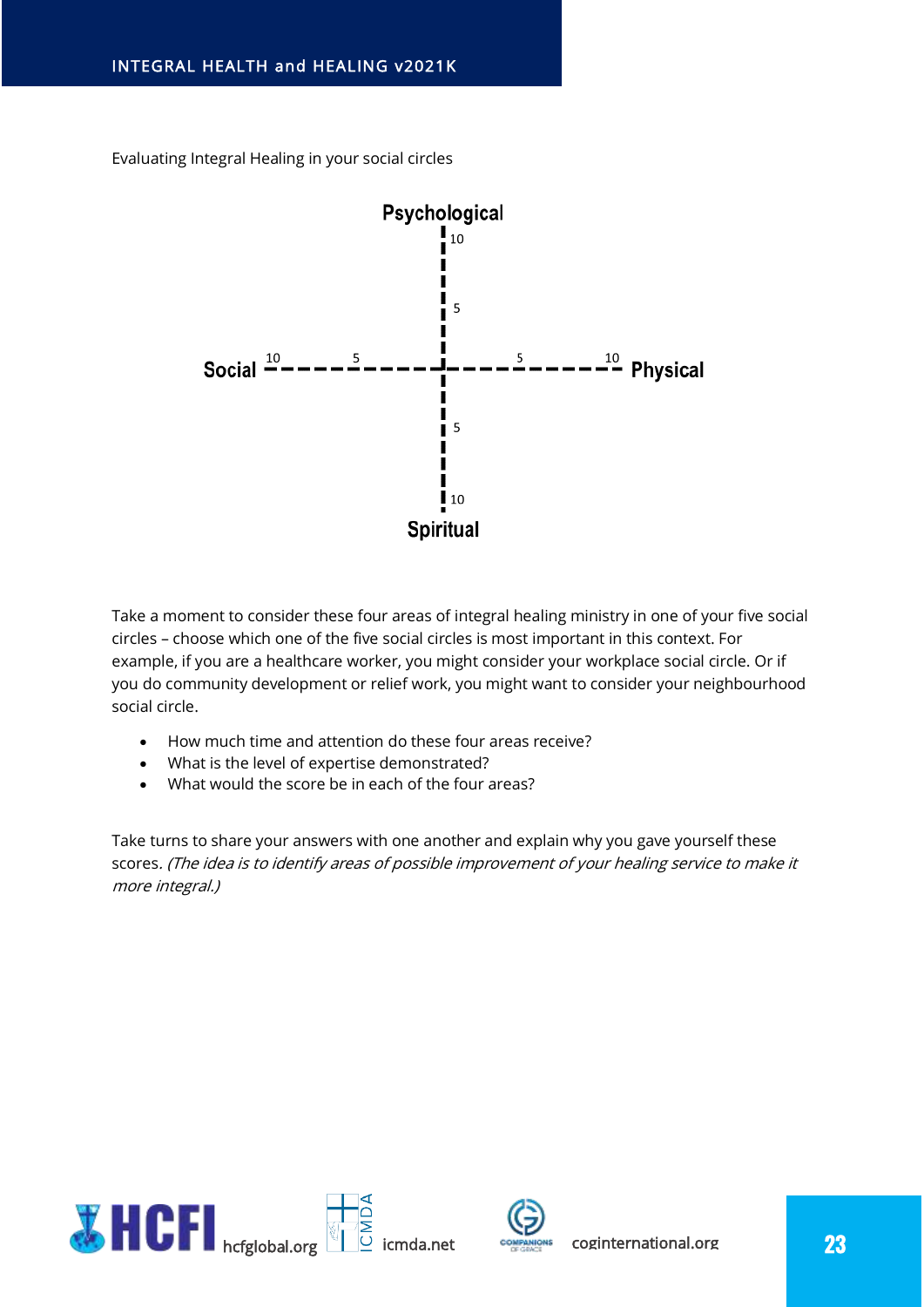#### <span id="page-23-0"></span>Discussion about Integral Healing and Jesus Christ

- Share your answers to one or more of these questions:
	- o What did you discover in today's Bible input about integral healing?
	- o What did you learn about God / His ways / Jesus Christ?
	- o What did you learn about people / yourself?
- What could Jesus be saying to you about what He has taught you in this meeting? How could that affect your family, friends, congregation, workplace, and neighbourhood?

## <span id="page-23-1"></span>Look Forward: Bless one another to obey (1/3)

- What does Jesus want you to do about what He taught you? Pray about it now and write down your answer. "With the Lord's help I will…" Participants share and write down one another's answers
- Pray with one another:
	- o For the Lord's help to implement your "I will…" statements
	- o For one another's challenges/struggles shared in Part One
	- o For the people on your Lost List (VIP's Very Important Persons)
- When and where do we meet again?

Note: make sure your "I will" statements meet the SMARTIE goal criteria:



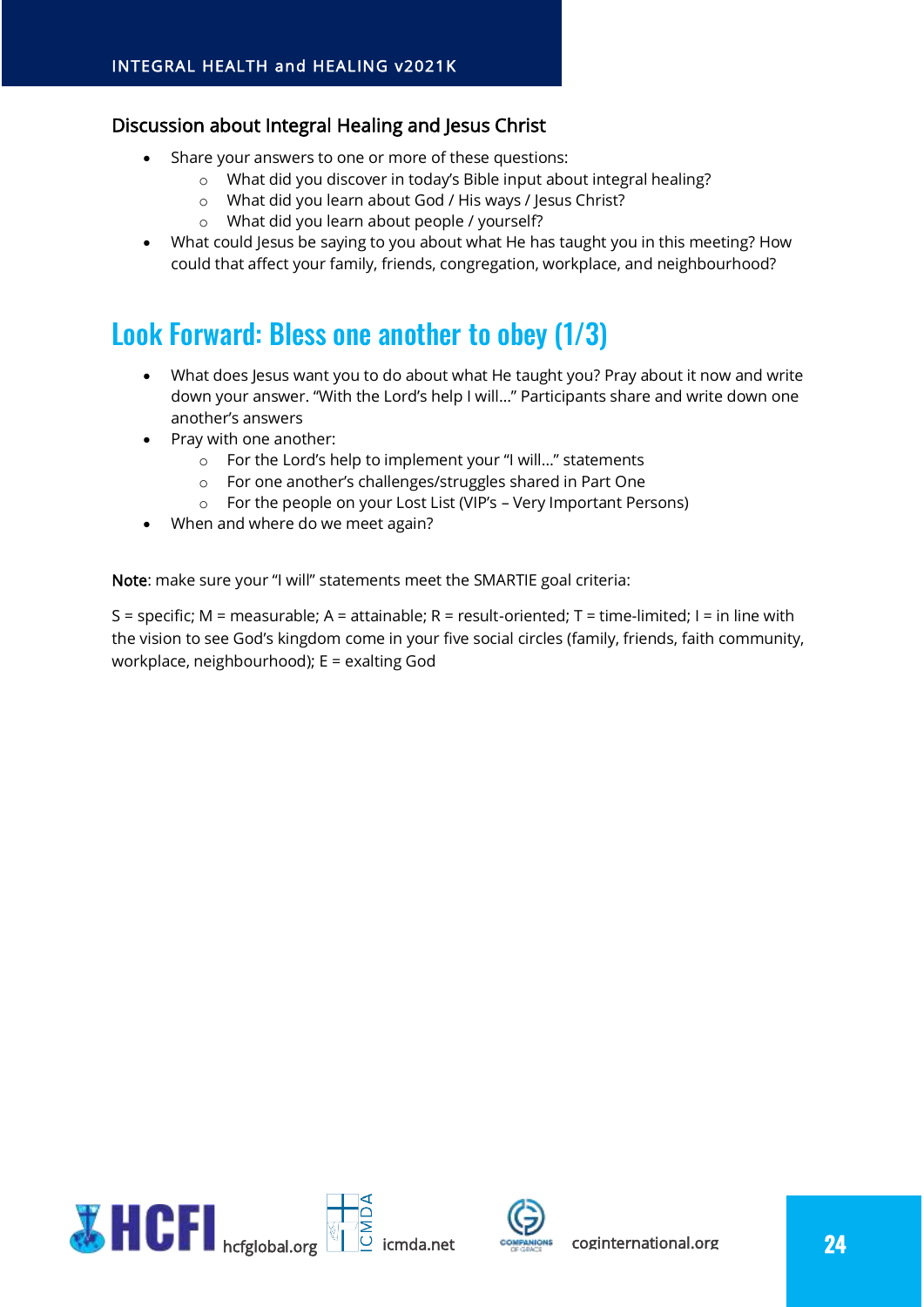# <span id="page-24-0"></span>**Meeting 6: Integral Health and Christ's Body**

## <span id="page-24-1"></span>Look Back: Celebration and Fellowship (1/3 of time)

Welcome everybody and open with prayer.

- What happened in the past week that you are thankful for?
- How did it go with the implementation of your "I will…" statements?
- What challenges / struggles are you facing right now?

## <span id="page-24-2"></span>Look Up: Integral Health and Christ's Body

#### <span id="page-24-3"></span>1 Corinthians 12:12-27 (NKJV)

For as the body is one and has many members, but all the members of that one body, being many, are one body, so also is Christ. For by one Spirit we were all baptized into one body—whether Jews or Greeks, whether slaves or free—and have all been made to drink into one Spirit. For in fact the body is not one member but many. If the foot should say, "Because I am not a hand, I am not of the body," is it therefore not of the body? And if the ear should say, "Because I am not an eye, I am not of the body," is it therefore not of the body? If the whole body were an eye, where would be the hearing? If the whole were hearing, where would be the smelling? But now God has set the members, each one of them, in the body just as He pleased. And if they were all one member, where would the body be? But now indeed there are many members, yet one body. And the eye cannot say to the hand, "I have no need of you"; nor again the head to the feet, "I have no need of you." No, much rather, those members of the body which seem to be weaker are necessary. And those members of the body which we think to be less honourable, on these we bestow greater honour; and our unpresentable parts have greater modesty, but our presentable parts have no need. But God composed the body, having given greater honour to that part which lacks it, that there should be no schism in the body, but that the members should have the same care for one another. And if one member suffers, all the members suffer with it; or if one member is honoured, all the members rejoice with it. Now you are the body of Christ, and members individually.



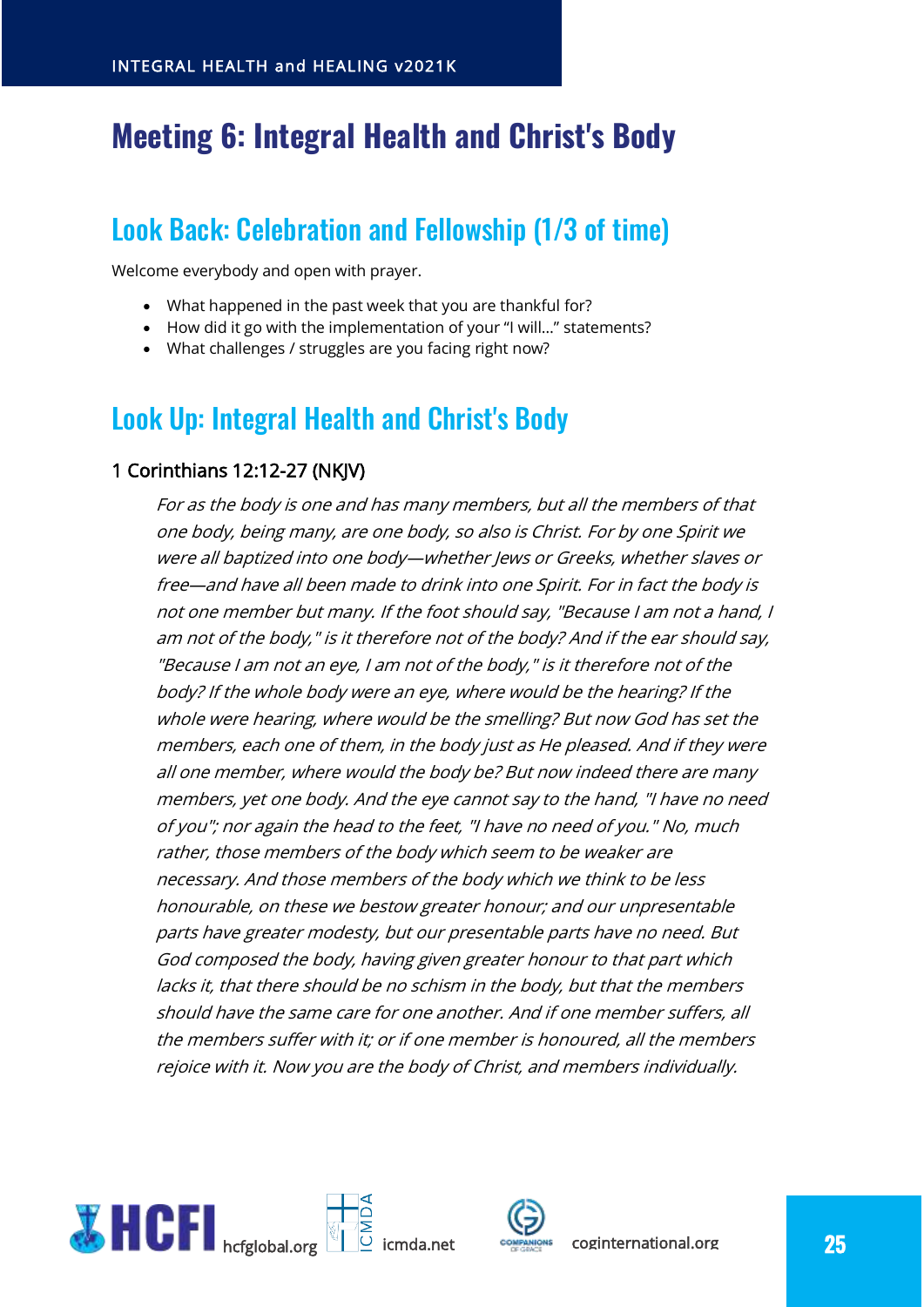The main point of this meeting is that Jesus Christ, Who is the Head of the Body, wants to use His whole Body to serve the sick and suffering, the last, the least and the lost. We cannot serve Him well without one another – irrespective of the position, talents, and gifting we have. Everyone brings intrinsic value and worth into the ministry. That has to be accepted and nurtured. That also means the people in our five social circles need to learn to complement one another in bringing blessing into our societies.

#### <span id="page-25-0"></span>Discussion about Integral Health and Christ's Body

- Share your answers to one or more of these questions:
	- o What did you discover in today's Bible input about all the members of the Body of Christ collaborating as they continue the ministry of their Head?
	- o What did you learn about God / His ways / Jesus Christ?
	- o What did you learn about people / yourself?
- What could Jesus be saying to you about what He has taught you about Body of Christ ministry? How could that affect your family, friends, congregation, workplace, and neighbourhood?

## <span id="page-25-1"></span>Look Forward: Bless one another to obey (1/3)

- What does Jesus want you to do about what He taught you? Pray about it now and write down your answer. "With the Lord's help I will…" Participants share and write down one another's answers
- Pray with one another:
	- o For the Lord's help to implement your "I will…" statements
	- o For one another's challenges/struggles shared in Part One
	- o For the people on your Lost List (VIP's Very Important Persons)
- When and where do we meet again?

Note: make sure your "I will" statements meet the SMARTIE goal criteria:



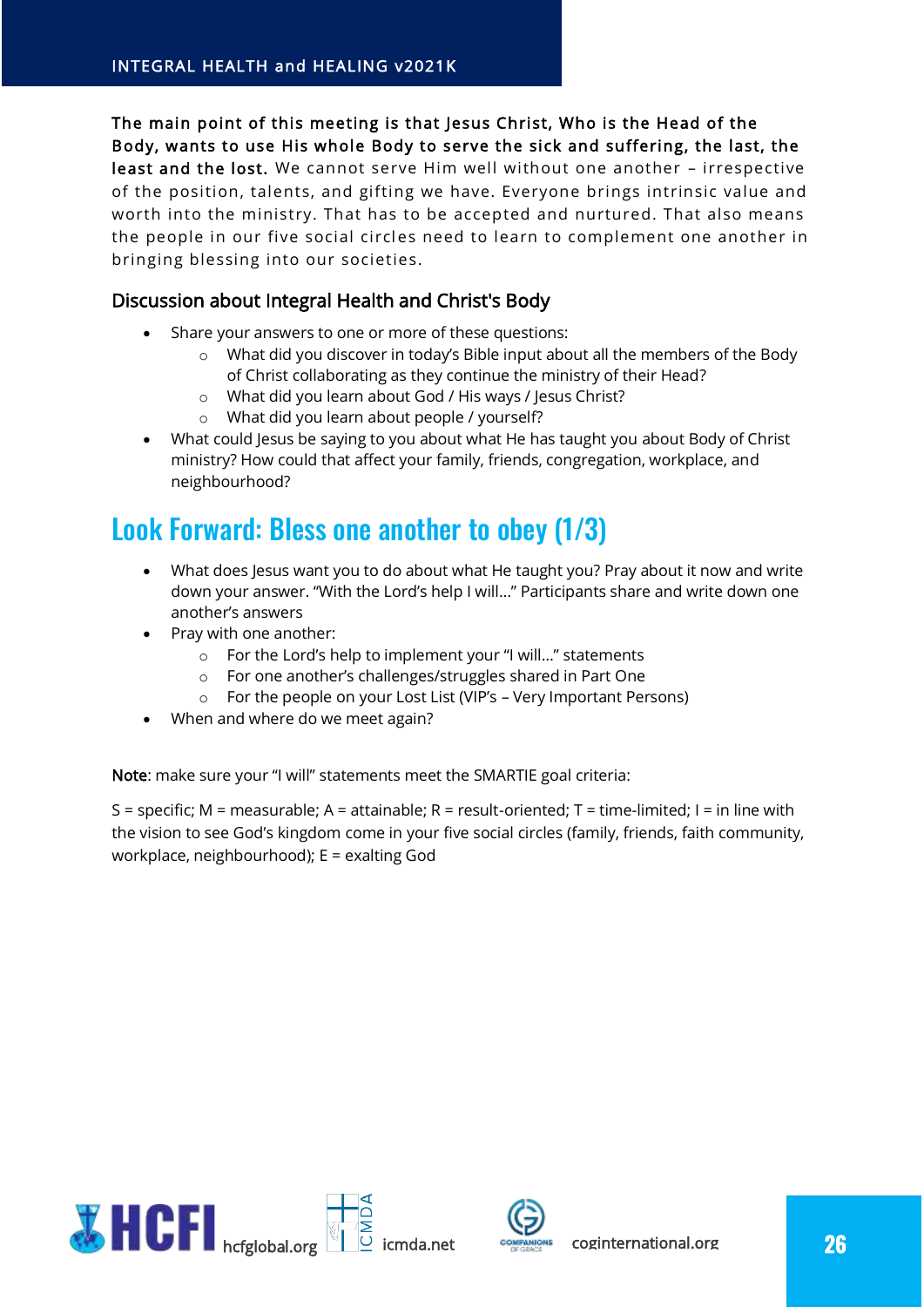# <span id="page-26-0"></span>**Meeting 7: Integral Health and Spiritual Gifts**

## <span id="page-26-1"></span>Look Back: Celebration and Fellowship (1/3 of time)

Welcome everybody and open with prayer.

- What happened in the past week that you are thankful for?
- How did it go with the implementation of your "I will…" statements?
- What challenges / struggles are you facing right now?

## <span id="page-26-2"></span>Look Up: Integral Health and Spiritual Gifts

#### <span id="page-26-3"></span>1 Corinthians 12:1-11, 28-31 (NKJV)

Now concerning spiritual gifts, brethren, I do not want you to be ignorant: You know that you were Gentiles, carried away to these dumb idols, however you were led. Therefore, I make known to you that no one speaking by the Spirit of God calls Jesus accursed, and no one can say that Jesus is Lord except by the Holy Spirit. There are diversities of gifts, but the same Spirit. There are differences of ministries, but the same Lord. And there are diversities of activities, but it is the same God who works all in all. But the manifestation of the Spirit is given to each one for the profit of all: for to one is given the word of wisdom through the Spirit, to another the word of knowledge through the same Spirit, to another faith by the same Spirit, to another gifts of healings by the same Spirit, to another the working of miracles, to another prophecy, to another discerning of spirits, to another different kinds of tongues, to another the interpretation of tongues. But one and the same Spirit works all these things, distributing to each one individually as He wills.



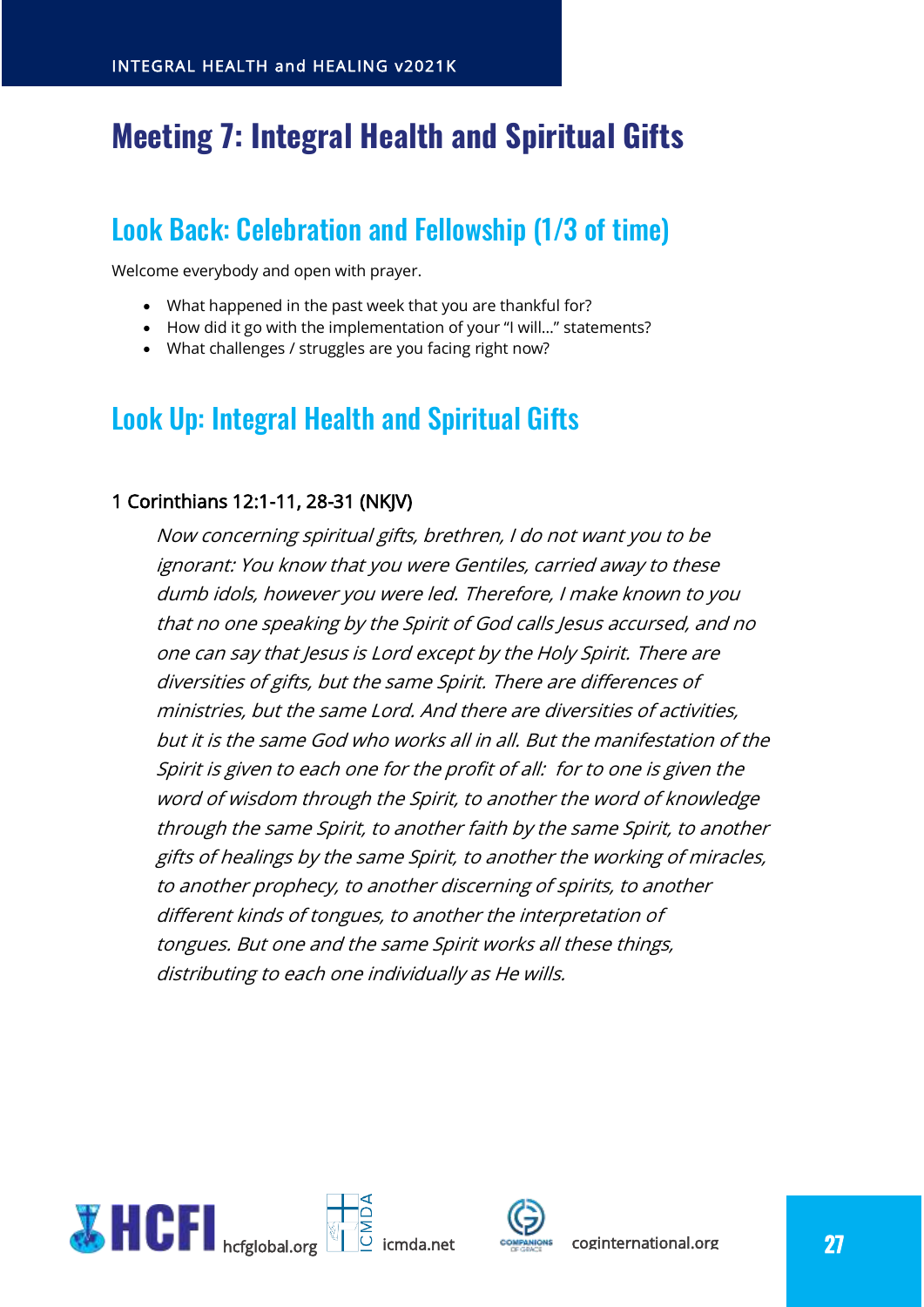The main point of this meeting is that the Holy Spirit gives gifts to each one of the members of the Body of Christ that will enable them to do their part in serving the sick and suffering, the last, the least and the lost. We cannot serve our Head well without using our spiritual gifts at home, in our faith communities, and in our workplaces.

Personal action step: If you have not yet completed a spiritual gifts survey to help you identify which spiritual gifts the Holy Spirit has given you, do an online search and complete one of the Spiritual Gifts surveys you find. For example, you could use this survey:

https://gifts.churchgrowth.org/

or

https://centrevillepres.com/wp-content/uploads/2012/10/spiritual-gifts-survey.pdf

#### <span id="page-27-0"></span>Discussion about Integral Health and Spiritual Gifts

- Share your answers to one or more of these questions:
	- $\circ$  What did you discover in today's Bible input about using your God-given spiritual gifts in all areas of your life?
	- o What did you learn about God / His ways / Jesus Christ?
	- o What did you learn about people / yourself?
- What could Jesus be saying to you about what He has taught you in this meeting? How could that affect your family, friends, congregation, workplace, and neighbourhood?

## <span id="page-27-1"></span>Look Forward: Bless one another to obey (1/3)

- What does Jesus want you to do about what He taught you? Pray about it now and write down your answer. "With the Lord's help I will…" Participants share and write down one another's answers
- Pray with one another:
	- o For the Lord's help to implement your "I will…" statements
	- o For one another's challenges/struggles shared in Part One
	- o For the people on your Lost List (VIP's Very Important Persons)
- When and where do we meet again?

Note: make sure your "I will" statements meet the SMARTIE goal criteria:



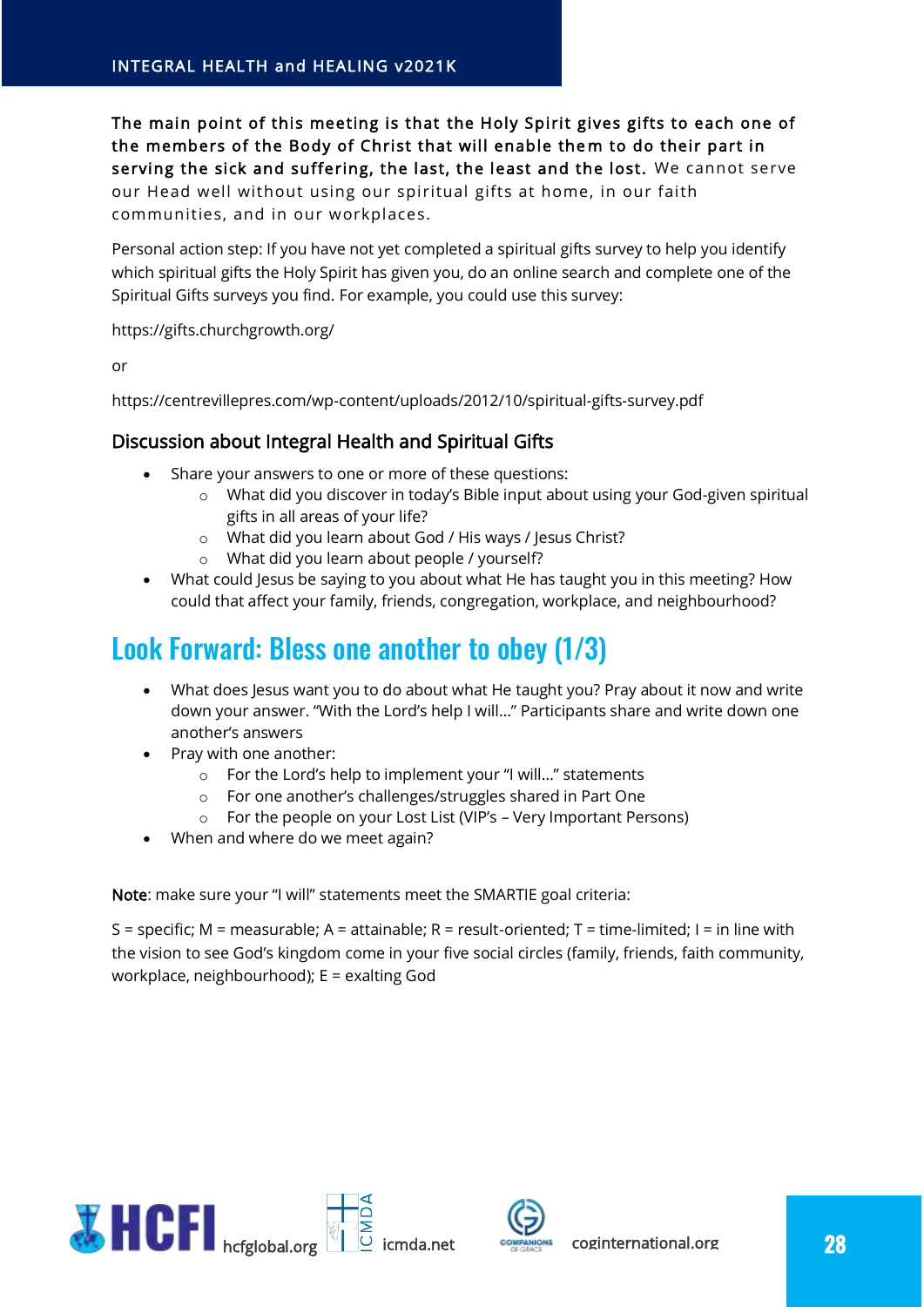# <span id="page-28-0"></span>**Meeting 8: Healing that Causes Suffering**

## <span id="page-28-1"></span>Look Back: Celebration and Fellowship (1/3 of time)

Welcome everybody and open with prayer.

- What happened in the past week that you are thankful for?
- How did it go with the implementation of your "I will…" statements?
- What challenges / struggles are you facing right now?

## <span id="page-28-2"></span>Look Up: Healing that Causes Suffering

Briefly give your answers to this question:

• Do you think healthcare in many cases leaves its patients treated but not healed, and sometimes even worse off? If so, how and why?

Each participant gives their answer, but the group does not discuss these answers.

Let us examine the history of a certain sick lady who found herself in a similar situation.

#### <span id="page-28-3"></span>Matthew 9:20-22 (NKJV)

And suddenly, a woman who had a flow of blood for twelve years came from behind and touched the hem of His garment. For she said to herself, "If only I may touch His garment, I shall be made well." But Jesus turned around, and when He saw her, He said, "Be of good cheer, daughter; your faith has made you well." And the woman was made well from that hour.

#### <span id="page-28-4"></span>Mark 5:25-34 (NKJV)

Now a certain woman had a flow of blood for twelve years and had suffered many things from many physicians. She had spent all that she had and was no better, but rather grew worse. When she heard about Jesus, she came behind Him in the crowd and touched His garment. For she said, "If only I may touch His clothes, I shall be made well." Immediately the fountain of her blood was dried up, and she felt in *her* body that she was healed of the affliction. And Jesus, immediately knowing in Himself that power had gone out of Him, turned around in the crowd and said, "Who touched My clothes?" But His disciples said to Him, "You see the multitude thronging You, and You say, 'Who touched Me?' " And He looked around to see her who had done this thing. But the woman, fearing and trembling, knowing what had happened to her, came and fell down before Him and told Him the whole truth. And He said to her, "Daughter, your faith has made you well. Go in shalom and be healed of your affliction."

#### <span id="page-28-5"></span>Digging Deeper

We see here, the context is a woman who is seeking for healing from Jesus after being disappointed with earlier healthcare providers. Scripture records that she suffered greatly under many doctors, she became impoverished, and in fact her health deteriorated.





coginternational.org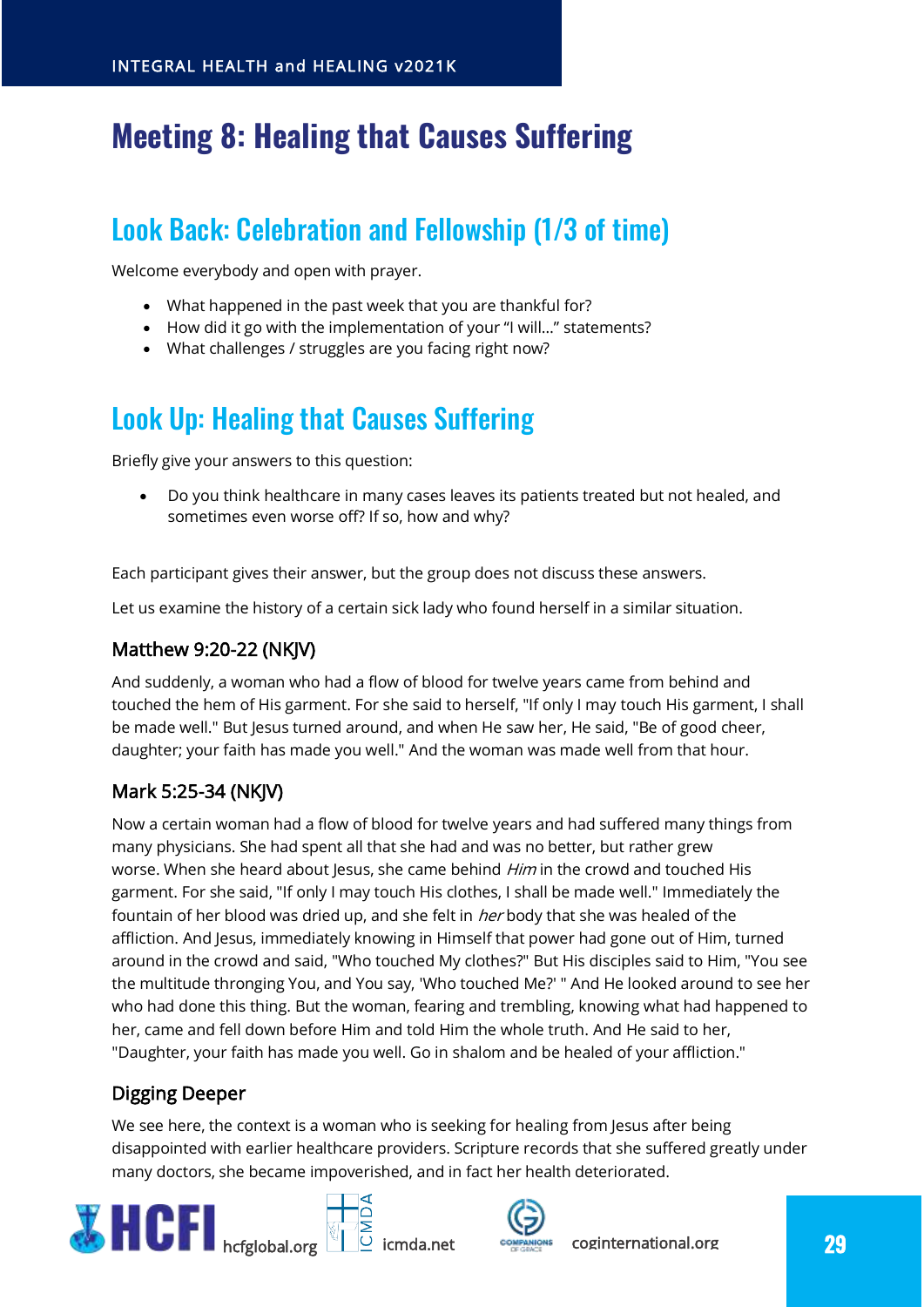The main point of our study: Our cure-therapies / "cure only tunnel vision" can have a profound negative impact on our patients.

Key aspects of the healthcare the lady received that was counterproductive:

- Treating the presenting complaint and not the whole person.
- Providing expensive treatment that impoverishes people or negatively impacts them economically
- Inability to see the suffering the patient undergoes due to the economic burden of healthcare
- Overlooking the patient's travail or disappointment in not being healed or cured
- Ignoring the patient's socio-economic and cultural context and its influence on his / her path to wellbeing and restoration

In contrast, how did Jesus go about the healing?

- Even though the crowd did not know about the healing, it was evident to the Lord and the lady
- The demands of the day did not make Jesus less sensitive or less compassionate.
- Though he was fully aware of her situation, yet he allowed her to express all she had on her heart.
- Even though the crowd was noisy and distracting he took the effort and time to listen to her in giving her his full attention.
- He responded by addressing the whole person
	- o "Daughter" Relational healing to one personally alienated due to the illness
	- $\circ$  "Your faith" Spiritual healing of a person considered spiritually unclean by the bleeding
	- o "Healed you" Physical healing from the most evident of her dimension of illness – the physical
	- $\circ$  "Go in Peace" Psychological healing from an illness that left her distressed
	- o "Be freed" Mental healing being freed from the mental agony due to the illness
	- o "From you suffering" Healing from the Emotional, Cultural, and social rejection brought about by the disease

Looking at how Jesus dealt with this lady gives us a framework about how we should deal with our patients.

Trap that we should avoid: "The Healer Syndrome": This lady was forced to visit many "physicians" seeking healing or wholeness. It can be presumed that each one of them would have believed that they were the answer to her problems. Being approached for treatment and providing it would have given them a sense of satisfaction even a feeling of being a reputed "physician" though it was at the cost of her joy and dignity. This is the healer syndrome where healthcare providers believe they have to treat or provide therapy to all who come even if it is an incurable disease or will challenge their competence or experience. A syndrome of trying to cure every patient's condition wherein the "healthcare provider" feels rewarded professionally, psychologically, and socially albeit at the expense of the patient. The healthcare provider can fall for the temptation to behave like a "god in the white coat".

#### Additional study notes for personal perusal at a later stage:



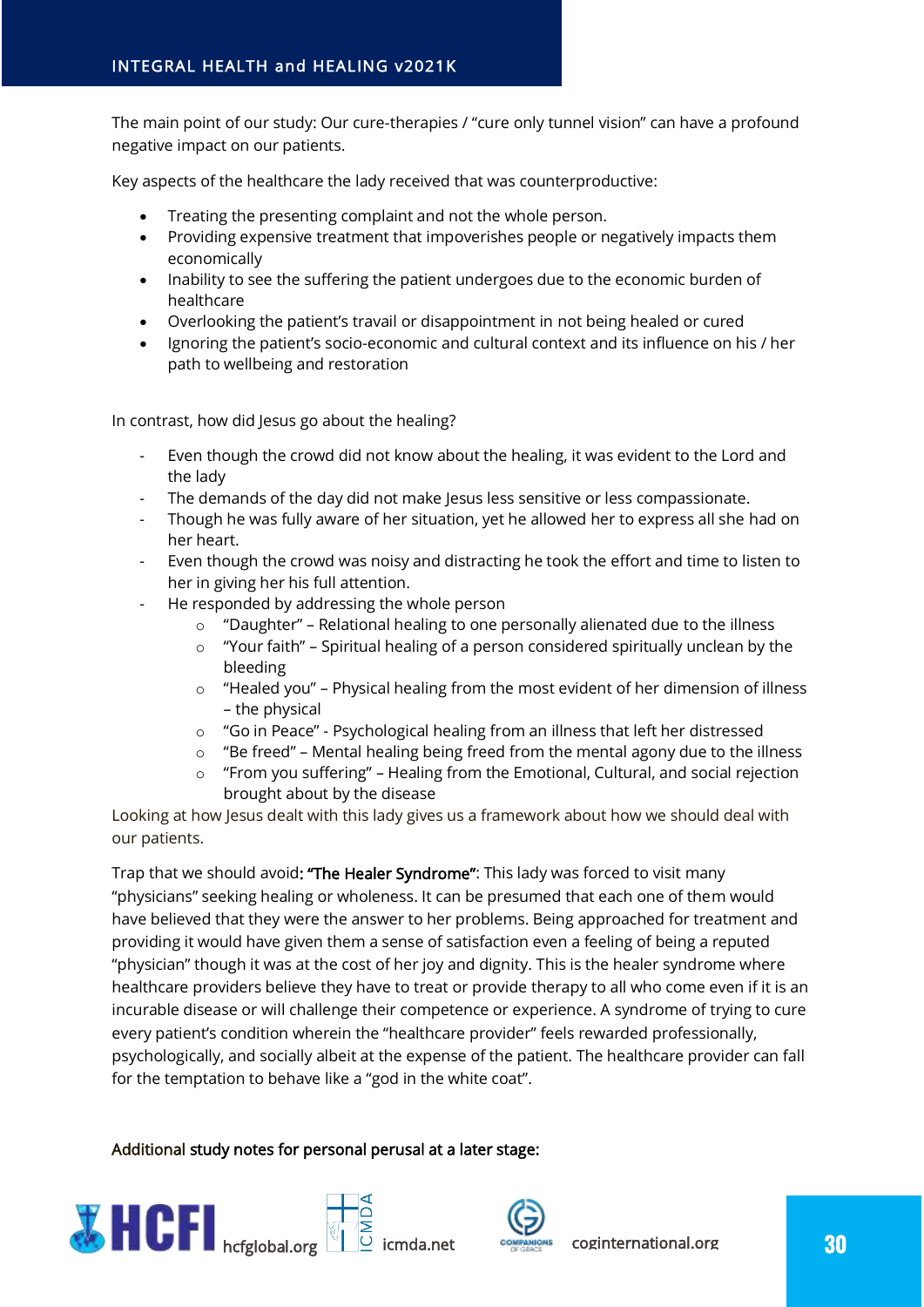Physician: "iatros": A combination of healer and usage of medicine. In other words, one who is involved in healing using medicine. A physician's calling is to be a healer who uses medicines and curative tools wisely, appropriately, and faithfully.

The word used in Matthew for cure is "therapeuo" – the root word from which the English words "therapy" and "therapist" are derived. In the New Testament, it is translated as heal / cure / serve / restore wholeness. The physician is expected to heal or provide a cure or serving the patient in bringing wholeness.

Haemorrhage: In Matthew 9:20 the bleeding of the lady is called "haimorroeo" is a compound word. It comes from "haima" = blood and "rheo" = flow. In Mark 5:25 the bleeding of the lady is described as "*rhysis" = flow of "haima" = blood =*  $>$  a flowing of blood. We would call it chronic heavy menorrhagia today. Though the physical bleeding or illness was primary for the lady, it overflowed into her social, psychological, and spiritual realm. This reflects the experience of many similar patients and/or of those with chronic or marginalizing illnesses.

#### <span id="page-30-0"></span>Discussion about healing that causes suffering

- What examples of healing that causes suffering have you come across in your workplace?
- What could you and your colleagues do to avoid the trap of the "Healer Syndrome"?
- Share your answers to one or more of these questions:
	- o What did you discover in today's Bible input?
	- o What did you learn about God / His ways / Jesus Christ?
	- o What did you learn about people / yourself?
- What could Jesus be saying to you about what He has taught you in this meeting? How could that affect your family, friends, congregation, workplace, and neighbourhood?

## <span id="page-30-1"></span>Look Forward: Bless one another to obey (1/3)

- What does Jesus want you to do about what He taught you? Pray about it now and write down your answer. "With the Lord's help I will…" Participants share and write down one another's answers
- Pray with one another:
	- o For the Lord's help to implement your "I will…" statements
	- o For one another's challenges/struggles shared in Part One
	- o For the people on your Lost List (VIP's Very Important Persons)
	- When and where do we meet again?

Note: make sure your "I will" statements meet the SMARTIE goal criteria:  $S =$  specific; M = measurable; A = attainable; R = result-oriented; T = time-limited; I = in line with the vision to see God's kingdom come in your five social circles (family, friends, faith community, workplace, neighbourhood); E = exalting God



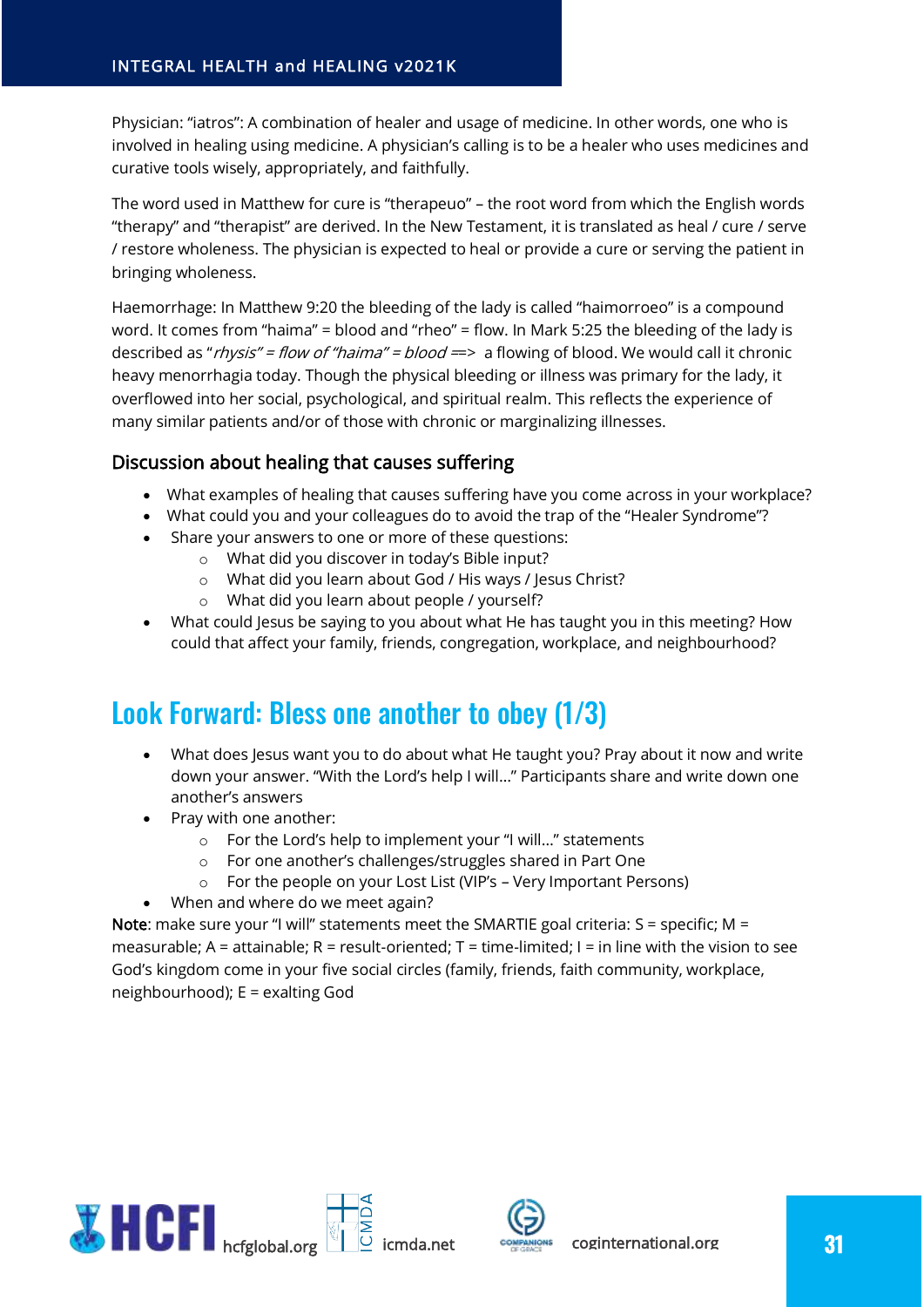# <span id="page-31-0"></span>**Meeting 9: Hustle and Bustle of Healing**

## <span id="page-31-1"></span>Look Back: Celebration and Fellowship (1/3 of time)

Welcome everybody and open with prayer.

- What happened in the past week that you are thankful for?
- How did it go with the implementation of your "I will…" statements?
- What challenges / struggles are you facing right now?

## <span id="page-31-2"></span>Look Up: Hustle and Bustle of Healing

Briefly give your answers to this question: How do you look at interruptions in your workplace and how have you dealt with them? Each participant gives their answer, but the group does not discuss these answers.

Let us examine the history of how lesus dealt with both interruptions and criticism.

#### <span id="page-31-3"></span>Mark 5:21-43 (NKJV)

Now when Jesus had crossed over again by boat to the other side, a great multitude gathered to Him; and He was by the sea. And behold, one of the rulers of the synagogue came, Jairus by name. And when he saw Him, he fell at His feet and begged Him earnestly, saying, "My little daughter lies at the point of death. Come and lay Your hands on her, that she may be healed, and she will live." So *Jesus* went with him, and a great multitude followed Him and thronged Him. Now a certain woman had a flow of blood for twelve years, and had suffered many things from many physicians. She had spent all that she had and was no better, but rather grew worse.

When she heard about Jesus, she came behind *Him* in the crowd and touched His garment. For she said, "If only I may touch His clothes, I shall be made well." Immediately the fountain of her blood was dried up, and she felt in *her* body that she was healed of the affliction. And Jesus, immediately knowing in Himself that power had gone out of Him, turned around in the crowd and said, "Who touched My clothes?" But His disciples said to Him, "You see the multitude thronging You, and You say, 'Who touched Me?' " And He looked around to see her who had done this thing. But the woman, fearing and trembling, knowing what had happened to her, came and fell down before Him and told Him the whole truth. And He said to her, "Daughter, your faith has made you well. Go in peace, and be healed of your affliction." While He was still speaking, *some* came from the ruler of the synagogue's *house* who said, "Your daughter is dead. Why trouble the Teacher any further?" As soon as Jesus heard the word that was spoken, He said to the ruler of the synagogue, "Do not be afraid; only believe." And He permitted no one to follow Him except Peter, James, and John the brother of James. Then He came to the house of the ruler of the synagogue, and saw a tumult and those who wept and wailed loudly. When He came in, He said to them, "Why make this commotion and weep? The child is not dead, but sleeping." And they ridiculed Him. But when He had put them all outside, He took the father and the mother of the child, and those *who were* with Him, and entered where the child was lying. Then He took the child by the hand, and said to her, "Talitha, cumi," which is translated, "Little girl, I say to you, arise." Immediately the girl arose and walked, for she was twelve years of age. And they were overcome with great amazement. But He commanded them strictly that no one should know it, and said that *something* should be given her to eat.



 $\overline{\mathsf{C}}$  icmda.net

ها



hcfglobal.org **10** icmda.net **companions** coginternational.org **132** coginternational.org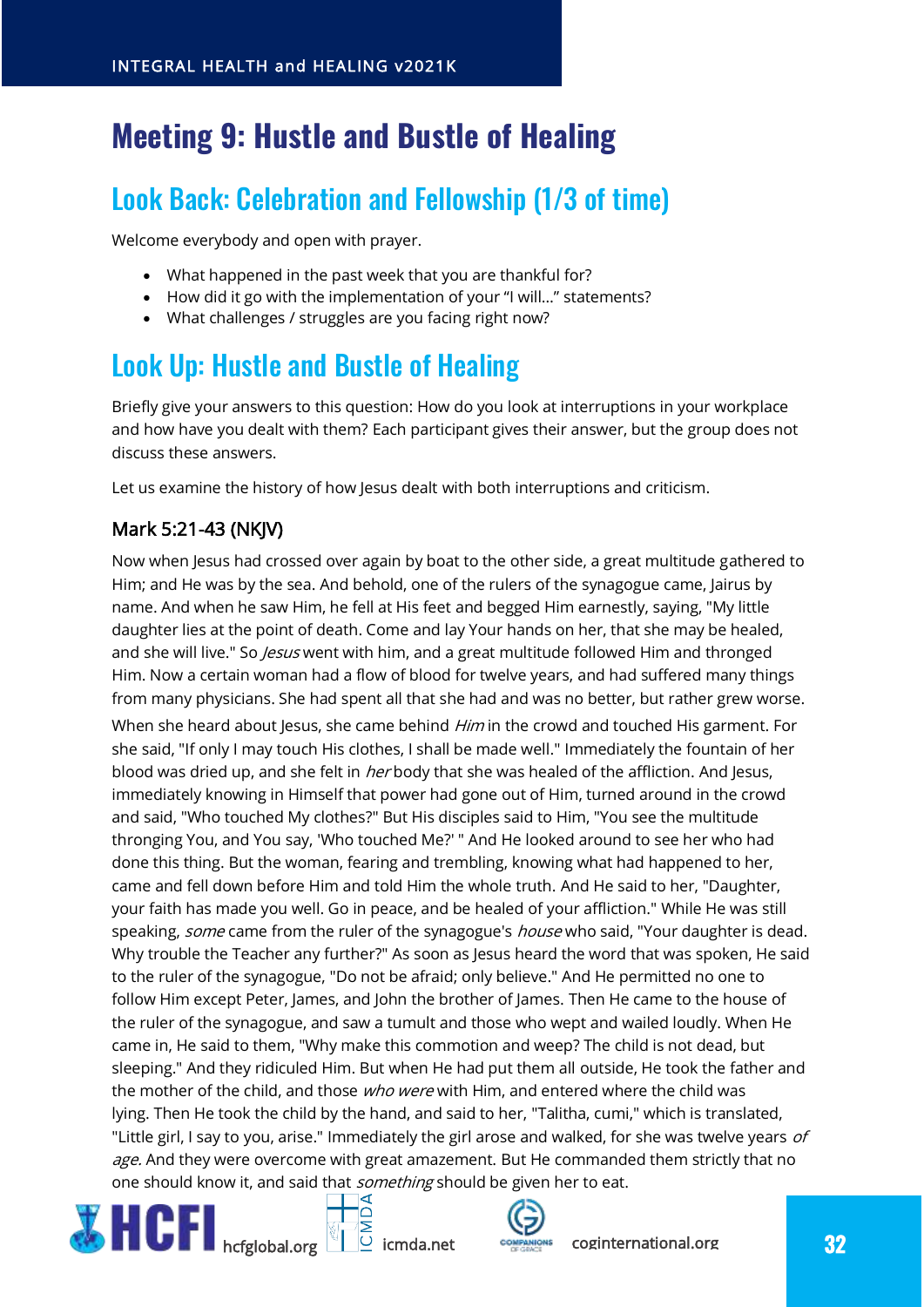#### <span id="page-32-0"></span>Digging Deeper

The context: Jesus was responding to a call about the critical need of a dying child. However, He takes time to address a woman who needed wholistic/integral healing on His way to the critical case. This passage gives us an insight into the Jesus Model of "handling multiple needs in a healing ministry". The main point of this study: "Our healing ministry calls us to respond to needs in creative, caring and persevering ways".

Key aspects of the healthcare interactions that Jesus modelled:

- To Jesus, interruptions to the healing ministry were seen as opportunities rather than obstacles
- The urgency of the emergency ahead did not deter Him from responding to the important before Him
- Willingness to traverse the extra mile.
- Deeply perceptive and sensitive to unobservable, inexpressible, and hidden needs or cries
- Listening ear, patient spirit and reassuring words marked His conversations
- Displayed a clear awareness of the environment and a keen connect with emerging situations
- Public opinion did not influence or deter Him from His tasks in both cases
- A simple gesture, a single word, a caring touch, a gentle spirit were His soft tools in healing
- His healings though spectacular were motivated for deliverance and not for a display
- The gifts and abilities that He had were to be used for all alike even if it would cost His time and draw the ridicule or rebuke of others

Perceived: "epiginōskō": To recognise by sight, hearing, of certain signs, to perceive who a person/ what a situation is. As healer His sense of sight, hearing, touch were all operational in both the narratives. In both the narratives this resulted in bringing healing and restoration to the individual in the whole person. This brought about a Social, psychological, and spiritual healing apart from the physical as he understood the person's challenges in her/ his social and spiritual dimension

Affirm legō: affirm over, maintain – he was affirmative and reassuring in his communications and it build around his healing a foundation of affirmation and strength. It brought healing to the emotions and mind

Trap that we should avoid: The Seek the Spectacular syndrome: The news of any miraculous healing or a transformational event performed by Jesus spread fast and wide. Many genuinely came for healing, many came to hear Him and follow Him, but many others came to see the spectacular. However, Jesus chose not to draw the attention of the crowd to the healings but to the individual and his or her need. He often cautioned those healed to not tell others of the miracle but to lead a new life. We too are called to bring healing into people's lives for their own sakes and to be cautious of the danger of seeking to heal people to draw attention or praise to ourselves. To avoid the Seeking the Spectacular syndrome we need to be humble enough to acknowledge and testify that we only provide care and it is the Lord who truly heals





coginternational.org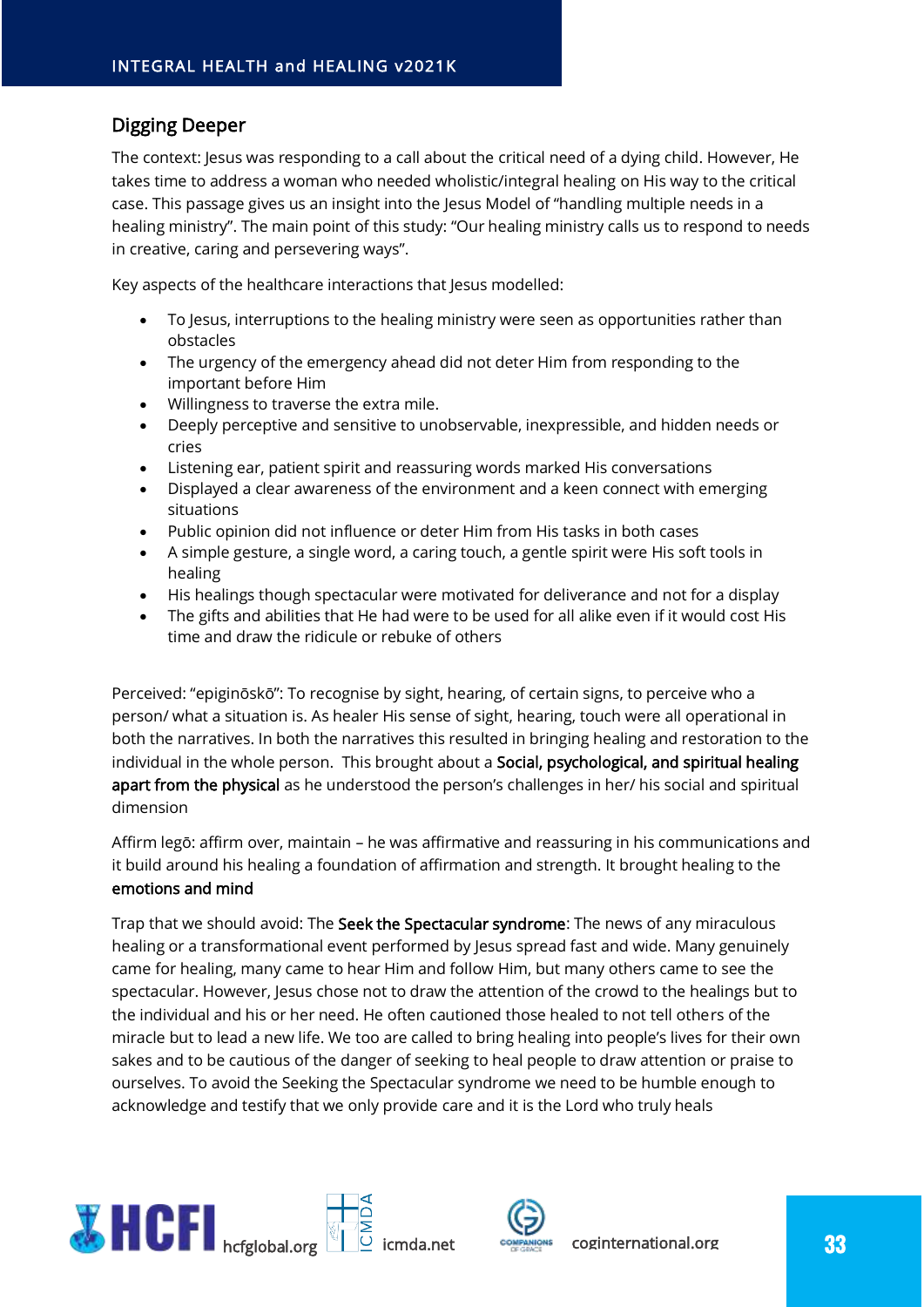- Keep in mind how Jesus dealt with both interruptions and criticism. What could we as healthcare professionals do to follow His example at work?
- Why are we so vulnerable with regards to the Seek the Spectacular Syndrome?
- What could we do to avoid it?
- What is God putting on your heart? How does He want you to handle interruptions and criticism? Think of your five social circles: family, friends, faith community, workplace and neighbourhood.

#### Additional study material:

Consider how Christian healthcare workers could deal with their patients by following the example of Jesus Christ. He engaged with the five common social circles

- The Family "The Lady" & "The Childs family" He focused on the Family by taking them with him into the room. The Lord gives righteousness and justice to all who are treated unfairly. He turned their trials into a triumph. Psalms 103: 1 &2
- The Friends "The disciples" Jesus wanted His disciples to see how He integrated ministry into His lifestyle through His words, works, and wonders. He wanted them to be witnesses to His act of healing and to learn from Him by 'making known His ways to them'
- The Church: The Disciples and Jesus is the Church on the move
- Workplace: For Jesus, the workplace was His ministry space. His workplace was His engagement with people as He went through life. The Lady and The Child in today's Bible reading: He took time to speak to both. For example, He spoke to the child, helped her get up and asked that she be fed. He turned her test into a testimony. Let all that I am praise the Lord; with my whole heart, I will praise His holy name. Let all that I am praise the Lord; may I never forget the good things He does for me –
- The Community "The Crowd" He discerned the crowd and measured the crowd but did not allow the crowd to determine His course of action. They had the opportunity to learn from Him and even to become His disciples if they wanted to. They only ended up seeing His acts. How different it could have been!

Note: We can be involved in the act of healing yet miss out on His heart of healing



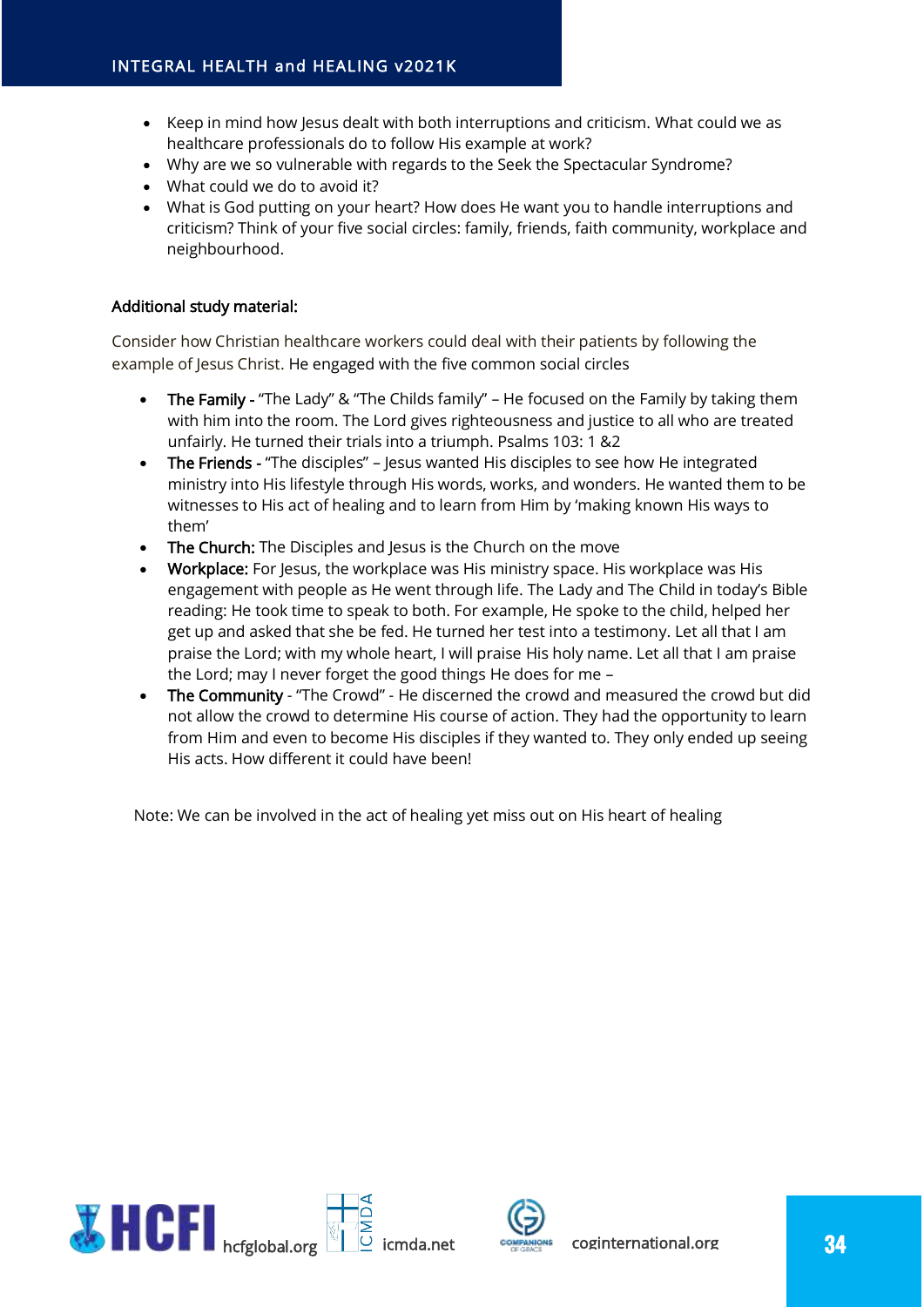#### <span id="page-34-0"></span>Discussion about the hustle and bustle of healing

- How do you and your colleagues usually deal with interruptions in the workplace? Any room for improvement?
- Share your answers to one or more of these questions:
	- o What did you discover in today's Bible input about the hustle and bustle of healing?
	- o What did you learn about God / His ways / Jesus Christ?
	- o What did you learn about people / yourself?
- What could Jesus be saying to you about what He has taught you in this meeting? How could that affect your family, friends, congregation, workplace, and neighbourhood?

## <span id="page-34-1"></span>Look Forward: Bless one another to obey (1/3)

- What does Jesus want you to do about what He taught you? Pray about it now and write down your answer. "With the Lord's help I will…" Participants share and write down one another's answers
- Pray with one another:
	- o For the Lord's help to implement your "I will…" statements
	- o For one another's challenges/struggles shared in Part One
	- o For the people on your Lost List (VIP's Very Important Persons)
- When and where do we meet again?

Note: make sure your "I will" statements meet the SMARTIE goal criteria:



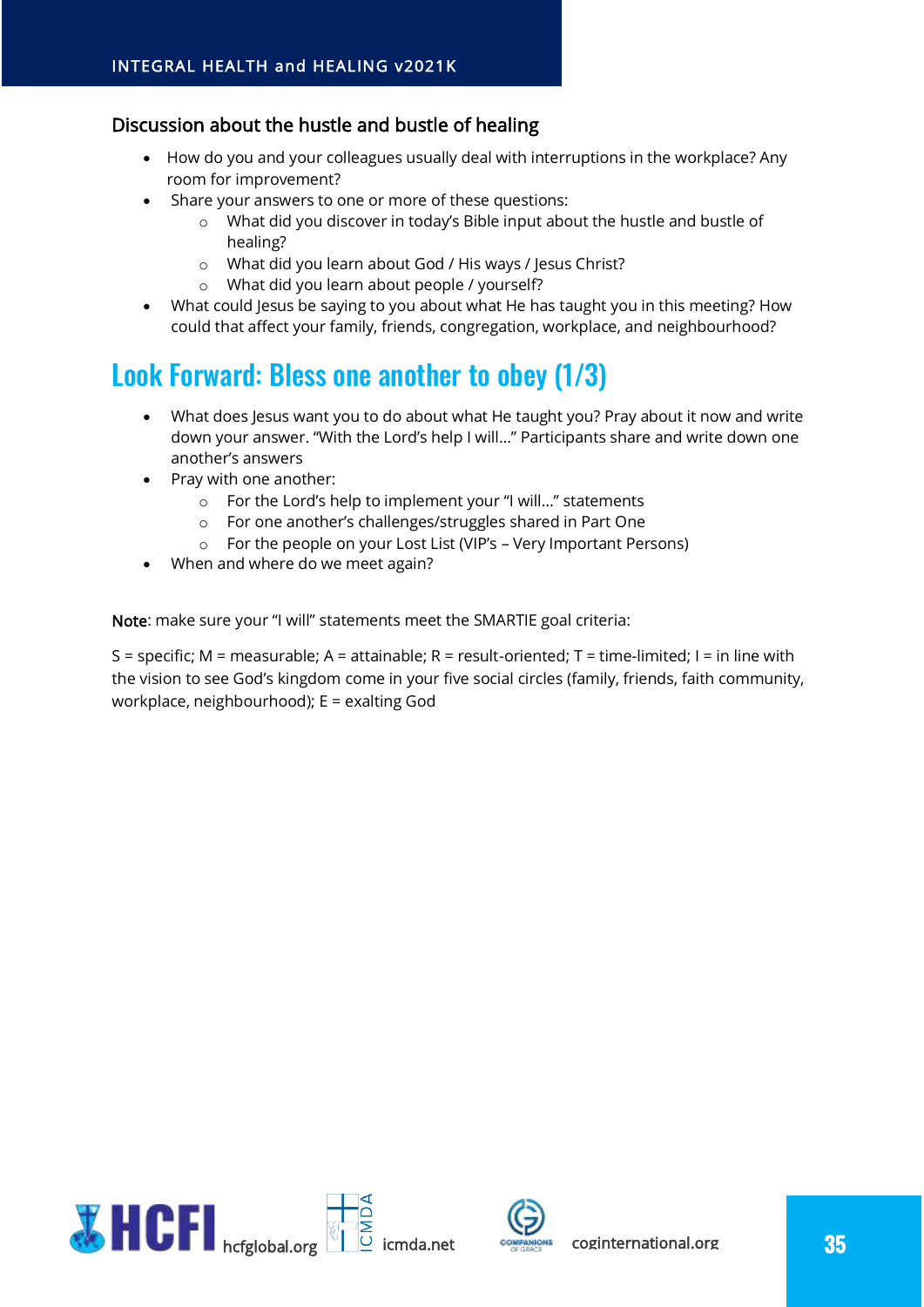# <span id="page-35-0"></span>**Meeting 10: Collaboration for Healing**

## <span id="page-35-1"></span>Look Back: Celebration and Fellowship (1/3 of time)

Welcome everybody and open with prayer.

- How did it go with the implementation of your "I will…" statements?
- What happened in the past week that you are thankful for?
- What challenges / struggles are you facing right now?

## <span id="page-35-2"></span>Look Up: Collaboration for Healing

Briefly give your answers to this question: How important is multidisciplinary collaboration among healthcare workers for the sake of helping their patients? Why?

Each participant gives their answer, but the group does not discuss these answers.

Let us examine one situation in which Jesus Christ ministered integral healing to a sick sinner and where the collaborating "caregivers" went the extra mile to help their sick friend.

#### <span id="page-35-3"></span>Mark 2:1-12 (ESV)

And when he returned to Capernaum after some days, it was reported that he was at home. And many were gathered together, so that there was no more room, not even at the door. And he was preaching the word to them. And they came, bringing to him a paralytic carried by four men. And when they could not get near him because of the crowd, they removed the roof above him, and when they had made an opening, they let down the bed on which the paralytic lay.

And when Jesus saw their faith, he said to the paralytic, "Son, your sins are forgiven."

Now some of the scribes were sitting there, questioning in their hearts, "Why does this man speak like that? He is blaspheming! Who can forgive sins but God alone?"

And immediately Jesus, perceiving in his spirit that they thus questioned within themselves, said to them, "Why do you question these things in your hearts? Which is easier, to say to the paralytic, 'Your sins are forgiven,' or to say, 'Rise, take up your bed and walk'?

But that you may know that the Son of Man has authority on earth to forgive sins"—he said to the paralytic— "I say to you, rise, pick up your bed, and go home."

And he rose and immediately picked up his bed and went out before them all, so that they were all amazed and glorified God, saying, "We never saw anything like this!"



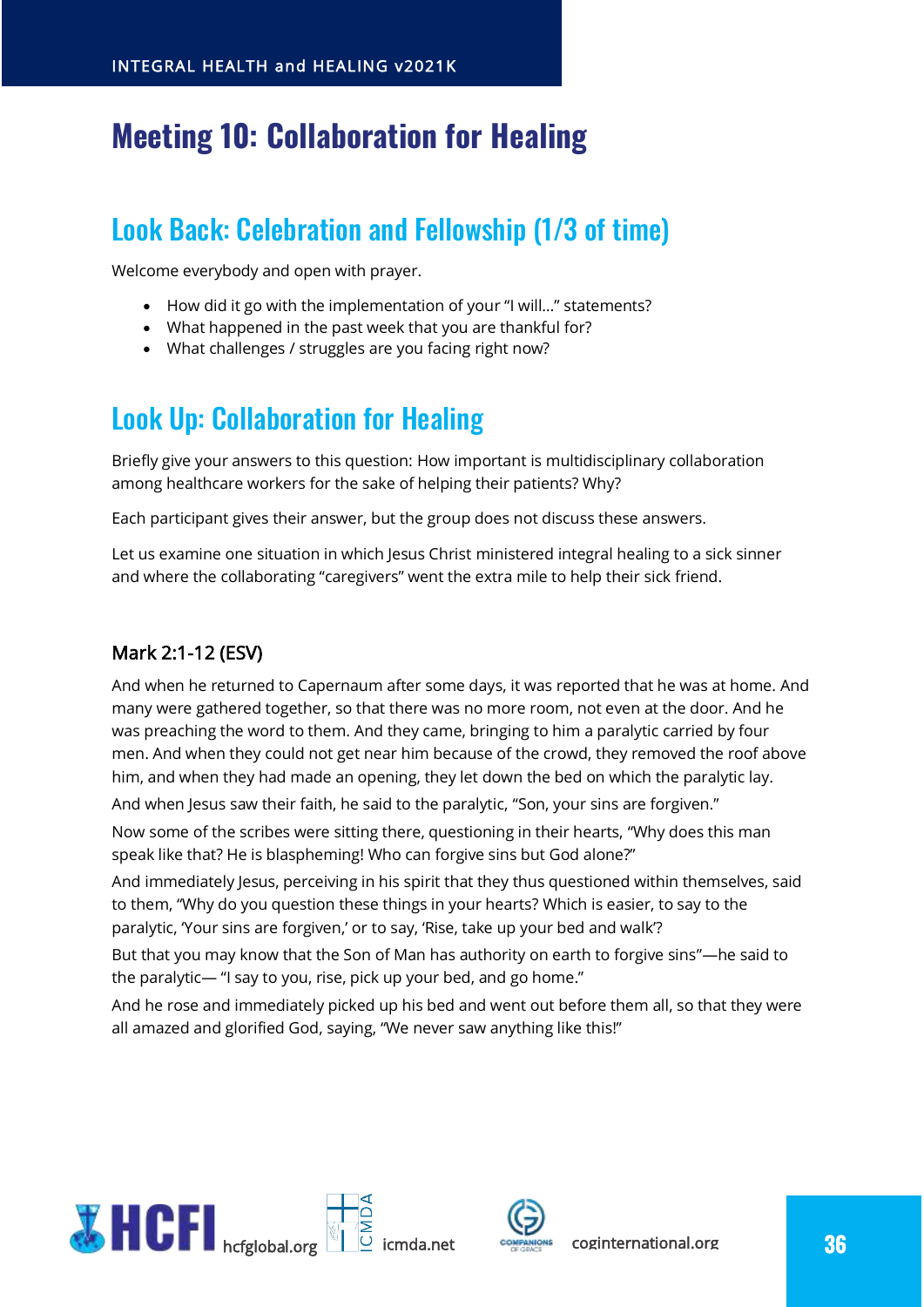#### <span id="page-36-0"></span>Digging Deeper

The 'patient' was a paralytic man = 'paralytikos' = same meaning then as today.

Four persons saw the suffering of the paralytic and decided they wanted to do something to help him. These 'caregivers' believed Jesus Christ could do something special for the patient. So, they collaborated in taking the paralytic to Him, overcoming obstacles and even being willing to face consequences for doing something unusual as part of the process. Note: Causing damage to the roof – the usual trapdoor opening found in the roof of most houses at the time was too small, so it had to be enlarged.

Jesus sees beyond the physical – He practised integral healing

- Jesus saw: their faith (of the four)
- Jesus said: Son relational healing
- Jesus said: Your sins are forgiven spiritual healing
- Jesus said: I say to you, rise, pick up your bed physical healing
- Jesus said: And go home social healing
- The consequence: All of this healing combined made vocational healing possible in the near future where the healed man had the opportunity to contribute to his family's finances and to society

We see here the integration of faith, action, and care initiated by caregivers who were filled with compassion even though it involved cost. Their care was part of the integral healing provided by Jesus Christ.

#### <span id="page-36-1"></span>Discussion about Collaboration for Healing

- The four 'caregivers' became involved without expecting any rewards. How does that compare with current practices in healthcare?
- The four also became involved in covering the cost of their effort to bring the patient to Jesus Christ. To what extent should we be willing to either put our money into the provision of care or seek rewards for the care we provide?
- In the current biomedical approach, there is often limited scope for the psychological, spiritual, and social aspects of healthcare. What could you do to improve this situation in your context?
- Share your answers to one or more of these questions:
	- o What did you discover in today's Bible input?
	- o What did you learn about God / His ways / Jesus Christ?
	- o What did you learn about people / yourself?
- What could Jesus be saying to you about what He has taught you in this meeting? How could that affect your family, friends, congregation, workplace, and neighbourhood?



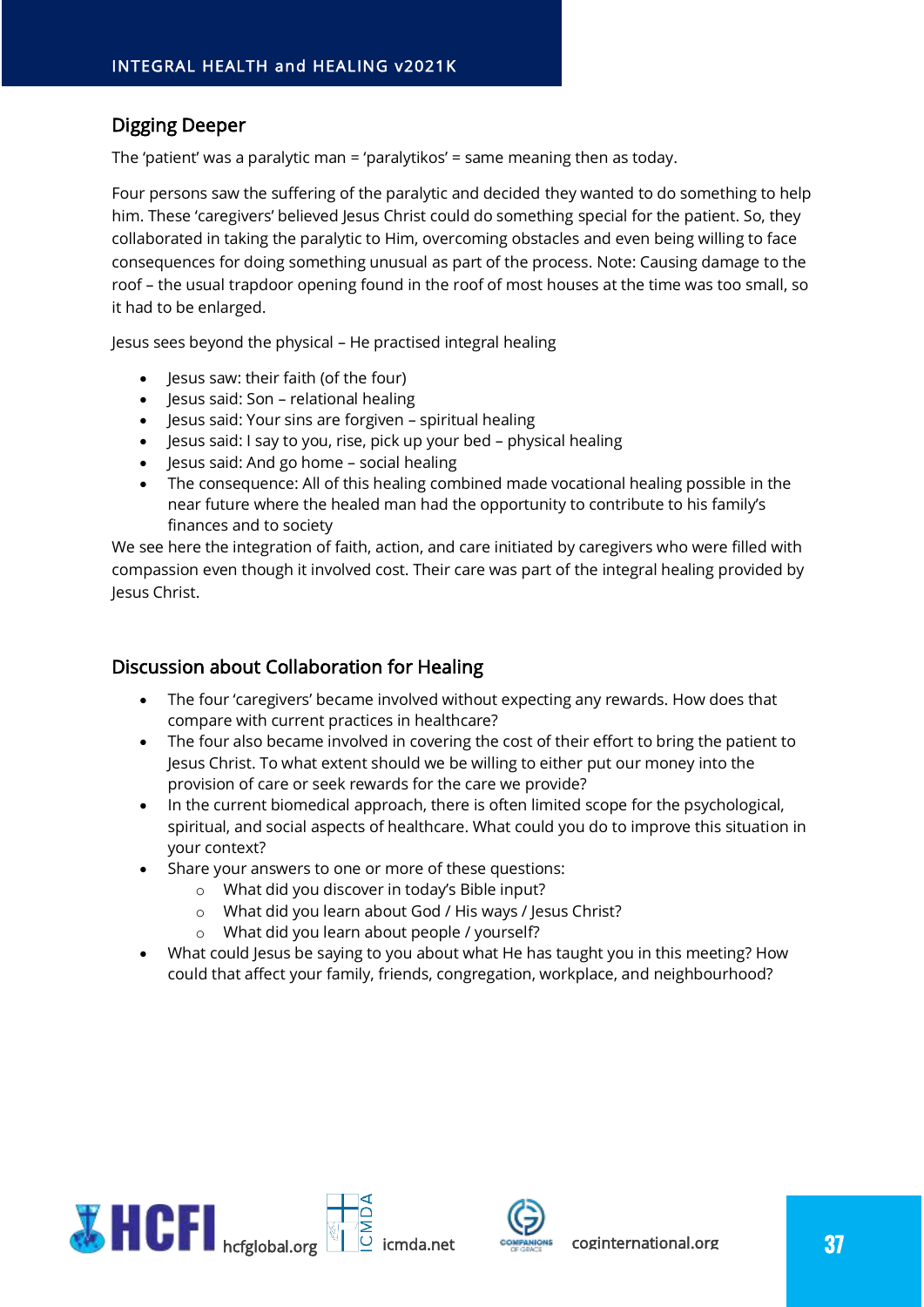## <span id="page-37-0"></span>Look Forward: Bless one another to obey (1/3)

- What does Jesus want you to do about what He taught you? Pray about it now and write down your answer. "With the Lord's help I will…" Participants share and write down one another's answers
- Pray with one another:
	- o For the Lord's help to implement your "I will…" statements
	- o For one another's challenges/struggles shared in Part One
	- o For the people on your Lost List (VIP's Very Important Persons)
- When and where do we meet again?

Note: make sure your "I will" statements meet the SMARTIE goal criteria:



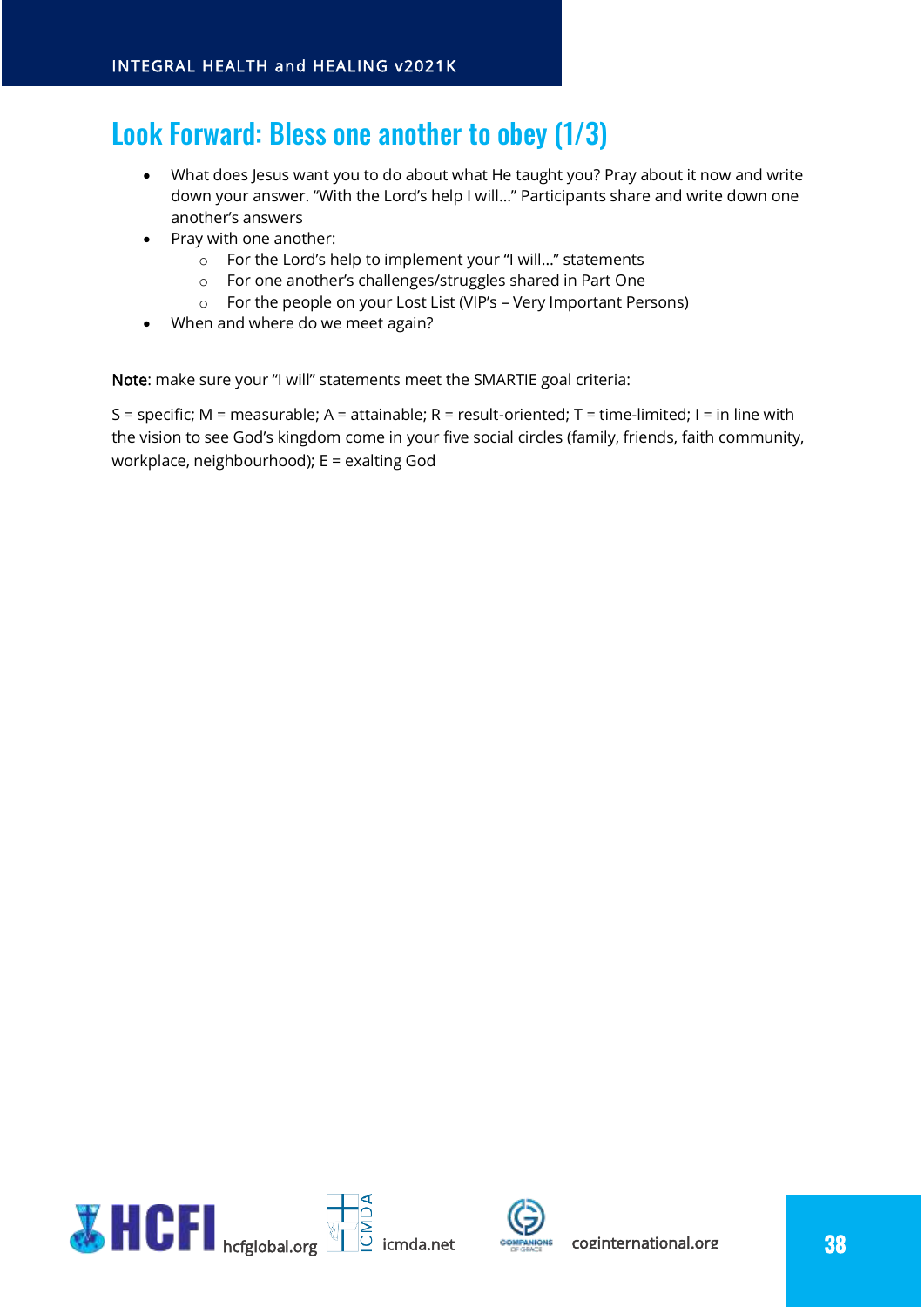# <span id="page-38-0"></span>**Meeting 11: Healing and Compassion**

## <span id="page-38-1"></span>Look Back: Celebration and Fellowship (1/3 of time)

Welcome everybody and open with prayer.

- How did it go with the implementation of your "I will…" statements?
- What happened in the past week that you are thankful for?
- What challenges / struggles are you facing right now?

## <span id="page-38-2"></span>Look Up: Healing through Usual Means

Briefly give your answers to this question: If strangers need our help, to what extent should we become involved? Each participant gives their answer, but the group does not discuss these answers.

Let us examine a parable that reveals what Jesus thinks about helping strangers and about the depth of our involvement.

#### <span id="page-38-3"></span>Luke 10:25-37 (NKJV)

And behold, a certain lawyer stood up and tested Him, saying, "Teacher, what shall I do to inherit eternal life?" He said to him, "What is written in the law? What is your reading  $of it$ ?" So, he answered and said, "'YOU SHALL LOVE THE LORD YOUR GOD WITH ALL YOUR HEART, WITH ALL YOUR SOUL, WITH ALL YOUR STRENGTH, AND WITH ALL YOUR MIND,' and 'YOUR NEIGHBOUR AS YOURSELF.'"

And He said to him, "You have answered rightly; do this and you will live." But he, wanting to justify himself, said to Jesus, "And who is my neighbour?"

Then Jesus answered and said: "A certain *man* went down from Jerusalem to Jericho, and fell among thieves, who stripped him of his clothing, wounded *him*, and departed, leaving *him* half dead. Now by chance a certain priest came down that road. And when he saw him, he passed by on the other side. Likewise, a Levite, when he arrived at the place, came, and looked, and passed by on the other side. But a certain Samaritan, as he journeyed, came where he was. And when he saw him, he had compassion. So, he went to *him* and bandaged his wounds, pouring on oil and wine; and he set him on his own animal, brought him to an inn, and took care of him. On the next day, when he departed, he took out two denarii, gave *them* to the innkeeper, and said to him, 'Take care of him; and whatever more you spend, when I come again, I will repay you.' So, which of these three do you think was neighbour to him who fell among the thieves?" And he said, "He who showed mercy on him." Then Jesus said to him, "Go and do likewise."



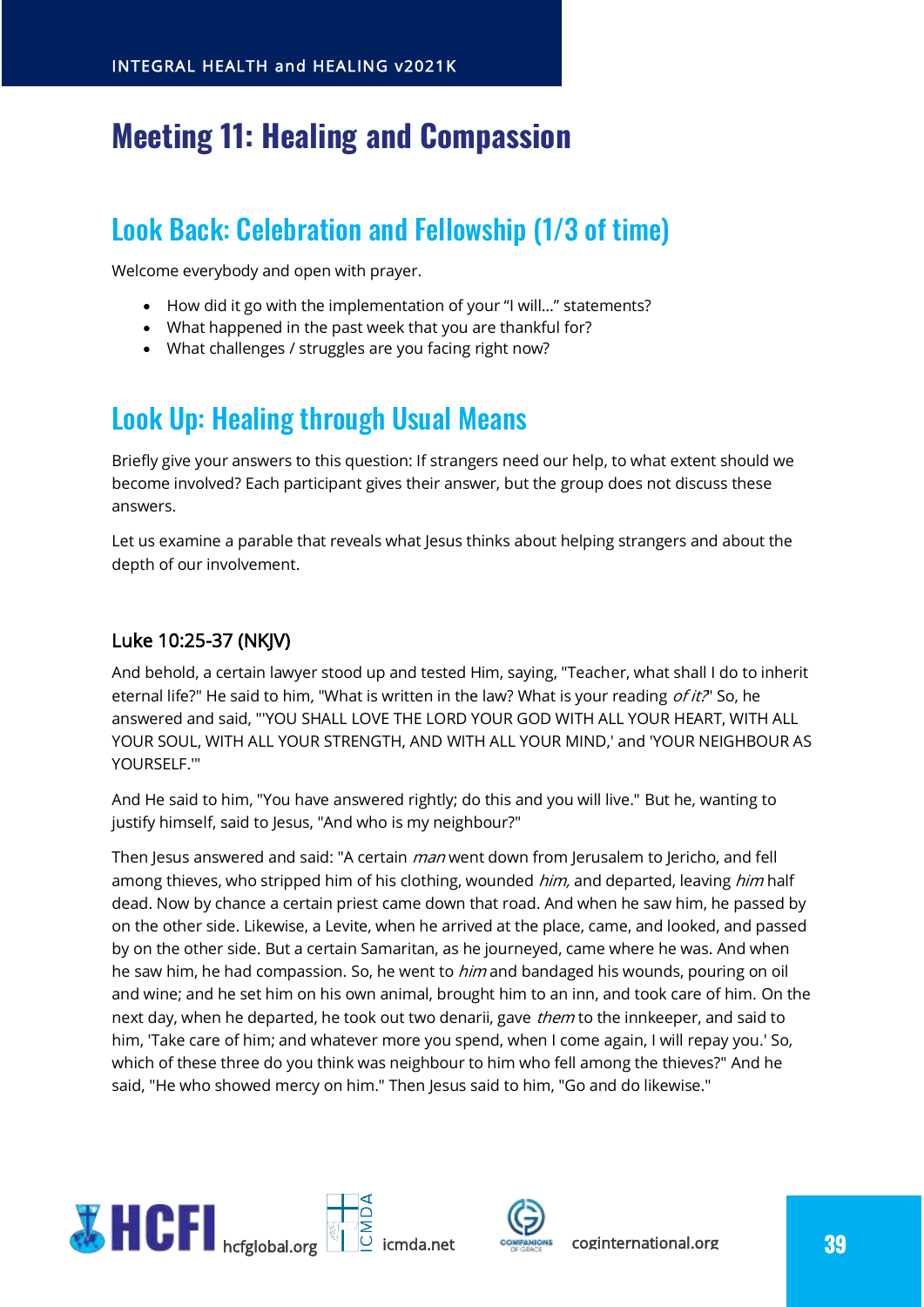#### <span id="page-39-0"></span>Digging Deeper

The context is the Great Commandment to love God and our neighbour as ourselves.

The parable was an answer to the question: Who is my neighbour? But Jesus turned it around into another question: Whose neighbour am I?

#### The main point of this study: Jesus Christ wants us to be compassionate caregivers to those who need care even if it costs us and they are strangers to us.

In this parable the healing takes place through the combination of compassionate care and the natural healing capacity of the human body as granted by God.

Key elements of how to be a loving neighbour to those who need it:

- Came where he was: do we go to those in need?
- Saw him: do we really see those in need? Do they capture our attention?
- Had compassion: do we have compassion?
- Went to him: do we get close to those in need?
- Bandaged his wounds: do we become involved ourselves?
- Poured oil and wine: do we use appropriate means?
- Set on his own animal: do we provide a way to a safe place?
- Brought him to an inn: do we have safe places for those in need?
- Took care of him: do we take good care of the whole person?
- Gave two denarii to cover costs of care by another: do we have good financial planning for the provision of good care?
- Promised to come back: do we provide continuity of care?
- Promised to cover extra costs: do we take unexpected developments into account?
- Showed compassion: taking care of those in need is a mercy ministry

Compassion: "splanchnidzomai": deeply feeling the suffering of another; deeply enough to mobilize us into action to relieve the suffering in such a way that the other can recover and take care of themselves.

Wounds: "trauma": a blow / stroke / wound / hurt

Took care: "epimeleomai": to concern oneself about the well-being of another and as a result, taking care of them while they are incapacitated until they can take care of themselves.

Trap that we should avoid: The Samaritan Syndrome: People in acute need require disaster relief for a short period until they can take care of themselves again. After that, the caregivers ought to move on to development ministry, teaching them how to be self-carers who are self-sustaining and who no longer need the "disaster relief" help. Many Christians fall into the trap of never stopping the disaster relief – they keep on seeing themselves as the 'saviours' who must keep on providing for the needs of others, thus making them dependent on the Christian 'saviours'. So, we feel good about how much we are doing but we do not grant them the joy and dignity of being able to look after themselves and their loved ones.





coginternational.org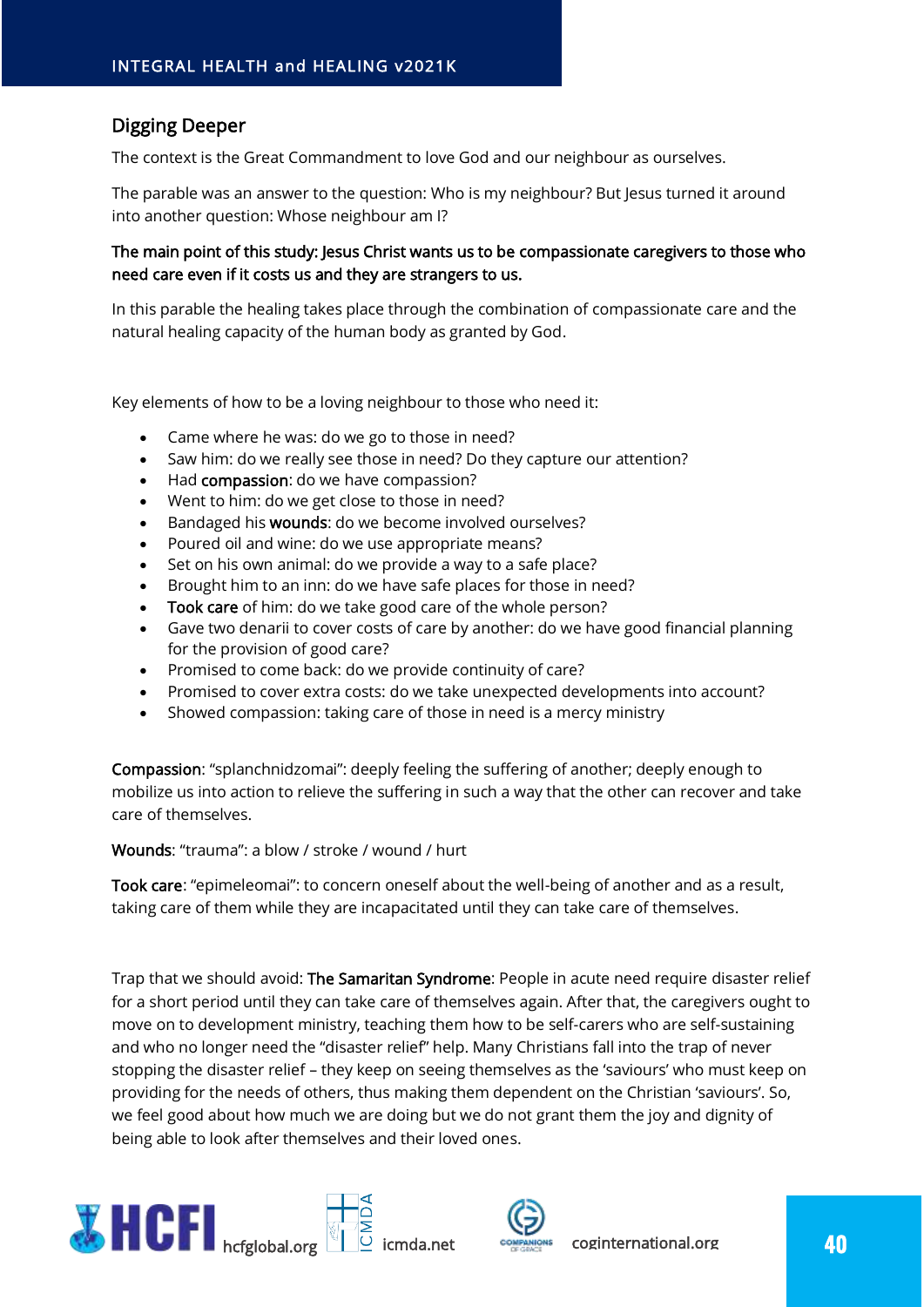#### <span id="page-40-0"></span>Questions for discussion:

- What examples have you seen of people who got caught in the Samaritan Syndrome trap? What consequences have you observed?
- Share your answers to one or more of these questions:
	- o What did you discover in today's Bible input?
	- o What did you learn about God / His ways / Jesus Christ?
	- o What did you learn about people / yourself?
- Can you identify "strangers" in need in your five social circles? What could we as believers do about their needs?
- What could Jesus be saying to you about what He has taught you in this meeting? How could that affect your family, friends, congregation, workplace, and neighbourhood?

## <span id="page-40-1"></span>Look Forward: Bless one another to obey (1/3)

- What does Jesus want you to do about what He taught you? Pray about it now and write down your answer. "With the Lord's help I will…" Participants share and write down one another's answers
- Pray with one another:
	- o For the Lord's help to implement your "I will…" statements
	- o For one another's challenges/struggles shared in Part One
	- o For the people on your Lost List (VIP's Very Important Persons)
- When and where do we meet again?

Note: make sure your "I will" statements meet the SMARTIE goal criteria:



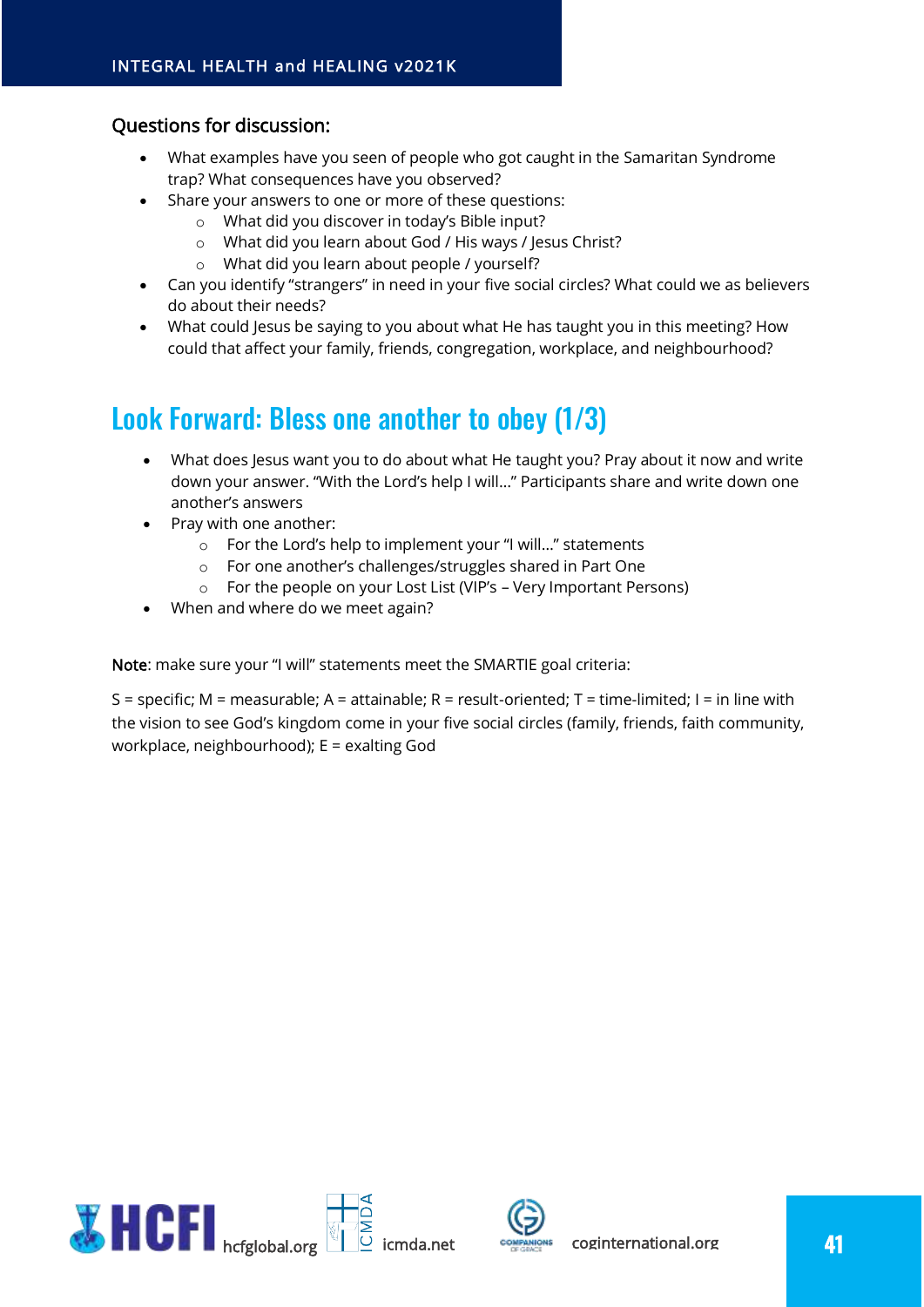# <span id="page-41-0"></span>**Meeting 12: Healing one in a crowd**

## <span id="page-41-1"></span>Look Back: Celebration and Fellowship (1/3 of time)

Welcome everybody and open with prayer.

- What happened in the past week that you are thankful for?
- How did it go with the implementation of your "I will…" statements?
- What challenges / struggles are you facing right now?

## <span id="page-41-2"></span>Look Up: Healing one in a crowd

Briefly give your answers to this question: In your experience, how often has Jesus Christ healed the people you or your church prayed for? Any examples? Each participant gives their answer, but the group does not discuss these answers.

Let us examine a situation in which Jesus healed only one of many sick people.

#### <span id="page-41-3"></span>John 5:1-18 (NKJV)

After this there was a feast of the Jews, and Jesus went up to Jerusalem. Now there is in Jerusalem by the Sheep Gate a pool, which is called in Hebrew, Bethesda, having five porches. In these lay a great multitude of sick people, blind, lame, paralyzed, waiting for the moving of the water. For an angel went down at a certain time into the pool and stirred up the water; then whoever stepped in first, after the stirring of the water, was made well of whatever disease he had. Now a certain man was there who had an infirmity thirty-eight years.

When Jesus saw him lying there, and knew that he already had been in that condition a long time, He said to him, "Do you want to be made well?" The sick man answered Him, "Sir, I have no man to put me into the pool when the water is stirred up; but while I am coming, another steps down before me."

Jesus said to him, "Rise, take up your bed and walk." And immediately the man was made well, took up his bed, and walked. And that day was the Sabbath.

The Jews therefore said to him who was cured, "It is the Sabbath; it is not lawful for you to carry your bed." He answered them, "He who made me well said to me, 'Take up your bed and walk.' " Then they asked him, "Who is the Man who said to you, 'Take up your bed and walk'?" But the one who was healed did not know who it was, for Jesus had withdrawn, a multitude being in that place. Afterward Jesus found him in the temple, and said to him, "See, you have been made well. Sin no more, lest a worse thing come upon you." The man departed and told the Jews that it was Jesus who had made him well. For this reason the Jews persecuted Jesus, and sought to kill Him, because He had done these things on the Sabbath.

But Jesus answered them, "My Father has been working until now, and I have been working." Therefore the Jews sought all the more to kill Him, because He not only broke the Sabbath, but also said that God was His Father, making Himself equal with God.





coginternational.org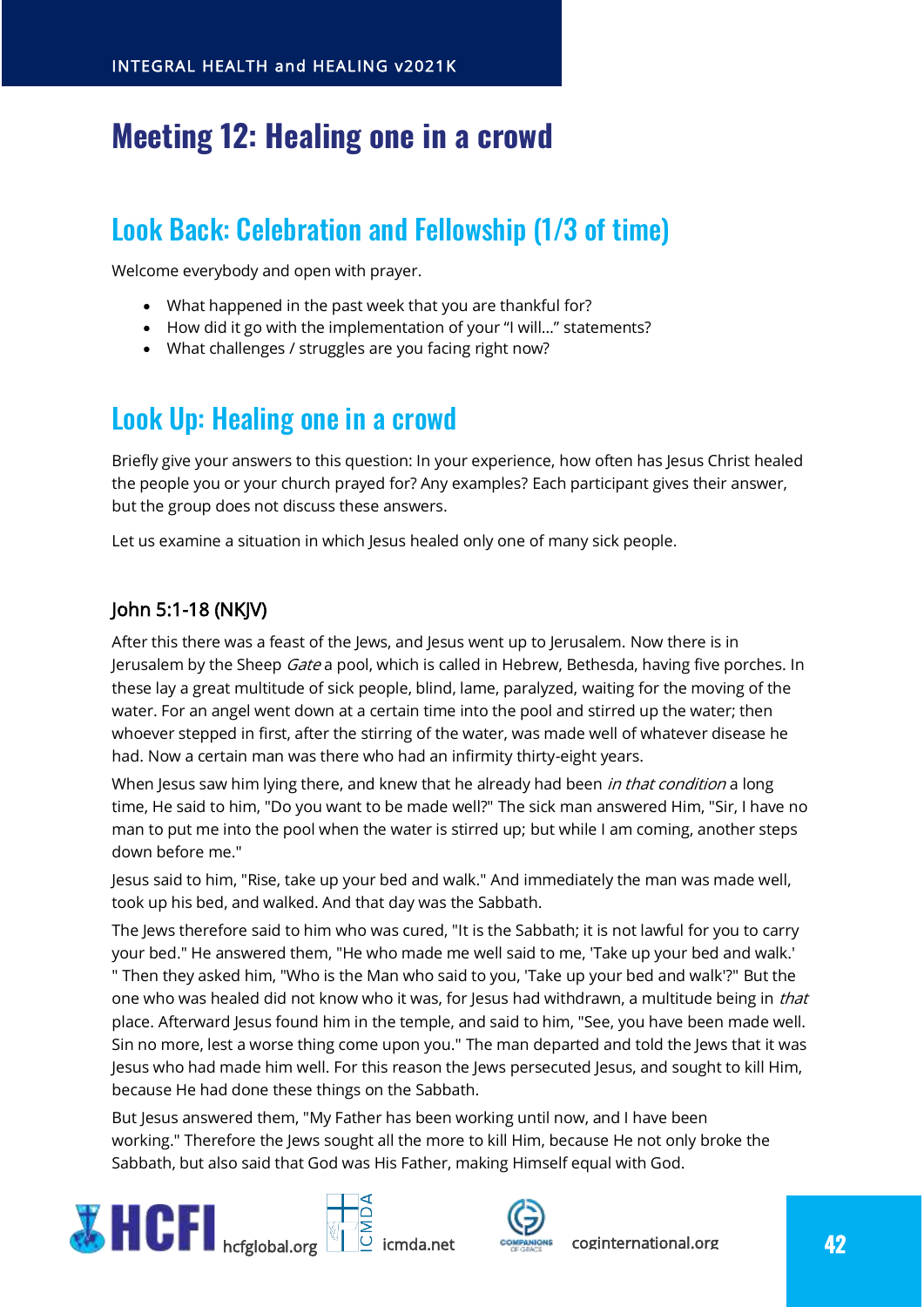#### <span id="page-42-0"></span>Digging Deeper

Note: Bethesda = Hebrew word. Meaning is 'House of mercy'.

The context: Jesus was on His way from Judea to Galilee. On the way, He ministered to the Samaritan woman (John 4:1-42). Once in Galilee, He healed the nobleman's son (John 4:43-54). Then Jesus went up to Jerusalem and it is there that He went to the Pool of Bethesda.

The key question in this passage: Do you want to be made whole?

This healing illustrates:

- Chronic ill health can lead to social isolation and fatalistic mindset, loss of normal rhythm of life
- In this instance the physical healing preceded the spiritual healing, which happened later in a separate encounter initiated by Jesus. Integral healing requires discernment about what to do when
- Note that the physically healed man went to the temple rather than his village/family. Something happened in his spiritual life in association with his physical healing
- Jesus in His sovereignty does not heal everyone
- Those who bring healing in the Name of Jesus will be persecuted just as He was
- The importance of seeing the one person whose life God wants to touch

The main point of this study: Jesus Christ heals whom He wants to heal. His decision-making processes in this regard are impossible for us to fathom.

The first conversation between Jesus and the paralysed man:

- Do you want to be made well/whole?
- I have no man...
- Rise, take up your bed, and walk. (Jesus first focused on the physical healing. We need to take physical healing seriously and it might be the only thing we can do at that moment.)

What strikes you about this first conversation?

The second conversation between Jesus and the healed man takes place in the temple when Jesus went there to meet him:

• See, you have been made well. Sin no more, lest a worse thing come upon you. (Now Jesus brings spiritual / psychological healing into focus. We need wisdom from the Holy Spirit how and when to integrate these aspects of healing in what we do).

What strikes you about this second conversation?



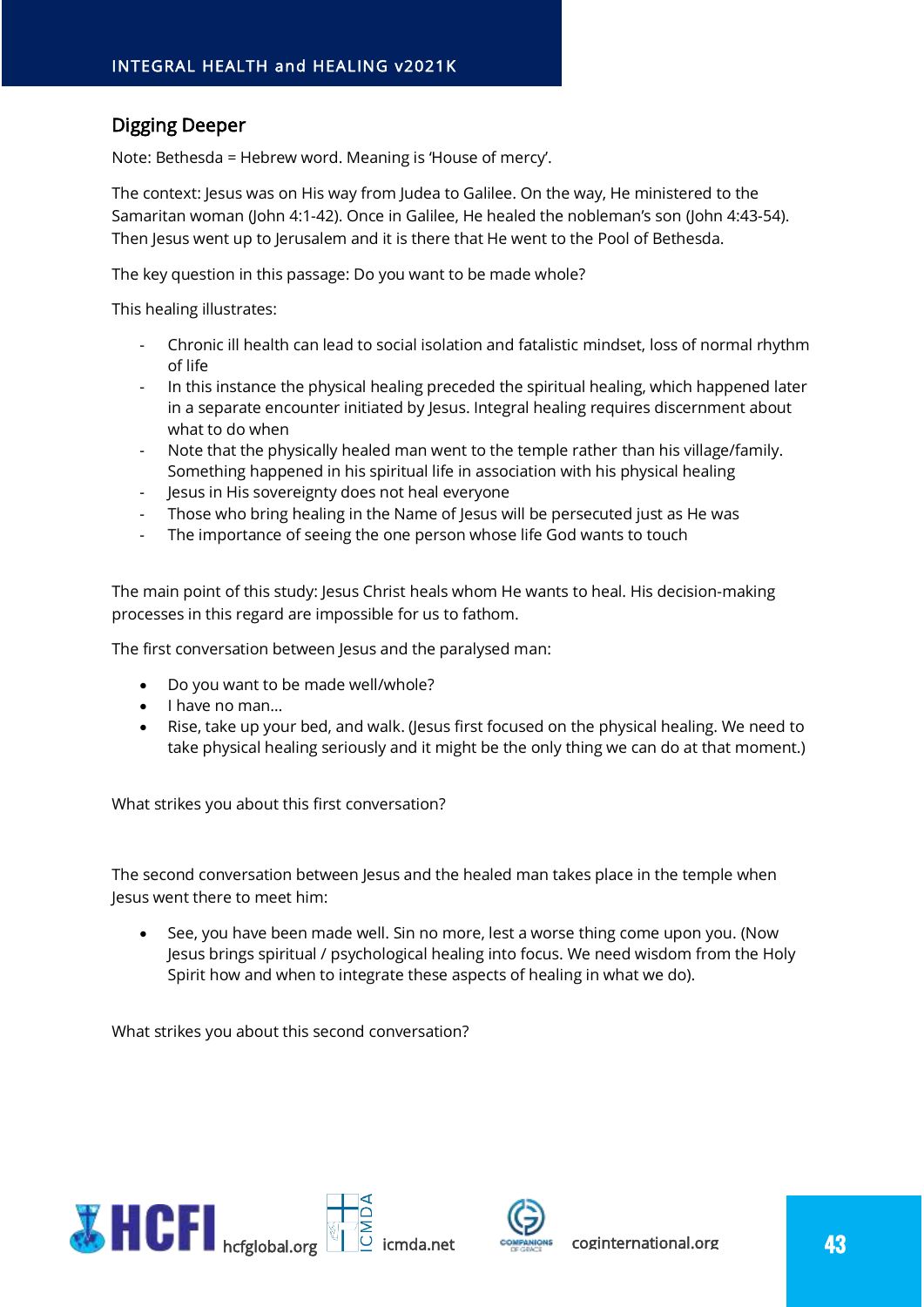#### <span id="page-43-0"></span>Questions for discussion:

- What examples have you seen of people who do not have anybody to care for them?
- Can you give some examples of "lonely/isolated people" at the "Pool of Bethesda" in your five social circles?
- Share your answers to one or more of these questions:
	- o What did you discover in today's Bible input?
	- o What did you learn about God / His ways / Jesus Christ?
	- o What did you learn about people / yourself?
- What could Jesus be saying to you about what He has taught you in this meeting? How could that affect your family, friends, congregation, workplace, and neighbourhood?

## <span id="page-43-1"></span>Look Forward: Bless one another to obey (1/3)

- What does Jesus want you to do about what He taught you? Pray about it now and write down your answer. "With the Lord's help I will…" Participants share and write down one another's answers
- Pray with one another:
	- o For the Lord's help to implement your "I will…" statements
	- o For one another's challenges/struggles shared in Part One
	- o For the people on your Lost List (VIP's Very Important Persons)
- When and where do we meet again?

Note: make sure your "I will" statements meet the SMARTIE goal criteria:



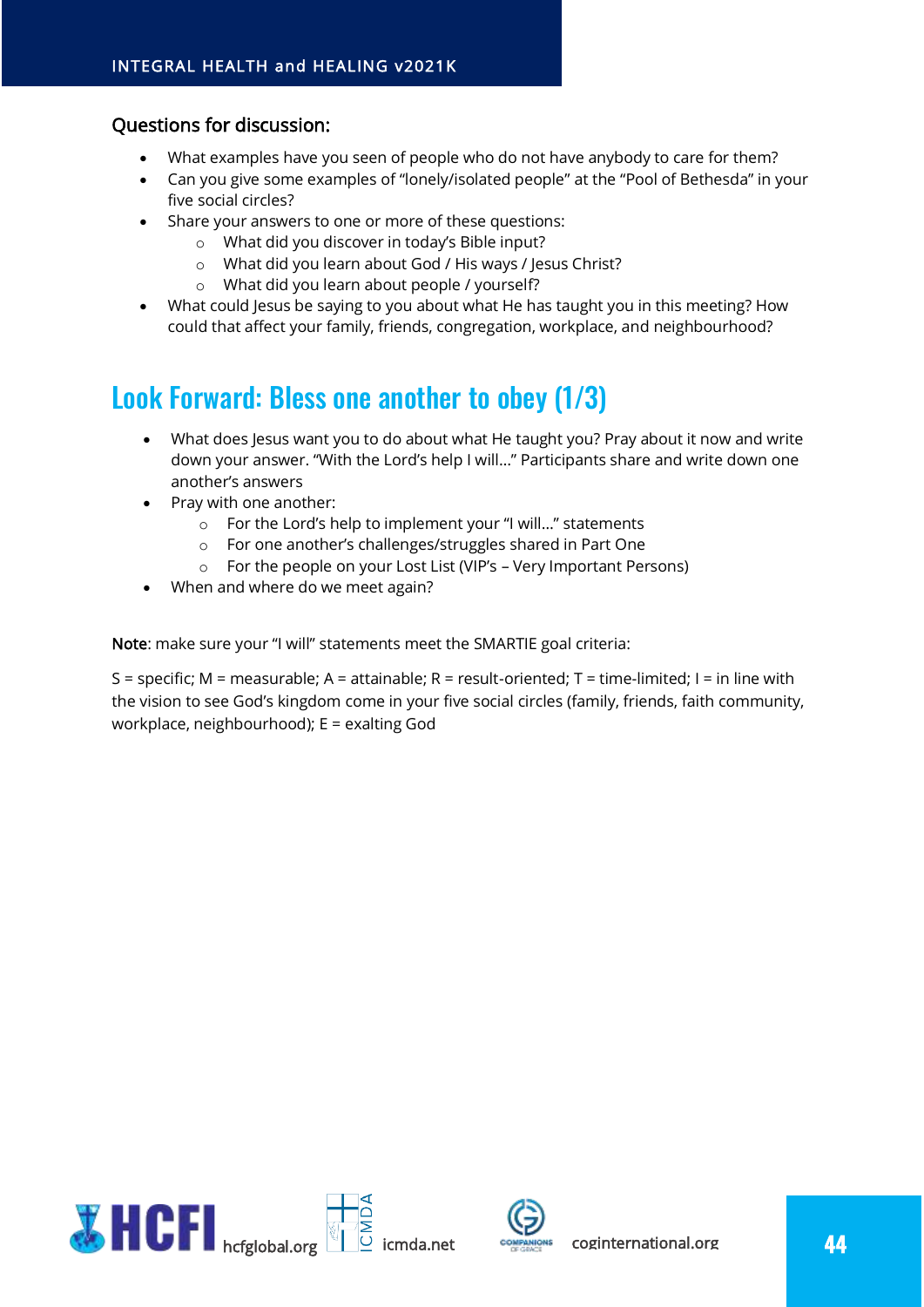# <span id="page-44-0"></span>**Meeting 13: Healing and Christ's Body**

## <span id="page-44-1"></span>Look Back: Celebration and Fellowship (1/3 of time)

Welcome everybody and open with prayer.

- What happened in the past week that you are thankful for?
- How did it go with the implementation of your "I will…" statements?
- What challenges / struggles are you facing right now?

## <span id="page-44-2"></span>Look Up: Healing and Christ's Body (1/3 of time)

Briefly give your answers to this question: In what way could members of the Body of Christ collaborate with healthcare workers to provide integral care of sick people?

Each participant gives their answer, but the group does not discuss these answers.

#### <span id="page-44-3"></span>James 5:13-20 (NKJV)

Is anyone among you suffering? Let him pray.

Is anyone cheerful? Let him sing psalms.

Is anyone among you sick? Let him call for the elders of the church, and let them pray over him, anointing him with oil in the name of the Lord. And the prayer of faith will save the sick, and the Lord will raise him up. And if he has committed sins, he will be forgiven. Confess your trespasses to one another, and pray for one another, that you may be healed.

The effective, fervent prayer of a righteous man avails much. Elijah was a man with a nature like ours, and he prayed earnestly that it would not rain; and it did not rain on the land for three years and six months. And he prayed again, and the heaven gave rain, and the earth produced its fruit.

Brethren, if anyone among you wanders from the truth, and someone turns him back, let him know that he who turns a sinner from the error of his way will save a soul from death and cover a multitude of sins.

The focus of this passage is that members of the Body of Christ need to work together for the healing of the whole person. Integral healing is not the terrain of healthcare workers only.



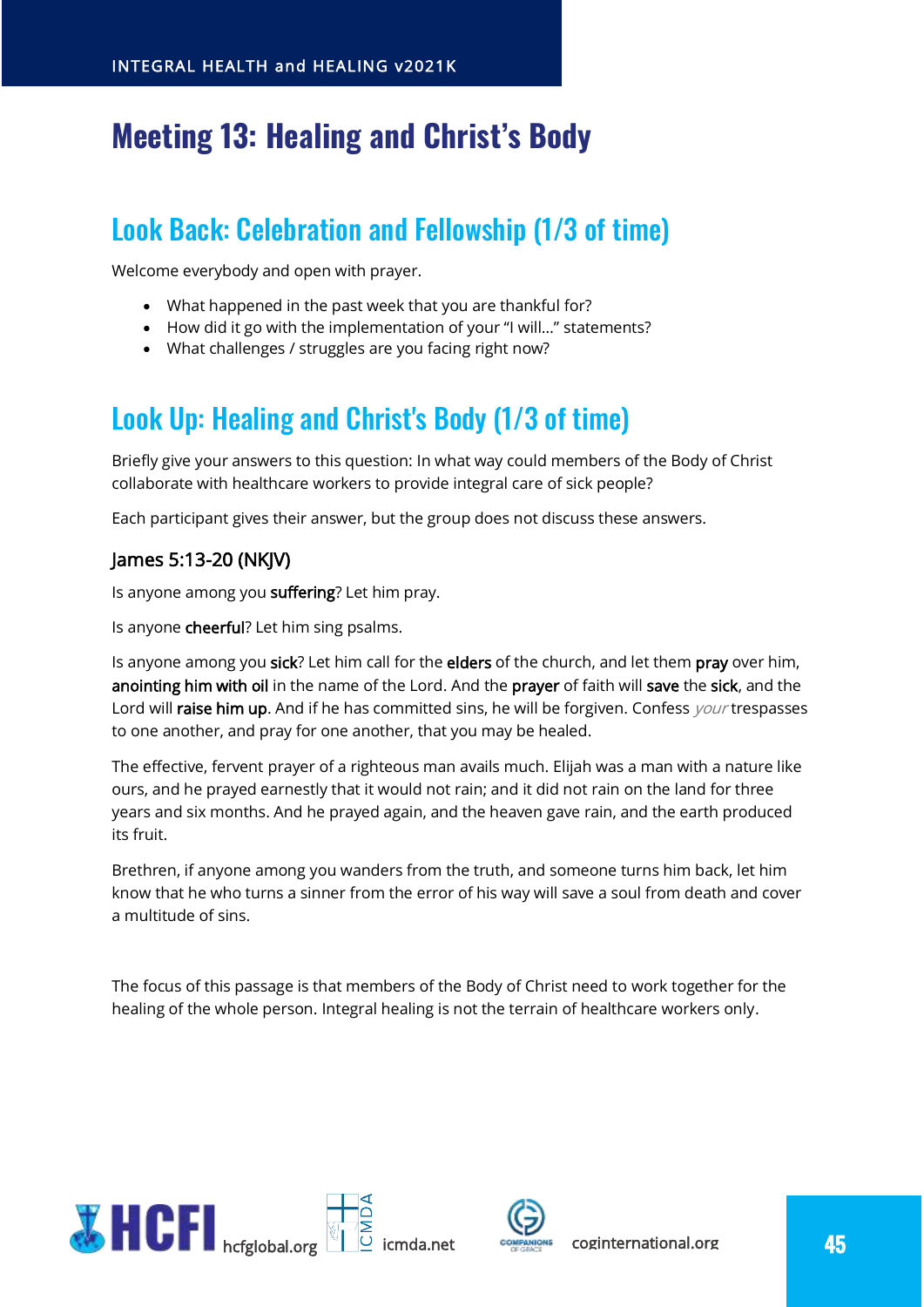#### <span id="page-45-0"></span>Digging deeper

Note how carefully and specifically the Holy Spirit selected the words recorded also in this portion of Scripture

- First, this portion begins with those who are suffering. "Suffering" = "kakopatheo" = suffer ill or afflictions; to sustain afflictions; to endure hardships. They are told to pray ("proseuchomai" = the usual word used for prayer in the New Testament). The picture drawn by this word: we come towards the Lord on our knees with our wishes / need; we hold up empty hands before Him.
- Then those who are cheerful (euthumeo) are advised to sing psalms ("psallo").
- Thirdly, the passage continues with advice about dealing with matters of healing in the Body of Christ.
- Is anyone sick? "sick" = "astheneo" = without strength, powerless, feeble, infirm, weak, sick. It is not a description of the sickness, but of the experience of the sickness.
- Call the elders: ("presbyteros") of the church ("ekklesia")
- Let them pray: ("proseuchomai")
- Let them anoint with oil: Anointing ("aleipho") with oil ("elaion" = olive oil): In the original Greek language of the New Testament, there are two words that are translated as "anoint". The one used in our portion of Scripture is "aleipho" which means "rubbing or besmearing with oil or ointment". This could be for medicinal use, for smearing on the skin after washing, for rubbing on the head as sign of joy during feasts, and for putting on the head and feet of an honoured guest. The other word translated as "anoint" is "chrio" which was used only for sacred and religious purposes. In James 5:14, the verb "aleipho" is used in the aorist tense, active voice, participle mood, nominative case, plural. According to "The Complete Word Study Dictionary" this use of the verb means that the "anointing" with oil in this passage refers to the rubbing with olive oil as the medicinal means applied prior to or in conjunction with prayer. Rubbing with oil in the Name of the Lord implies: That church leaders should not only pray but should also be knowledgeable about the basics of simple treatments readily available without prescription, such as the use of olive oil. Note: Make sure there is a solid scientific basis for the treatment with oils, herbs, and spices – this area of science is known as herbal medicine / phytotherapy. <sup>2</sup> Avoid using explanatory models from non-Christian and/or unscientific philosophical/religious worldviews.
- The implication is that medicinal means and prayer ought to be integrally combined under the Lordship of Jesus Christ
- The prayer ("euche" = wish, vow) of faith shall save ("sodzo" = to save, deliver, make whole, preserve safe from danger/loss/destruction) the sick ("kamno" = those who are weary, weary of mind, worn out). "Prayer" here is "euche" and not "proseuche" which is the usual word for prayer in the New Testament. This means the elders prayerfully express their wishes for the sick person to be saved, they are not claiming a right.
- The elders pray for the saving/deliverance/making whole of the person. Of course, the wish for physical healing may be included, but the prayer is for the big picture, involving the whole life and context of the afflicted person.
- We should also pray for the sick to be saved in the same way praying for their relationship with God, with one another (the five social circles), with themselves, and with His creation. Or put in other words, we need to pray for their "becoming whole/being saved" physically, psychologically, spiritually, and socially. Such prayer should be combined with medicinal treatment as various members of the Body each make their

<sup>2</sup> https://medlineplus.gov/herbalmedicine.html



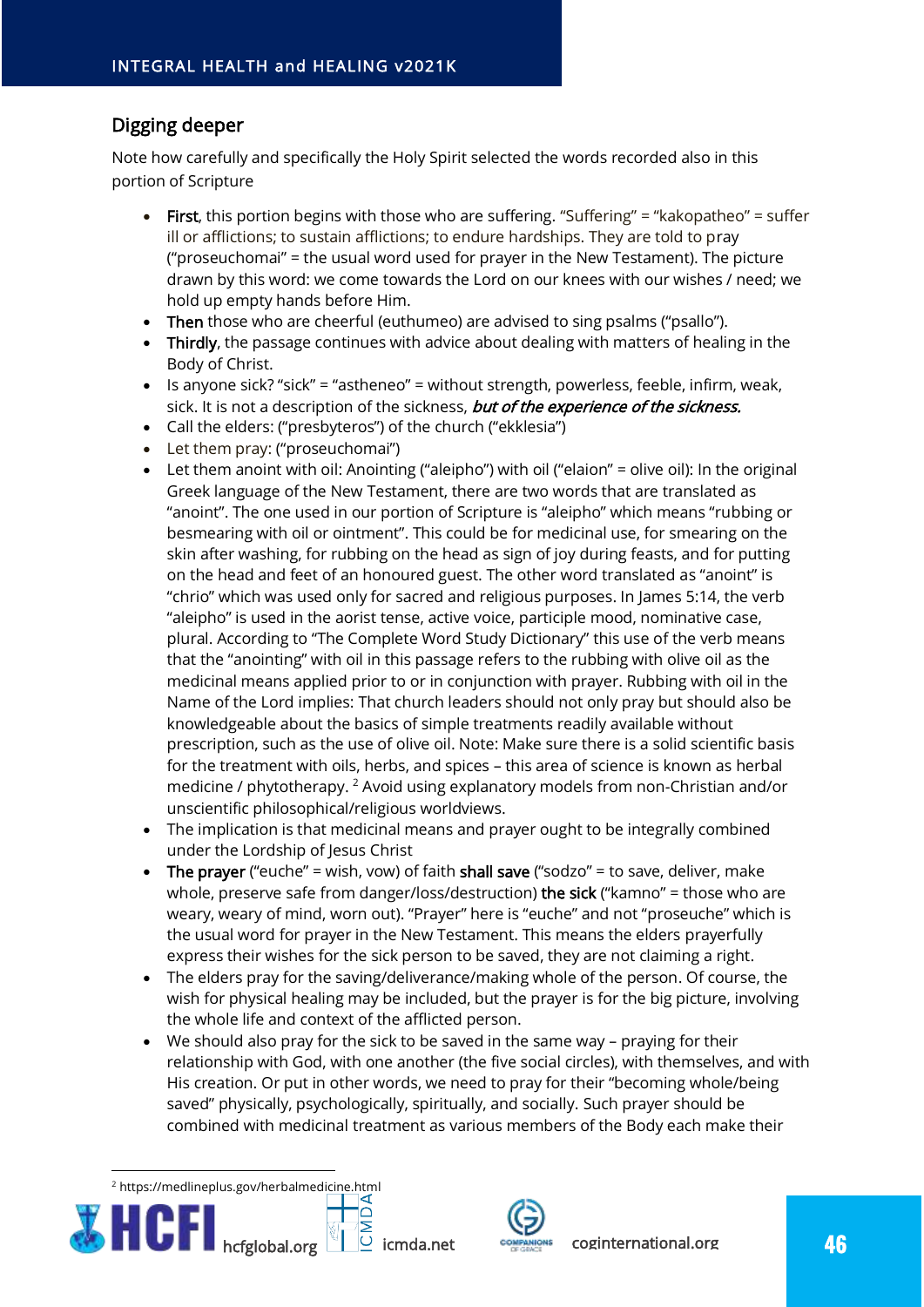contribution to the whole. This is what integral healing through the ministry of the Body of Christ is all about.

• The Lord will raise him up ("egeiro" = to rise, to wake up, set up straight again, to heal). The picture drawn here is that the Lord causes the one who is weakened in all dimensions to get up again – affecting the whole life.

Note: This passage does not guarantee the complete healing of every aspect of a person's health. Sometimes the fulness of healing will only be realized on the new heaven and earth. For example: those receiving palliative care, those who are deaf or blind, those who have physical limitations, etc.

#### Questions for discussion:

- What examples have you seen of the Body of Christ ministering to the needs of the whole person?
- What could we do to inspire and equip the Body of Christ to minister to the needs of the sick?
- What could we as caregivers do to improve collaboration between healthcare and local congregations?
- Share your answers to one or more of these questions:
	- o What did you discover in today's Bible input?
	- o What did you learn about God / His ways / Jesus Christ?
	- o What did you learn about people / yourself?
- What could Jesus be saying to you about what He has taught you in this meeting? How could that affect your family, friends, congregation, workplace, and neighbourhood?

## <span id="page-46-0"></span>Look Forward: Bless one another to obey (1/3)

- What does Jesus want you to do about what He taught you? Pray about it now and write down your answer. "With the Lord's help I will…" Participants share and write down one another's answers
- Pray with one another:
	- o For the Lord's help to implement your "I will…" statements
	- o For one another's challenges/struggles shared in Part One
	- o For the people on your Lost List (VIP's Very Important Persons)
- When and where do we meet again?

Note: make sure your "I will" statements meet the SMARTIE goal criteria:



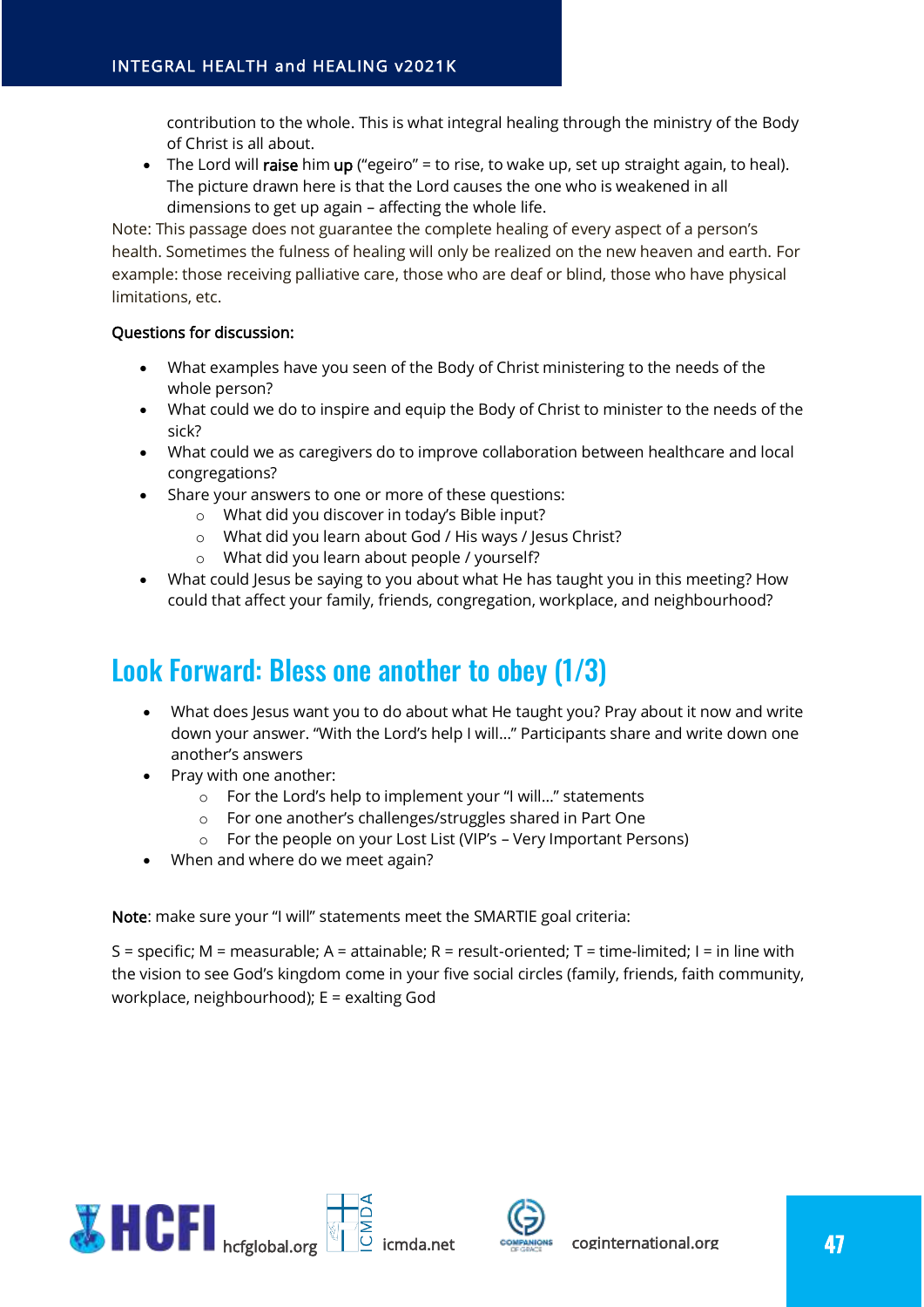# <span id="page-47-0"></span>**Meeting 14: Healing and the Perfect Future**

## <span id="page-47-1"></span>Look Back: Celebration and Fellowship (1/3 of time)

Welcome everybody and open with prayer.

- What happened in the past week that you are thankful for?
- How did it go with the implementation of your "I will…" statements?
- What challenges / struggles are you facing right now?

## <span id="page-47-2"></span>Look Up: Healing and the Perfect Future (1/3 of time)

Briefly give your answers to this question: Do you think healthcare in many cases seeks to play God in situations of pain, severe illness, or impending death and why?

Each participant gives their answer, but the group does not discuss these answers

#### <span id="page-47-3"></span>Isaiah 65:17-25 (NKJV)

"For behold, I create new heavens and a new earth; And the former shall not be remembered or come to mind. But be glad and rejoice forever in what I create; For behold, I create Jerusalem as a rejoicing, and her people a joy. I will rejoice in Jerusalem, and joy in My people; The voice of weeping shall no longer be heard in her, nor the voice of crying. "No more shall an infant from there *live but a few* days, nor an old man who has not fulfilled his days; for the child shall die one hundred years old, but the sinner *being* one hundred years old shall be accursed. They shall build houses and inhabit *them;* they shall plant vineyards and eat their fruit. They shall not build and another inhabit; They shall not plant and another eat; For as the days of a tree, so shall be the days of My people, And My elect shall long enjoy the work of their hands. They shall not labor in vain, Nor bring forth children for trouble; For they shall be the descendants of the blessed of the LORD, And their offspring with them. "It shall come to pass That before they call, I will answer; And while they are still speaking, I will hear. The wolf and the lamb shall feed together, The lion shall eat straw like the ox, And dust shall be the serpent's food. They shall not hurt nor destroy in all My holy mountain," Says the LORD.

#### <span id="page-47-4"></span>Revelation 21:1-5 (NKJV)

Now I saw a new heaven and a new earth, for the first heaven and the first earth had passed away. Also there was no more sea. Then I, John, saw the holy city, New Jerusalem, coming down out of heaven from God, prepared as a bride adorned for her husband. And I heard a loud voice from heaven saying, "Behold, the tabernacle of God is with men, and He will dwell with them, and they shall be His people. God Himself will be with them *and be* their God. And God will wipe away every tear from their eyes; there shall be no more death, nor sorrow, nor crying. There shall be no more pain, for the former things have passed away." Then He who sat on the throne said, "Behold, I make all things new." And He said to me, "Write, for these words are true and faithful."





coginternational.org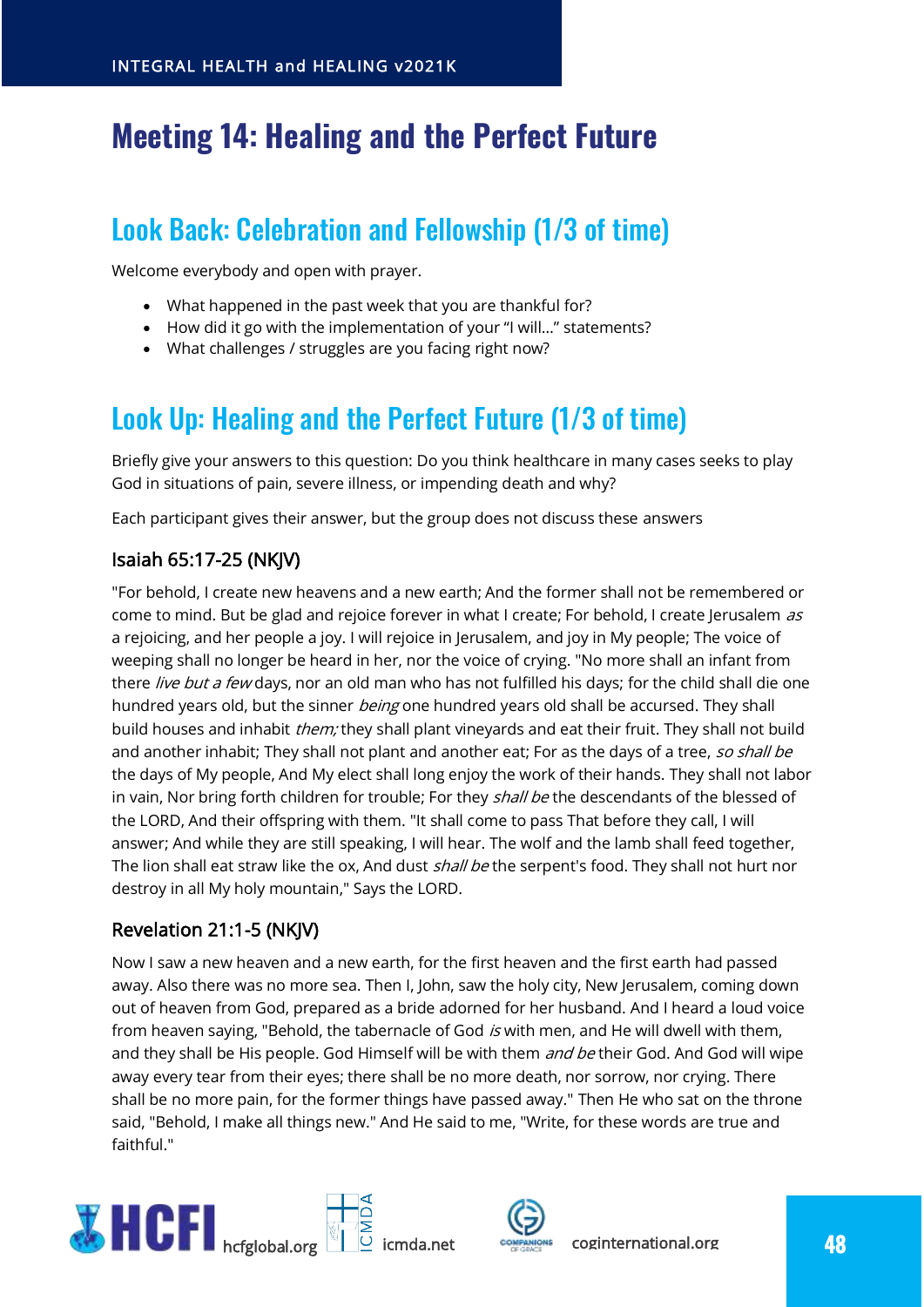#### <span id="page-48-0"></span>Digging Deeper:

In the present context of the fallen world that we live in there will be suffering, pain, disease and death. This will only change in the coming of the new heavens and new earth. So, we will have to contend this least desirable yet undeniable reality in the every contexts of our present lives including health and healthcare.

From these two passages we however learn that this will change:

- True health and full healing will be actualized at the coming of the New Heavens and New Earth and not before.
- True health is the divine and sovereign will and act of God
- True health is when God lives amongst and with us
- True health is the overwhelming and ever-increasing experiencing and celebration of the new habitat - that of a "completely new universe and exciting divine world order"

#### True health is characterized by:

- Perfect relationships
	- o With God
	- o With others
	- o With ourselves
	- o With God's creation
- Fullness of Joy and victory over sin
- No weeping or crying
- Perfect physical condition
- Infant mortality ?0
- Life expectancy >100
- Perfect social and professional life
- Beautiful and spacious housing and gardens
- Flourishing creativity
- Perfect professional life
- House, Job and Food security
- Professional fulfilment
- Work will produce worthwhile results
- Long term enjoyment of the fruit of one's labour
- No exploitation and no social and economic inequality

|             | Sin                                                                                                                                                                                                                                          | <b>Disease</b>                                                                                                                                                                                                       |  |
|-------------|----------------------------------------------------------------------------------------------------------------------------------------------------------------------------------------------------------------------------------------------|----------------------------------------------------------------------------------------------------------------------------------------------------------------------------------------------------------------------|--|
| Penalty /   | Placed upon Jesus                                                                                                                                                                                                                            | Placed upon Jesus                                                                                                                                                                                                    |  |
| Punishment  |                                                                                                                                                                                                                                              |                                                                                                                                                                                                                      |  |
| Power of    | Broken, therefore<br>Victory over sin possible<br>-<br>Spiritual growth possible<br>Can include miraculous<br>$\overline{\phantom{a}}$<br>breakthroughs and slow<br>progress<br>Still struggles e.g. pride, envy<br>$\overline{\phantom{a}}$ | Broken, therefore<br>Healthy life possible<br>Physical healing possible<br>Can include miraculous healing<br>$\overline{\phantom{a}}$<br>and 'normal' healing processes<br>Still disease and death<br>$\overline{a}$ |  |
| Presence of | Removed in new heaven and earth                                                                                                                                                                                                              | Removed in new heaven and earth                                                                                                                                                                                      |  |



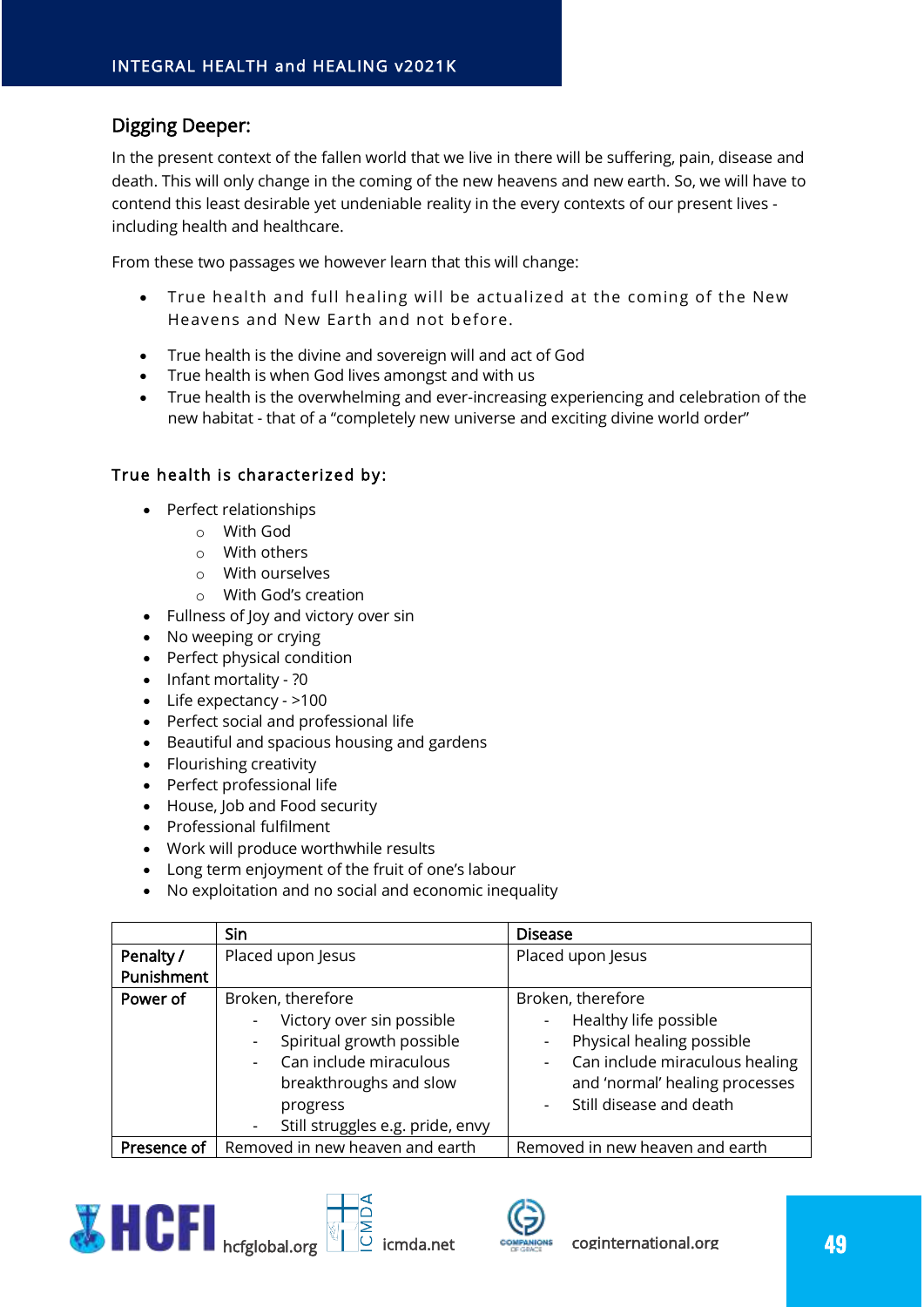#### <span id="page-49-0"></span>Questions for discussion:

- What do you think are the implications of the above on health, healing and healthcare today?
- What could we as caregivers do to give realistic expectations and true hope to those who are ill and who suffer?
- Share your answers to one or more of these questions:
	- o What did you discover in today's Bible input?
	- o What did you learn about God / His ways / Jesus Christ?
	- o What did you learn about people / yourself?
- What could Jesus be saying to you about what He has taught you in this meeting? How could that affect your family, friends, congregation, workplace, and neighbourhood?

## <span id="page-49-1"></span>Look Forward: Bless one another to obey (1/3)

- What does Jesus want you to do about what He taught you? Pray about it now and write down your answer. "With the Lord's help I will…" Participants share and write down one another's answers
- Pray with one another:
	- o For the Lord's help to implement your "I will…" statements
	- o For one another's challenges/struggles shared in Part One
	- o For the people on your Lost List (VIP's Very Important Persons)
- When and where do we meet again?

Note: make sure your "I will" statements meet the SMARTIE goal criteria:



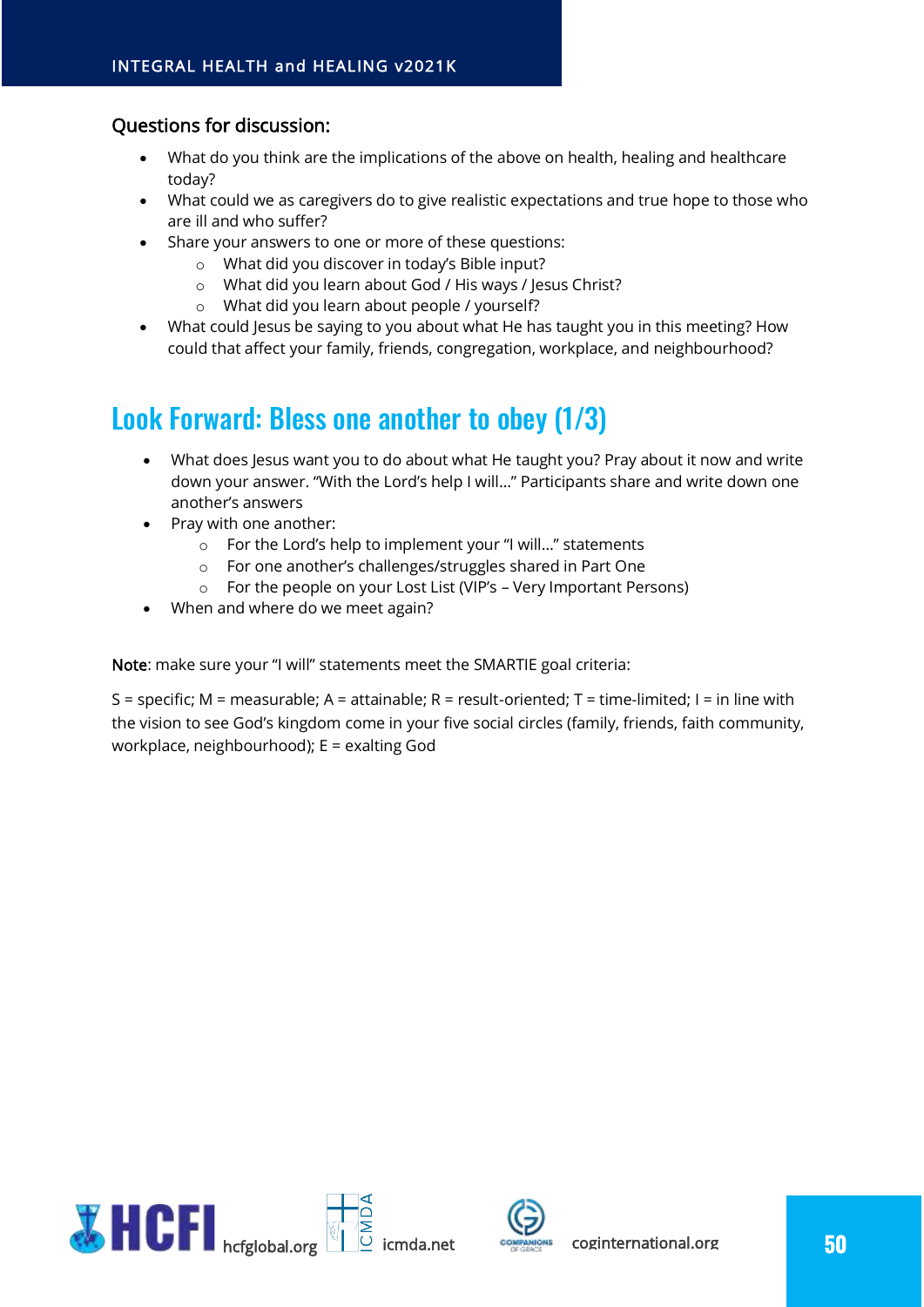# <span id="page-50-0"></span>**Now that you have completed this Discovery Group Series:**

You could discover more about what it means to be a disciple of Jesus Christ.

Available materials:

- Discovering God (the Big Story of the Bible from Genesis to Revelation)
- Discovering God's kingdom (the teachings of Jesus Christ about God's kingdom)
- Discovering Jesus Christ (What Jesus Christ said about Himself and about life)

The latest versions of these materials are available on:

www.hcfglobal.org/discipleship



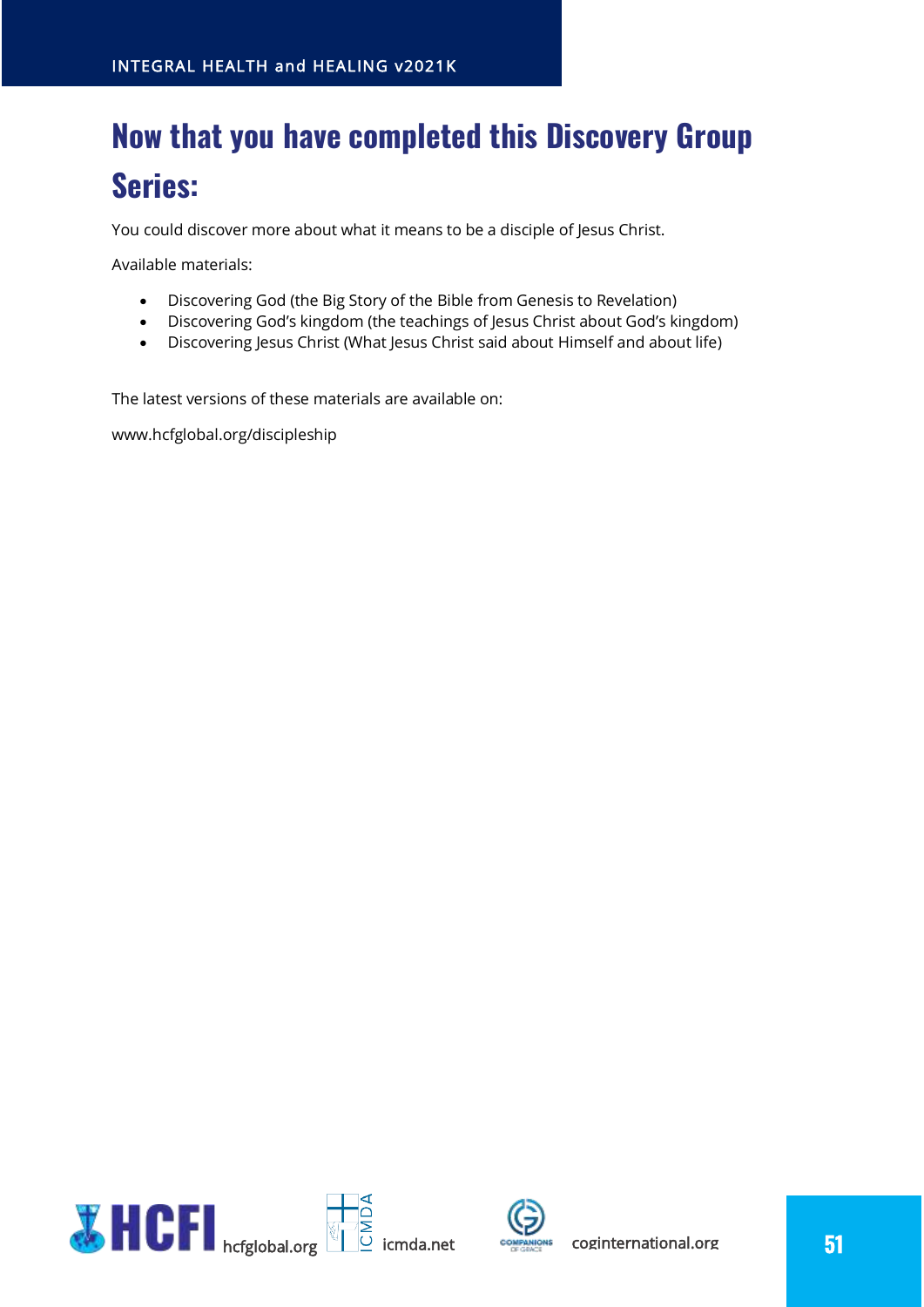# <span id="page-51-0"></span>**Addendum One: S.O.A.P.S.**



# **Daily Devotional Time**

Use a systematic approach to go through the whole Bible in your daily devotional times

To start with, prayerfully read one chapter a day and use a devotional notebook to write down your **SOAPS notes** 

Option one: Start at the beginning of the Bible and proceed from there

*Option two:* Switch between a chapter in the Old Testament and one in the New Testament on alternate davs

Option three: The Seven Sections Approach, which is explained later

Choose the option that works best for you

SOAPS UK 2021C www.hcfglobal.org www.icmda.net

Use a Devotional **Notebook to** record the five elements of your **SOAPS** 

- 1. S = Scripture: Prayerfully read one chapter of the Bible. Write down the portion of that chapter that speaks to you
- 2. O = Observation: What does this portion of the Bible say about God, His ways, people, you?
- 3. A = Application: How does God want you to respond to what He said to you through His Word?
- 4. P = Prayer: Ask God to help you to respond to Him in a way that brings Him joy.
- 5. S = Share: With whom will you try to share what you learnt during your SOAPS time?

T ICMDA **XHCFI** 









 $\overline{\phantom{a}}$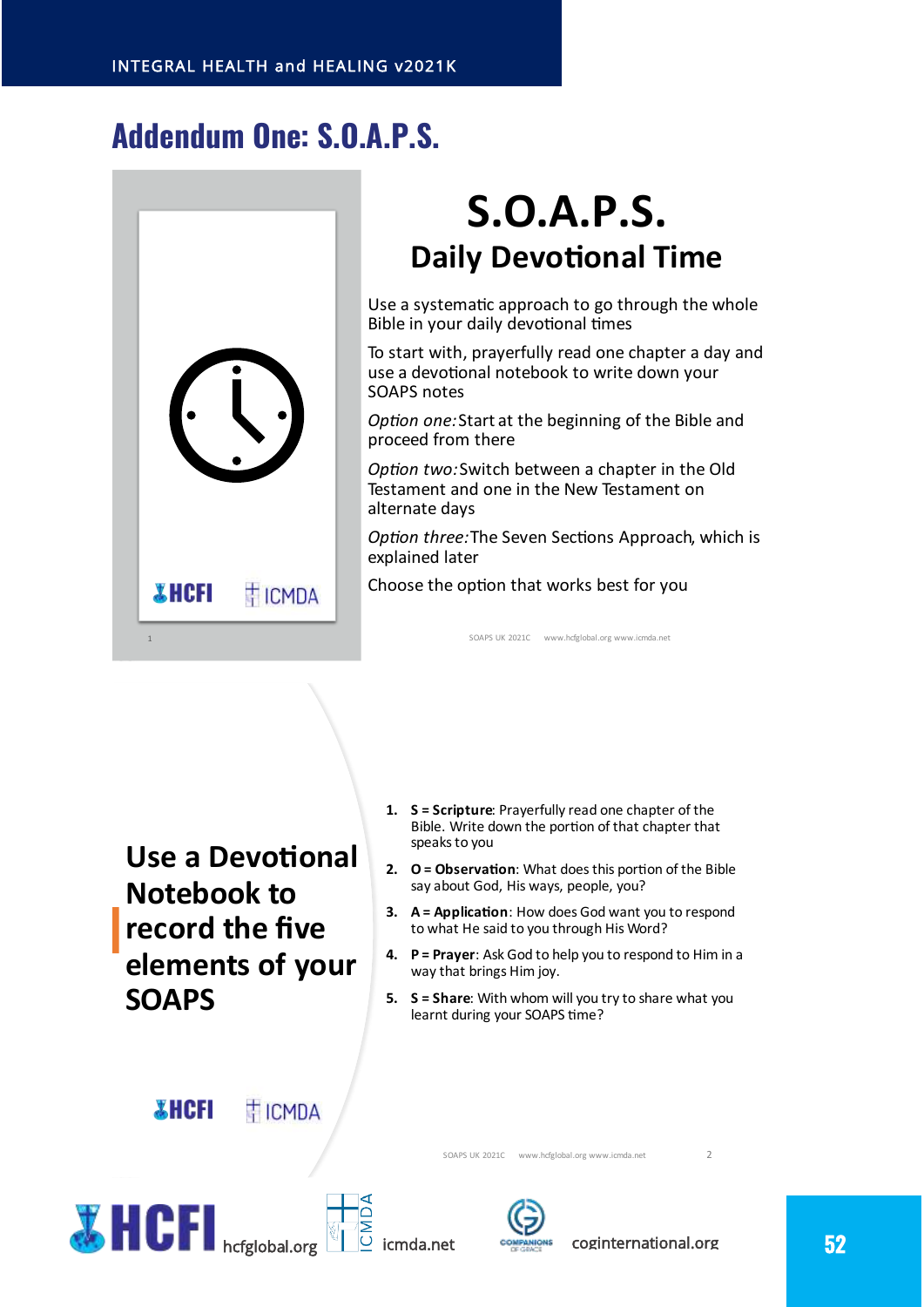## **The Seven Sections Approach**

T ICMDA

**XHCFI** 

- **1. Genesis to Deuteronomy**
- 2. Joshua to Job
- **3. Psalms**
- **4. Proverbs to Song of Solomon**
- **5. Isaiah to Malachi**
- **6. Matthew to Acts**
- **7. Romans to Revelation**

**Practical Tip:** You might want to make seven book markers one for each section

SOAPS UK 2021C www.hcfglobal.org www.icmda.net

 $\overline{z}$ 

#### Ĩ

 $\mathbf{1}^{\mathsf{s}}$  3' After one week you will have read the first chapter in each of the seven sections

How to go through the **Seven Sections:** 

**TICMDA** 

 $\bullet$ 

 $\mathbf{1}^{\mathsf{s}}$  3' At the end of the second week, you will have read the second chapter in each of the seven sections

 $\bullet$ seven sections. Continue using the same systematic approach to read the whole Bible

Once you have completed a section, go through it again. You will read some sections more frequently but that is fine

SOAPS UK 2021C www.hcfglobal.org www.icmda.net



**THCFI**